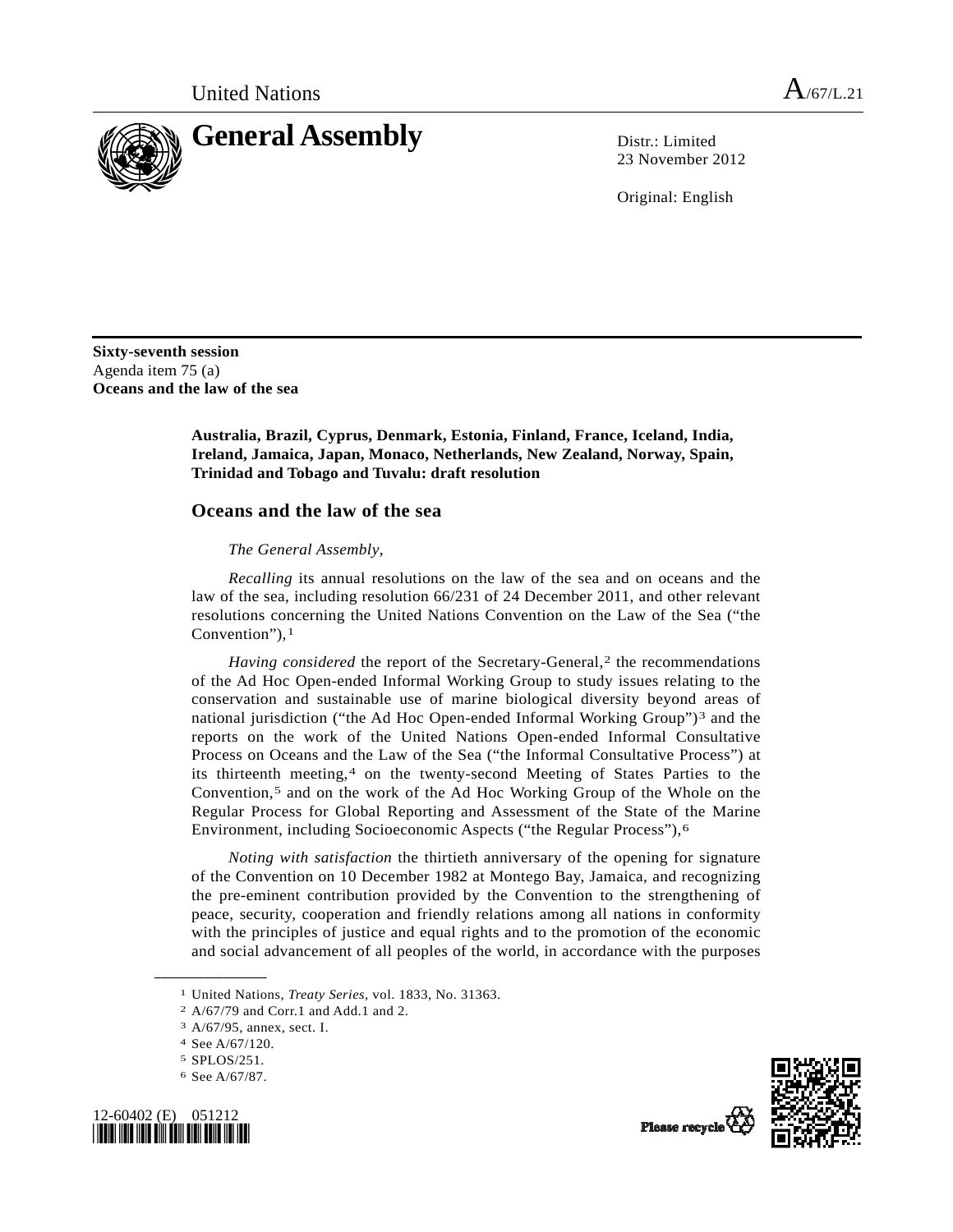and principles of the United Nations as set forth in the Charter of the United Nations, as well as to the sustainable development of the oceans and seas,

*Emphasizing* the universal and unified character of the Convention, and reaffirming that the Convention sets out the legal framework within which all activities in the oceans and seas must be carried out and is of strategic importance as the basis for national, regional and global action and cooperation in the marine sector, and that its integrity needs to be maintained, as recognized also by the United Nations Conference on Environment and Development in chapter 17 of Agenda 21,[7](#page-1-0) 

*Recognizing* the important contribution of sustainable development and management of the resources and uses of the oceans and seas to the achievement of international development goals, including those contained in the United Nations Millennium Declaration, [8](#page-1-1)

*Welcoming* the outcome document of the United Nations Conference on Sustainable Development, held in Rio de Janeiro, Brazil, from 20 to 22 June 2012, entitled "The future we want", as endorsed by the General Assembly in its resolution 66/288 of 27 July 2012,[9](#page-1-2)

*Noting with satisfaction* that in "The future we want" States recognized that oceans, seas and coastal areas form an integrated and essential component of the Earth's ecosystem and are critical to sustaining it, and that international law, as reflected in the United Nations Convention on the Law of the Sea, provides the legal framework for the conservation and sustainable use of the oceans and their resources, and stressed the importance of the conservation and sustainable use of the oceans and seas and of their resources for sustainable development, including through their contributions to poverty eradication, sustained economic growth, food security and creation of sustainable livelihoods and decent work, while at the same time protecting biodiversity and the marine environment and addressing the impacts of climate change,[1](#page-1-3)0

*Conscious* that the problems of ocean space are closely interrelated and need to be considered as a whole through an integrated, interdisciplinary and intersectoral approach, and reaffirming the need to improve cooperation and coordination at the national, regional and global levels, in accordance with the Convention, to support and supplement the efforts of each State in promoting the implementation and observance of the Convention, and the integrated management and sustainable development of the oceans and seas,

*Reiterating* the essential need for cooperation, including through capacitybuilding and transfer of marine technology, to ensure that all States, especially developing countries, in particular the least developed countries and small island developing States, as well as coastal African States, are able both to implement the Convention and to benefit from the sustainable development of the oceans and seas, as well as to participate fully in global and regional forums and processes dealing with oceans and law of the sea issues,

<span id="page-1-0"></span><sup>7</sup> *Report of the United Nations Conference on Environment and Development, Rio de Janeiro, 3-14 June 1992,* vol. I, *Resolutions Adopted by the Conference* (United Nations publication, Sales No. E.93.I.8 and corrigendum), resolution 1, annex II.

<sup>8</sup> Resolution 55/2.

<sup>9</sup> Resolution 66/288, annex.

<span id="page-1-3"></span><span id="page-1-2"></span><span id="page-1-1"></span><sup>10</sup> Resolution 66/288, annex, para. 158.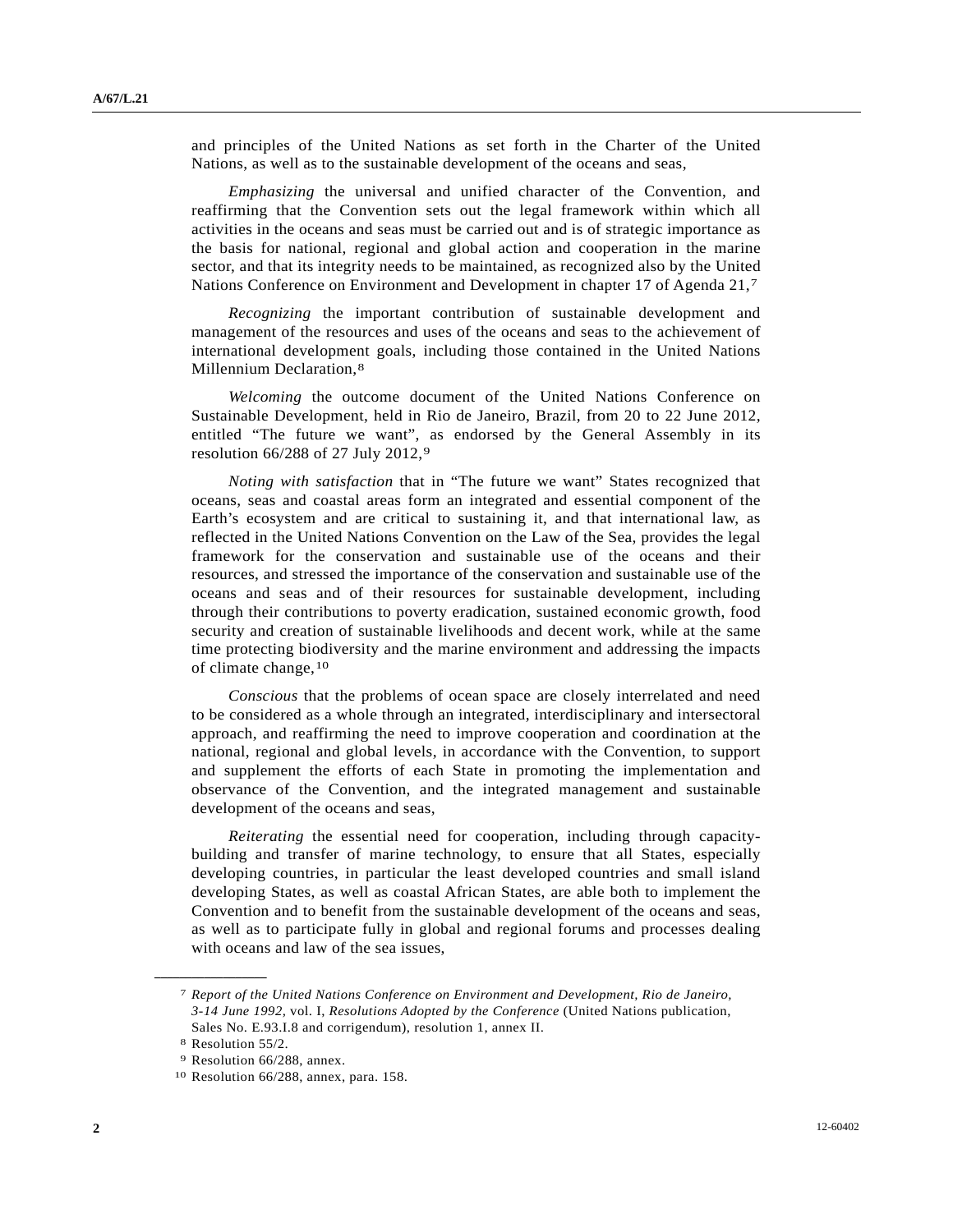*Emphasizing* the need to strengthen the ability of competent international organizations to contribute, at the global, regional, subregional and bilateral levels, through cooperation programmes with Governments, to the development of national capacity in marine science and the sustainable management of the oceans and their resources,

*Recalling* that marine science is important for eradicating poverty, contributing to food security, conserving the world's marine environment and resources, helping to understand, predict and respond to natural events and promoting the sustainable development of the oceans and seas, by improving knowledge, through sustained research efforts and the evaluation of monitoring results, and applying such knowledge to management and decision-making,

*Reiterating its deep concern* at the serious adverse impacts on the marine environment and biodiversity, in particular on vulnerable marine ecosystems and their physical and biogenic structure, including coral reefs, cold water habitats, hydrothermal vents and seamounts, of certain human activities,

*Emphasizing* the need for the safe and environmentally sound recycling of ships,

*Expressing deep concern* at the adverse economic, social and environmental impacts of the physical alteration and destruction of marine habitats that may result from land-based and coastal development activities, in particular those land reclamation activities that are carried out in a manner that has a detrimental impact on the marine environment,

*Reiterating its serious concern* at the current and projected adverse effects of climate change on the marine environment and marine biodiversity, and emphasizing the urgency of addressing this issue,

*Expressing concern* that climate change continues to increase the severity and incidence of coral bleaching throughout tropical seas and weakens the ability of reefs to withstand ocean acidification, which could have serious and irreversible negative effects on marine organisms, particularly corals, as well as to withstand other pressures, including overfishing and pollution,

*Reiterating its deep concern* at the vulnerability of the environment and the fragile ecosystems of the polar regions, including the Arctic Ocean and the Arctic ice cap, particularly affected by the projected adverse effects of climate change,

*Recognizing* the need for a more integrated and ecosystem-based approach to, further study of and the promotion of measures for enhanced cooperation, coordination and collaboration relating to the conservation and sustainable use of marine biodiversity beyond areas of national jurisdiction,

*Recognizing also* that the realization of the benefits of the Convention could be enhanced by international cooperation, technical assistance and advanced scientific knowledge, as well as by funding and capacity-building,

*Recognizing further* that hydrographic surveys and nautical charting are critical to the safety of navigation and life at sea, environmental protection, including the protection of vulnerable marine ecosystems, and the economics of the global shipping industry, and encouraging further efforts towards electronic charting, which not only provides significantly increased benefits for safe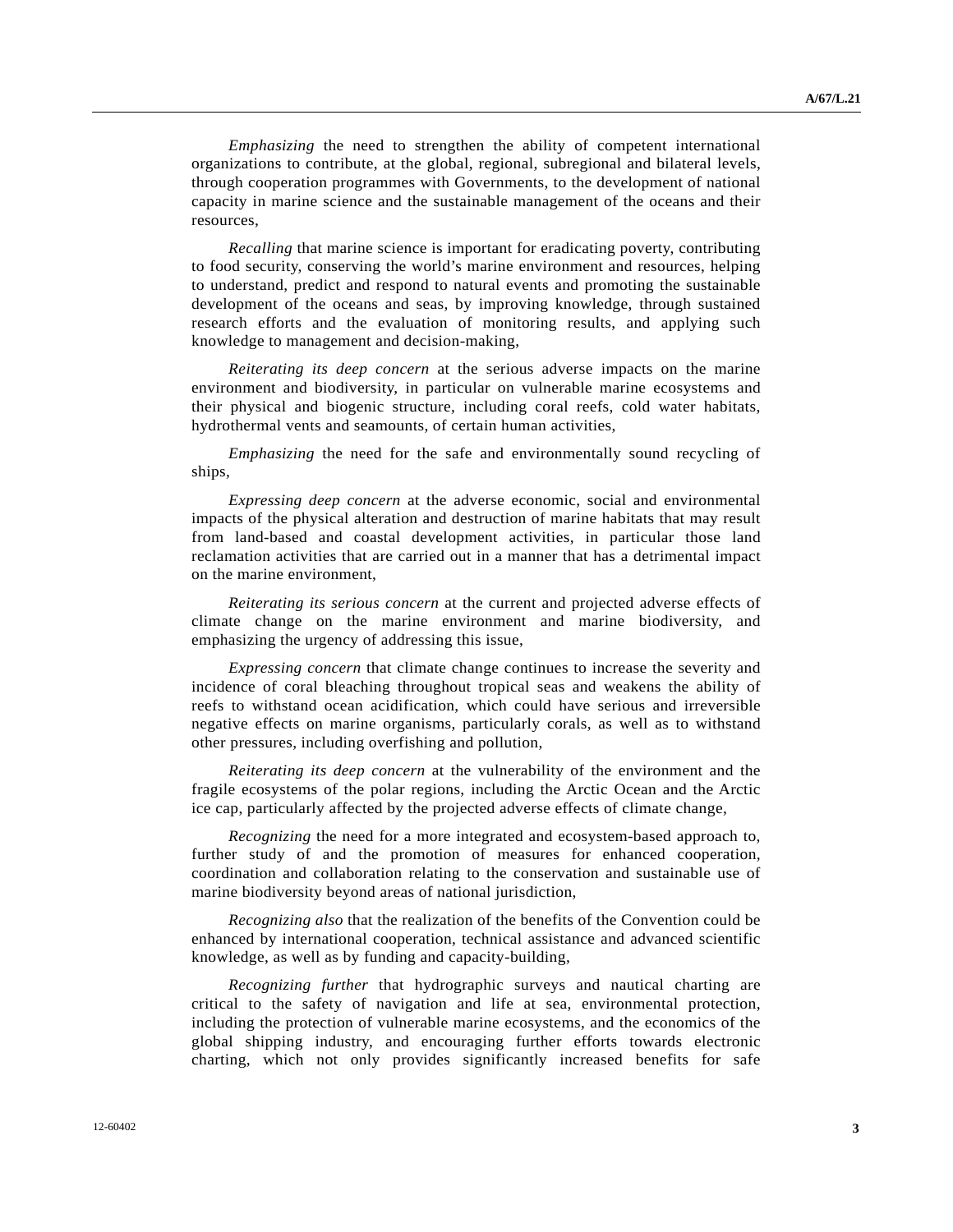navigation and management of ship movement, but also provides data and information that can be used for sustainable fisheries activities and other sectoral uses of the marine environment, the delimitation of maritime boundaries and environmental protection, and noting the entry into force of amendments to the International Convention for the Safety of Life at Sea, 1974,[11](#page-3-0) on requirements for ships on international voyages to carry an electronic chart display information system,

*Recognizing* that ocean data buoys deployed and operated in accordance with international law are critical for saving lives by detecting storm surges and tsunamis and for improving understanding of weather, climate and ecosystems, and reiterating its serious concern at intentional and unintentional damage to such buoys,

*Emphasizing* that underwater archaeological, cultural and historical heritage, including shipwrecks and watercraft, holds essential information on the history of humankind and that such heritage is a resource that needs to be protected and preserved,

*Noting with concern* the continuing problem of transnational organized crime committed at sea, including illicit traffic in narcotic drugs and psychotropic substances, the smuggling of migrants and trafficking in persons, and threats to maritime safety and security, including piracy, armed robbery at sea, smuggling and terrorist acts against shipping, offshore installations and other maritime interests, and noting the deplorable loss of life and adverse impact on international trade, energy security and the global economy resulting from such activities,

*Recognizing* that fibre-optic submarine cables transmit most of the world's data and communications and, hence, are vitally important to the global economy and the national security of all States, conscious that these cables are susceptible to intentional and accidental damage from shipping and other activities, and that the maintenance, including the repair, of these cables is important, noting that these matters have been brought to the attention of States at various workshops and seminars, and conscious of the need for States to adopt national laws and regulations to protect submarine cables and render their wilful damage or damage by culpable negligence punishable offences,

*Noting* the importance of the delineation of the outer limits of the continental shelf beyond 200 nautical miles and that it is in the broader interest of the international community that coastal States with a continental shelf beyond 200 nautical miles submit information on the outer limits of the continental shelf beyond 200 nautical miles to the Commission on the Limits of the Continental Shelf ("the Commission"), and welcoming the submissions to the Commission by a considerable number of States Parties on the outer limits of their continental shelf beyond 200 nautical miles, that the Commission has continued to fulfil its role, including of making recommendations to coastal States, and that the summaries of recommendations are being made publicly available,<sup>[12](#page-3-1)</sup>

*Noting also* that many coastal States Parties have submitted preliminary information indicative of the outer limits of the continental shelf beyond 200 nautical miles, as provided for in the decision of the eighteenth Meeting of

<span id="page-3-1"></span><span id="page-3-0"></span><sup>11</sup> United Nations, *Treaty Series*, vol. 1184, No. 18961. 12 Available from www.un.org/depts/los/index.htm.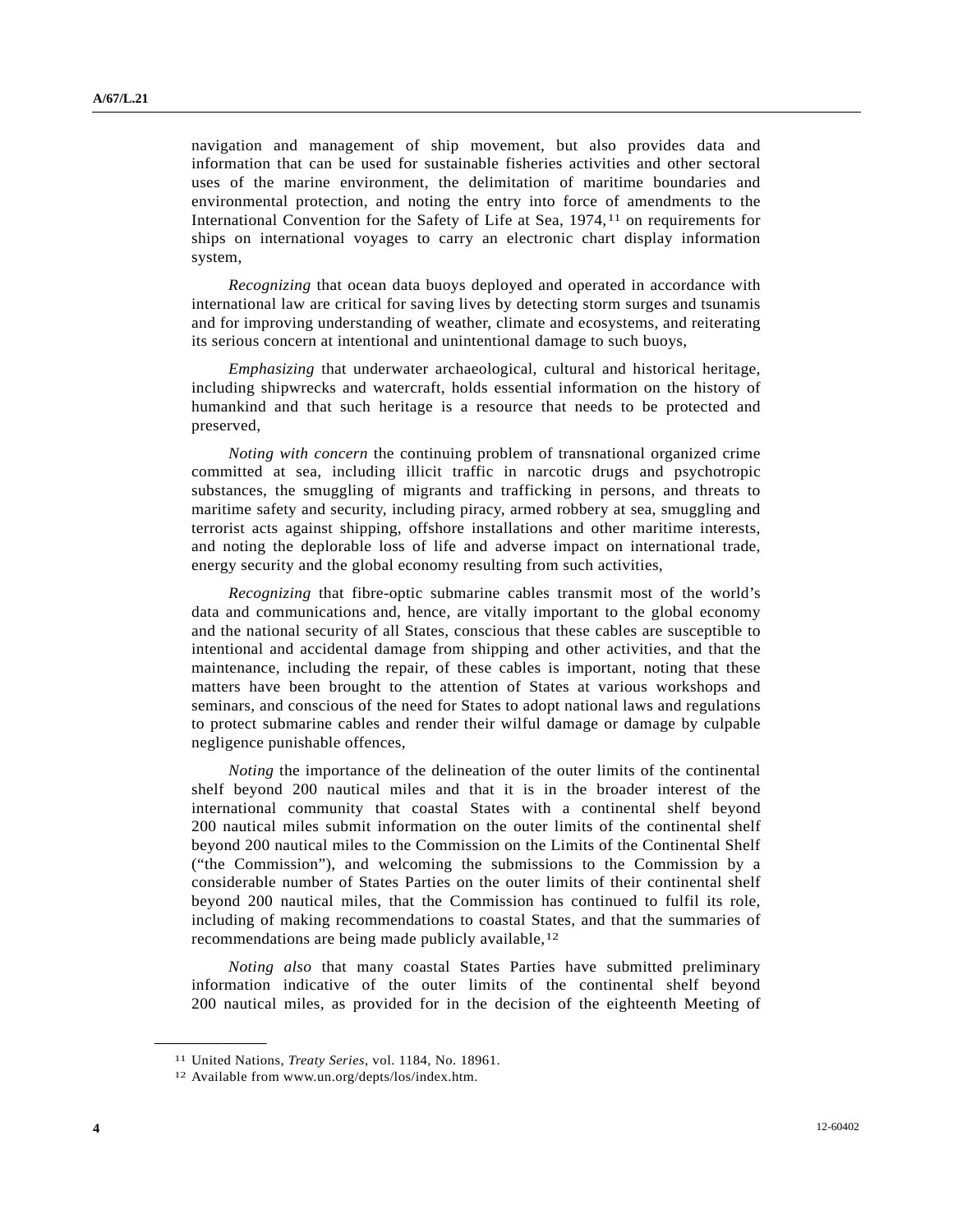States Parties to the Convention regarding the workload of the Commission and the ability of States, particularly developing States, to fulfil the requirements of article 4 of annex II to the Convention, as well as the decision contained in SPLOS/72, paragraph  $(a)$ , <sup>[13](#page-4-0)</sup>

*Noting further* that some coastal States may continue to face particular challenges in relation to preparing and presenting submissions to the Commission,

*Noting* that financial and technical assistance may be sought by developing countries for activities in relation to preparing and presenting submissions to the Commission, including through the voluntary trust fund established by resolution 55/7 of 30 October 2000 for the purpose of facilitating the preparation of submissions to the Commission for developing States, in particular the least developed countries and small island developing States, and compliance with article 76 of the Convention, as well as other accessible international assistance,

*Recognizing* the importance of the trust funds established by resolution 55/7 in facilitating the participation of members of the Commission from developing States in the meetings of the Commission and in fulfilling the requirements of article 4 of annex II to the Convention, while noting with appreciation the recent contributions made to them,

*Reaffirming* the importance of the work of the Commission for coastal States and for the international community,

*Recognizing* that practical difficulties can arise when there is a considerable delay between the preparation of submissions and their consideration by the Commission, including in retaining expertise up to and during the consideration of the submissions by the Commission,

*Recognizing also* the significant workload of the Commission in view of the large number of submissions already received and a number of submissions yet to be received, which places additional demands and challenges on its members and the secretariat as provided by the Secretary-General of the United Nations through the Division for Ocean Affairs and the Law of the Sea of the Office of Legal Affairs of the Secretariat ("the Division"), and welcoming the decision of the twenty-first Meeting of States Parties to the Convention regarding the workload of the Commission, [14](#page-4-1)

*Noting with concern* the projected timetable of the work of the Commission on the submissions already received by it and those yet to be received,[15](#page-4-2) and in this regard noting with appreciation the decision of the Commission during its thirtieth session concerning the arrangements for its sessions and the meetings of its subcommissions, taking into account the relevant decision of the Meeting of States Parties,

*Recognizing* the need to ensure that the Commission can perform its functions under the Convention expeditiously, efficiently and effectively, and maintain its high level of quality and expertise,

<span id="page-4-2"></span><span id="page-4-1"></span><span id="page-4-0"></span>**\_\_\_\_\_\_\_\_\_\_\_\_\_\_\_\_\_\_**  13 SPLOS/183.

<sup>14</sup> SPLOS/229.

<sup>15</sup> Available from www.un.org/depts/los/clcs\_new/clcs\_home.htm.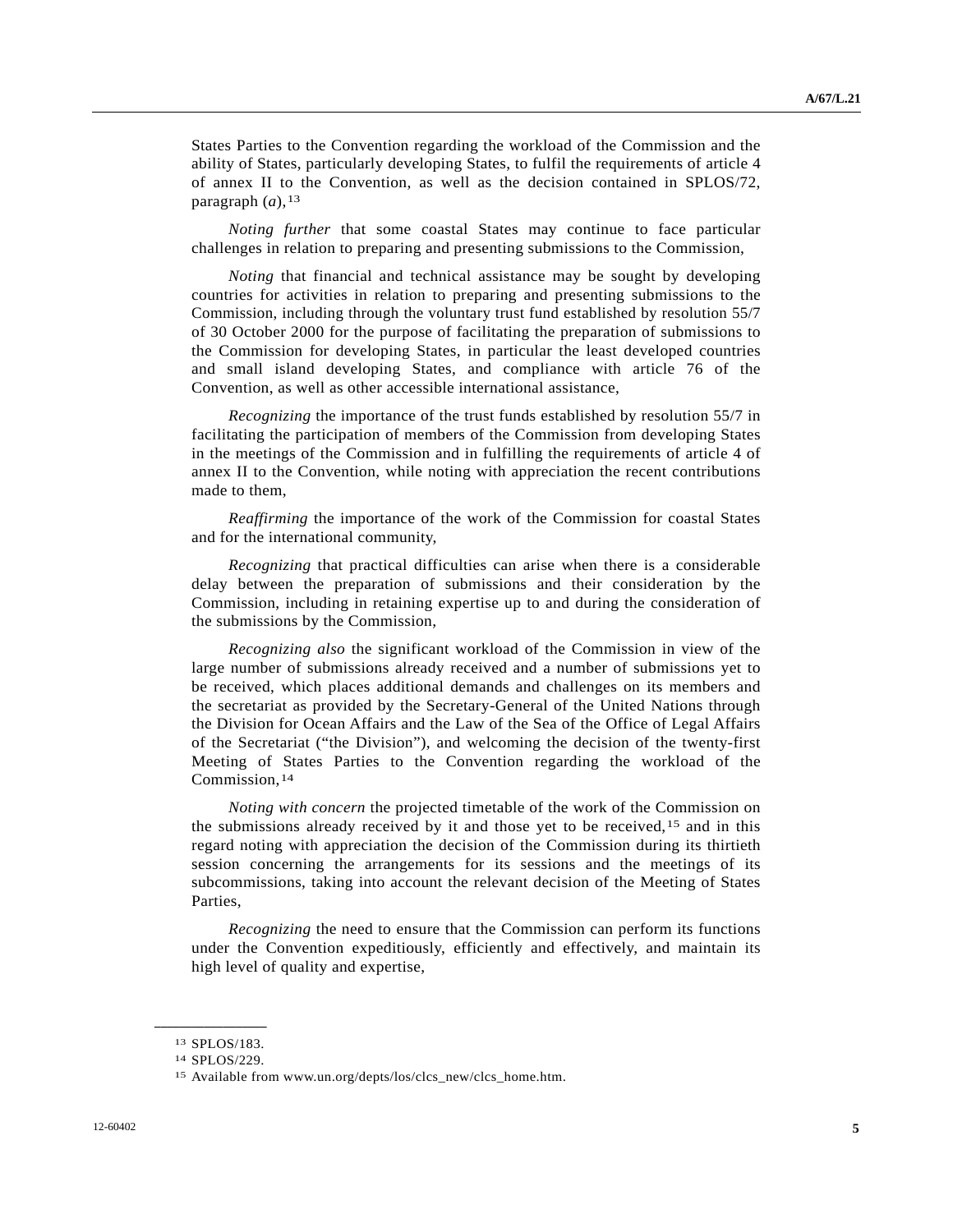*Recalling* its decision, in resolutions 57/141 of 12 December 2002 and 58/240 of 23 December 2003, to establish a regular process under the United Nations for global reporting and assessment of the state of the marine environment, including socioeconomic aspects, both current and foreseeable, building on existing regional assessments, as recommended by the World Summit on Sustainable Development,[16](#page-5-0) and noting the need for cooperation among all States to this end,

*Recalling also* its decisions, in paragraphs 202, 203 and 209 of resolution 65/37 A of 7 December 2010, regarding the Regular Process, as established under the United Nations and accountable to the General Assembly,

*Recalling further* that the Division has been designated to provide secretariat support to the Regular Process, including its established institutions,

*Recognizing* the importance and the contribution of the work of the Informal Consultative Process established by resolution 54/33 of 24 November 1999 to facilitate the annual review of developments in ocean affairs by the General Assembly,

*Noting* the responsibilities of the Secretary-General under the Convention and related resolutions of the General Assembly, in particular resolutions 49/28 of 6 December 1994, 52/26 of 26 November 1997, 54/33, 65/37 A, 65/37 B of 4 April 2011 and 66/231, and in this context the substantial increase in activities of the Division, in particular in view of the growing number of requests to the Division for additional outputs and servicing of meetings, its increasing capacity-building activities, the need for enhanced support and assistance to the Commission and the role of the Division in inter-agency coordination and cooperation,

*Reaffirming* the importance of the work of the International Seabed Authority ("the Authority") in accordance with the Convention and the Agreement relating to the Implementation of Part XI of the United Nations Convention on the Law of the Sea of 10 December 1982 ("the Part XI Agreement"), <sup>[17](#page-5-1)</sup>

*Reaffirming also* the importance of the work of the International Tribunal for the Law of the Sea ("the Tribunal") in accordance with the Convention,

### *I*

<span id="page-5-1"></span><span id="page-5-0"></span>**\_\_\_\_\_\_\_\_\_\_\_\_\_\_\_\_\_\_** 

#### **Implementation of the Convention and related agreements and instruments**

 1. *Reaffirms* its annual resolutions on the law of the sea and on oceans and the law of the sea, including resolution 66/231, and other relevant resolutions concerning the Convention; $<sup>1</sup>$ </sup>

 2. *Also reaffirms* the unified character of the Convention and the vital importance of preserving its integrity;

 3. *Welcomes* the recent ratification and accession to the Convention,[1](#page-5-2)8 and calls upon all States that have not done so, in order to achieve the goal of universal participation, to become parties to the Convention and the Part XI Agreement;<sup>17</sup>

<sup>16</sup> See *Report of the World Summit on Sustainable Development, Johannesburg, South Africa, 26 August-4 September 2002* (United Nations publication, Sales No. E.03.II.A.1 and corrigendum), chap. I, resolution 2, annex.

<span id="page-5-2"></span><sup>17</sup> United Nations, *Treaty Series*, vol. 1836, No. 31364. 18 Swaziland and Ecuador, respectively.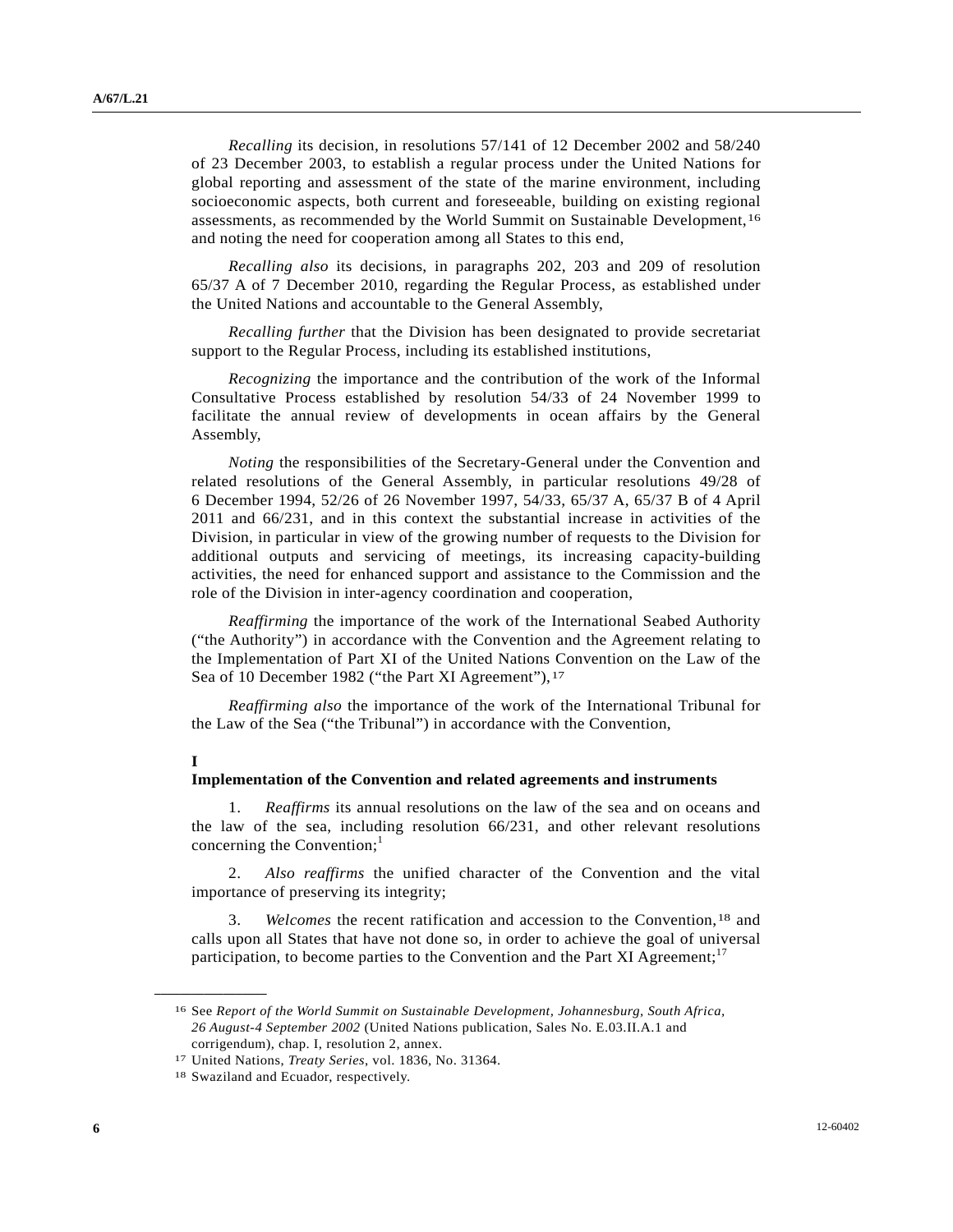4. *Calls upon* States that have not done so, in order to achieve the goal of universal participation, to become parties to the Agreement for the Implementation of the Provisions of the United Nations Convention on the Law of the Sea of 10 December 1982 relating to the Conservation and Management of Straddling Fish Stocks and Highly Migratory Fish Stocks ("the Fish Stocks Agreement");<sup>[1](#page-6-0)9</sup>

 5. *Calls upon* States to harmonize their national legislation with the provisions of the Convention and, where applicable, relevant agreements and instruments, to ensure the consistent application of those provisions and to ensure also that any declarations or statements that they have made or make when signing, ratifying or acceding to the Convention do not purport to exclude or to modify the legal effect of the provisions of the Convention in their application to the State concerned and to withdraw any such declarations or statements;

 6. *Calls upon* States Parties to the Convention that have not yet done so to deposit with the Secretary-General charts or lists of geographical coordinates, as provided for in the Convention, preferably using the generally accepted and most recent geodetic datums;

 7. *Urges* all States to cooperate, directly or through competent international bodies, in taking measures to protect and preserve objects of an archaeological and historical nature found at sea, in conformity with the Convention, and calls upon States to work together on such diverse challenges and opportunities as the appropriate relationship between salvage law and scientific management and conservation of underwater cultural heritage, increasing technological abilities to discover and reach underwater sites, looting and growing underwater tourism;

 8. *Acknowledges* the tenth anniversary, in December 2011, of the 2001 Convention on the Protection of the Underwater Cultural Heritage,<sup>[2](#page-6-1)0</sup> calls upon States that have not yet done so to consider becoming parties to that Convention, and notes in particular the rules annexed to that Convention, which address the relationship between salvage law and scientific principles of management, conservation and protection of underwater cultural heritage among Parties, their nationals and vessels flying their flag;

# **II**

<span id="page-6-1"></span><span id="page-6-0"></span>**\_\_\_\_\_\_\_\_\_\_\_\_\_\_\_\_\_\_** 

### **Capacity-building**

 9. *Emphasizes* that capacity-building is essential to ensure that States, especially developing countries, in particular the least developed countries and small island developing States, as well as coastal African States, are able to fully implement the Convention, benefit from the sustainable development of the oceans and seas and participate fully in global and regional forums on ocean affairs and the law of the sea;

 10. *Recalls* that, in this regard, in "The future we want", States recognized the importance of building the capacity of developing countries to be able to benefit from the conservation and sustainable use of the oceans and seas and their resources and, in this regard, emphasized the need for cooperation in marine scientific

<sup>19</sup> United Nations, *Treaty Series*, vol. 2167, No. 37924. 20 See United Nations Educational, Scientific and Cultural Organization, Office of International Standards and Legal Affairs portal at: http://portal.unesco.org/en/ev.php-URL\_ID=48774& URL\_DO=DO\_TOPIC&URL\_SECTION=201.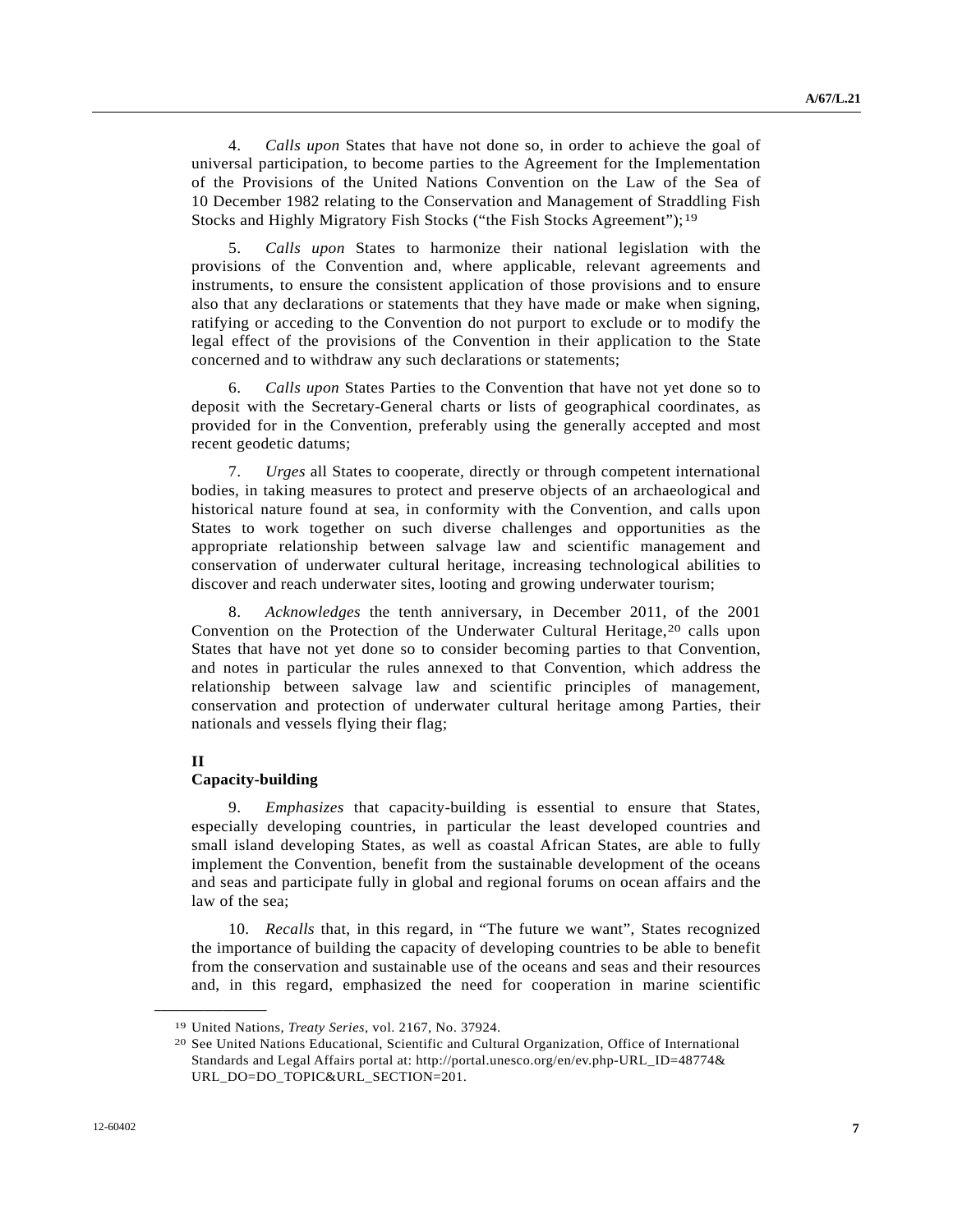research to implement the provisions of the Convention and the outcomes of the major summits on sustainable development, as well as for the transfer of technology, taking into account the Intergovernmental Oceanographic Commission Criteria and Guidelines on the Transfer of Marine Technology;

 11. *Emphasizes* the need for international cooperation for capacity-building, including cross-sectoral cooperation, at the national, regional and global levels, to address, in particular, gaps in capacity-building in ocean affairs and the law of the sea, including marine science;

 12. *Calls for* capacity-building initiatives to take into account the needs of developing countries, and calls upon States, international organizations and donor agencies to make efforts to ensure the sustainability of such initiatives;

 13. *Calls upon* donor agencies and international financial institutions to keep their programmes systematically under review to ensure the availability in all States, particularly in developing States, of the economic, legal, navigational, scientific and technical skills necessary for the full implementation of the Convention and the objectives of the present resolution, as well as the sustainable development of the oceans and seas nationally, regionally and globally, and in so doing to bear in mind the interests and needs of landlocked developing States;

 14. *Encourages* intensified efforts to build capacity for developing countries, in particular for the least developed countries and small island developing States, as well as coastal African States, to improve hydrographic services and the production of nautical charts, including electronic charts, as well as the mobilization of resources and building of capacity with support from international financial institutions and the donor community;

 15. *Calls upon* States and international financial institutions, including through bilateral, regional and global cooperation programmes and technical partnerships, to continue to strengthen capacity-building activities, in particular in developing countries, in the field of marine scientific research by, inter alia, training personnel to develop and enhance relevant expertise, providing the necessary equipment, facilities and vessels and transferring environmentally sound technologies;

 16. *Also calls upon* States and international financial institutions, including through bilateral, regional and global cooperation programmes and technical partnerships, to strengthen capacity-building activities in developing countries, in particular least developed countries and small island developing States, to develop their maritime administration and appropriate legal frameworks to establish or enhance the necessary infrastructure, legislative and enforcement capabilities to promote effective compliance with, and implementation and enforcement of, their responsibilities under international law;

 17. *Emphasizes* the need to focus on strengthening South-South cooperation as an additional way to build capacity and as a cooperative mechanism to further enable countries to set their own priorities and needs;

 18. *Recognizes* the importance of the work of the International Maritime Law Institute of the International Maritime Organization as a centre of education and training of Government legal advisers, mainly from developing States, confirms its effective capacity-building role in the field of international law, and urges States,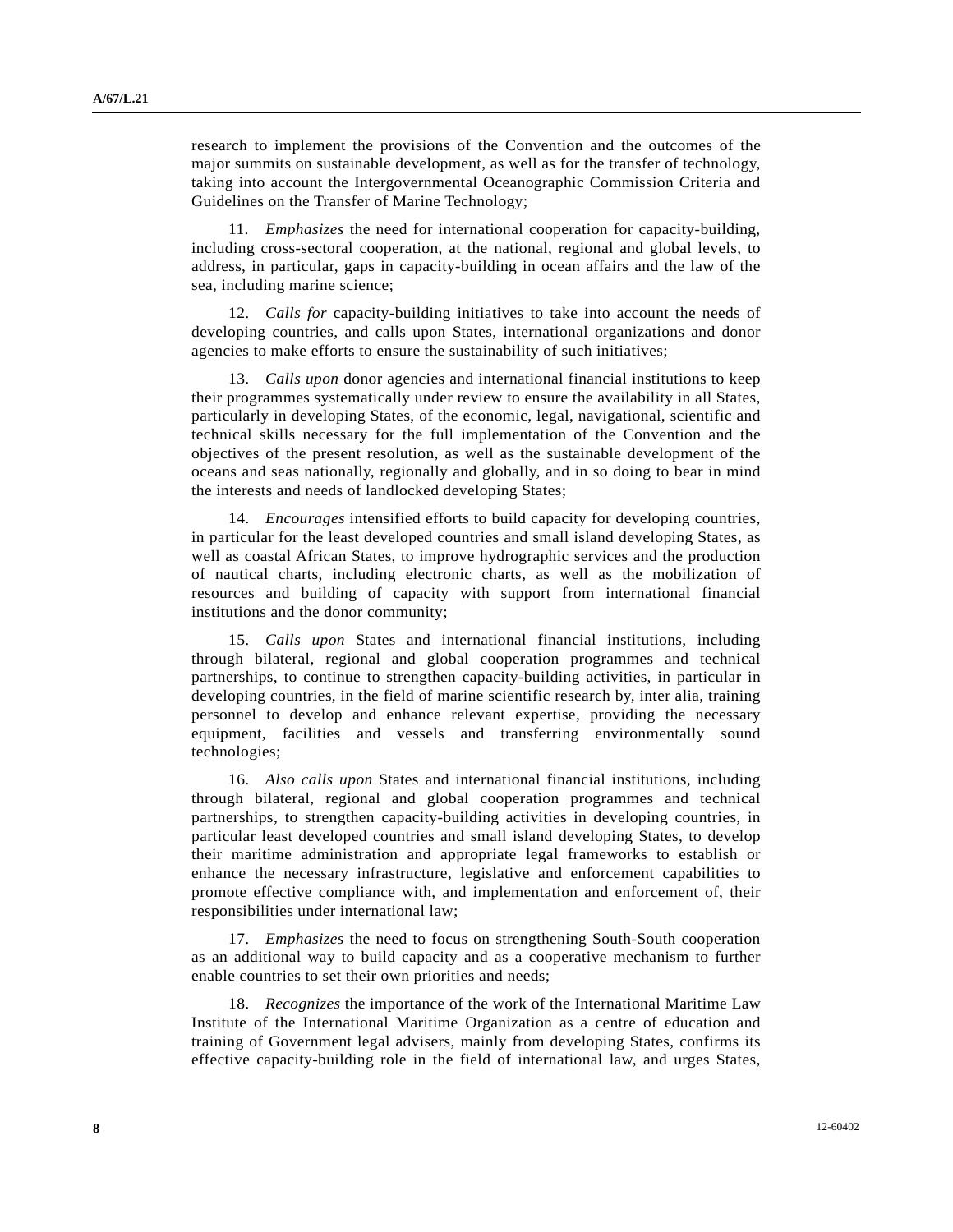intergovernmental organizations and financial institutions to make voluntary financial contributions to the budget of the Institute;

 19. *Also recognizes* the importance of the World Maritime University of the International Maritime Organization as a centre for maritime education and research, confirms its effective capacity-building role in the field of maritime transportation, policy, administration, management, safety, security and environmental protection, as well as its role in the international exchange and transfer of knowledge, and urges States, intergovernmental organizations and other bodies to make voluntary financial contributions to the University;

 20. *Welcomes* ongoing activities for capacity-building so as to address maritime security and safety needs and the protection of the marine environment of developing States, and encourages States and international financial institutions to provide additional funding for capacity-building programmes, including for transfer of technology, including through the International Maritime Organization and other competent international organizations;

 21. *Recognizes* the considerable need to provide sustained capacity-building assistance, including on financial and technical aspects, by relevant international organizations and donors to developing States, with a view to further strengthening their capacity to take effective measures against the multiple facets of international criminal activities at sea, in line with the relevant international instruments, including the United Nations Convention against Transnational Organized Crime and the Protocols thereto;<sup>[2](#page-8-0)1</sup>

 22. *Also recognizes* the need to build the capacity of developing States to raise awareness of and support the implementation of improved waste management practices, noting the particular vulnerability of small island developing States to the impact of marine pollution from land-based sources and marine debris;

 23. *Further recognizes* the importance of assisting developing States, in particular the least developed countries and small island developing States, as well as coastal African States, in implementing the Convention, urges States, intergovernmental organizations and agencies, national institutions, non-governmental organizations and international financial institutions, as well as natural and juridical persons, to make voluntary financial or other contributions to the trust funds, as referred to in resolutions 55/7, 57/141 and 64/71 of 4 December 2009, established for this purpose, and expresses its appreciation to those who have contributed;

 24. *Acknowledges* the importance of capacity-building for developing States, in particular the least developed countries and small island developing States, as well as coastal African States, for the protection of the marine environment and the conservation and sustainable use of marine resources;

 25. *Recognizes* that promoting the voluntary transfer of technology is an essential aspect of building capacity in marine science;

 26. *Encourages* States to use the Criteria and Guidelines on the Transfer of Marine Technology adopted by the Assembly of the Intergovernmental Oceanographic Commission of the United Nations Educational, Scientific and

<span id="page-8-0"></span><sup>21</sup> United Nations, *Treaty Series*, vols. 2225, 2237, 2241 and 2326, No. 39574.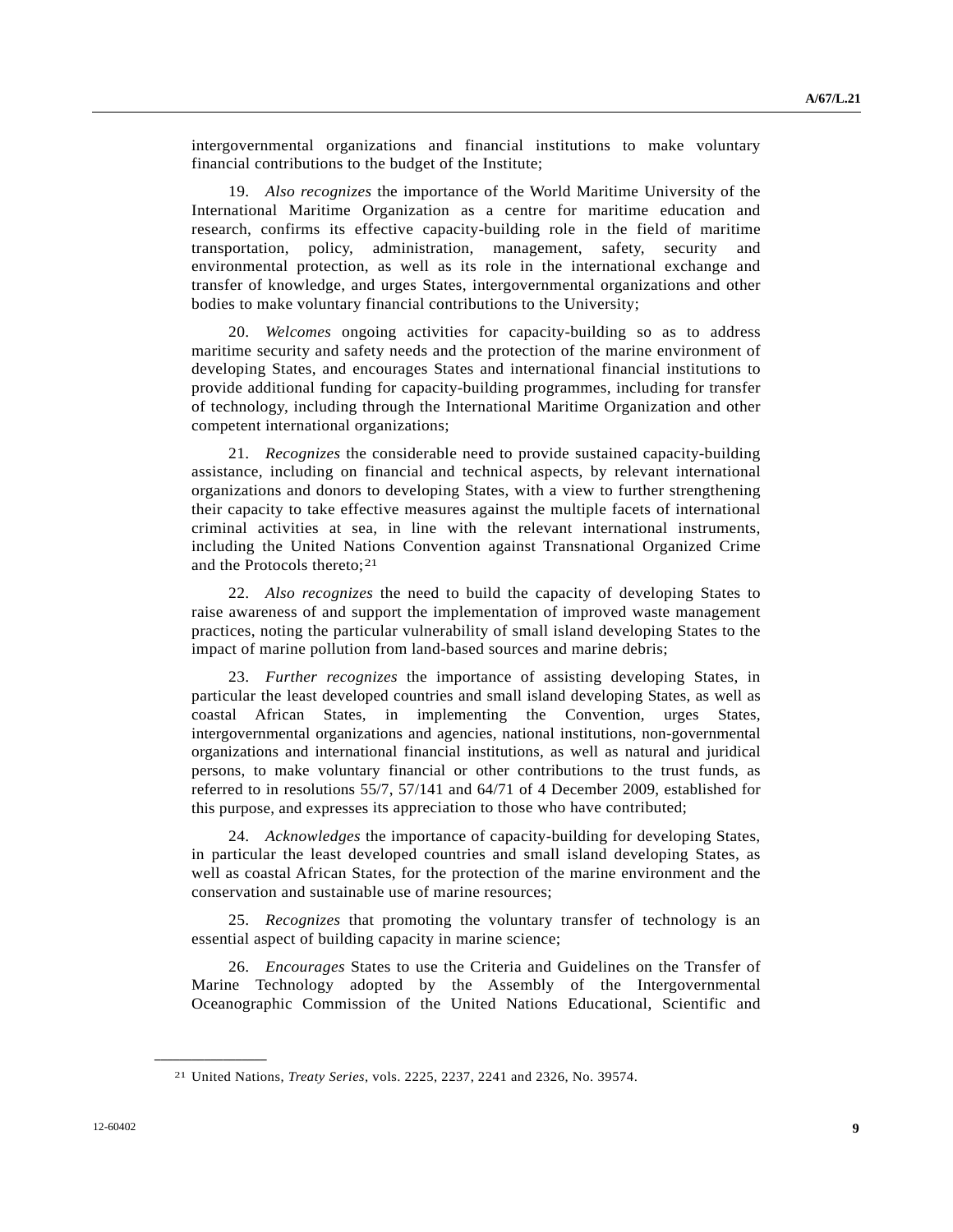Cultural Organization at its twenty-second session, in 2003,[2](#page-9-0)2 and recalls the important role of the secretariat of that Commission in the implementation and promotion of the Criteria and Guidelines;

 27. *Also encourages* States to consider additional opportunities for capacitybuilding at the regional level;

 28. *Notes with satisfaction* the efforts of the Division to compile information on capacity-building initiatives, requests the Secretary-General to continue to regularly update such information provided by States, international organizations and donor agencies and include it in his annual report to the General Assembly, invites States, international organizations and donor agencies to submit such information to the Secretary-General for this purpose, and requests the Division to post the information on capacity-building initiatives from the annual report of the Secretary-General on the website of the Division in an easily accessible manner so as to facilitate the matching of capacity-building needs with opportunities;

 29. *Calls upon* States to continue to assist developing States, and especially the least developed countries and small island developing States, as well as coastal African States, at the bilateral and, where appropriate, multilateral levels, in the preparation of submissions to the Commission regarding the establishment of the outer limits of the continental shelf beyond 200 nautical miles, including the assessment of the nature and extent of the continental shelf of a coastal State, and recalls that coastal States can make requests to the Commission for scientific and technical advice in the preparation of data for their submissions, in accordance with article 3 of annex II to the Convention;

 30. *Calls upon* the Division to continue to disseminate information on relevant procedures related to the trust fund established for the purpose of facilitating the preparation of submissions to the Commission and to continue its dialogue with potential beneficiaries with a view to providing financial support to developing countries for activities to facilitate their submissions in accordance with the requirements of article 76 of the Convention and with the Rules of Procedure[23](#page-9-1) and the Scientific and Technical Guidelines of the Commission;[24](#page-9-2)

 31. *Requests* the Secretary-General, in cooperation with States and relevant international organizations and institutions, to continue to support training and other activities to assist developing States in the preparation and presentation of their submissions to the Commission;

 32. *Notes with appreciation* the contribution of the Division to capacitybuilding activities at the national and regional levels;

 33. *Invites* Member States and others in a position to do so to support the capacity-building activities of the Division, including, in particular, the training and other activities to assist developing States in the preparation of their submissions to the Commission, also invites Member States and others in a position to do so to contribute to the trust fund established by the Secretary-General for the Office of Legal Affairs to support the promotion of international law, and expresses its appreciation to those who have contributed;

<span id="page-9-1"></span><span id="page-9-0"></span><sup>&</sup>lt;sup>22</sup> See Intergovernmental Oceanographic Commission, document IOC/INF-1203.<br><sup>23</sup> CLCS/40/Rev.1.

<span id="page-9-2"></span><sup>24</sup> CLCS/11 and Corr.1 and Add.1 and Add.1/Corr.1.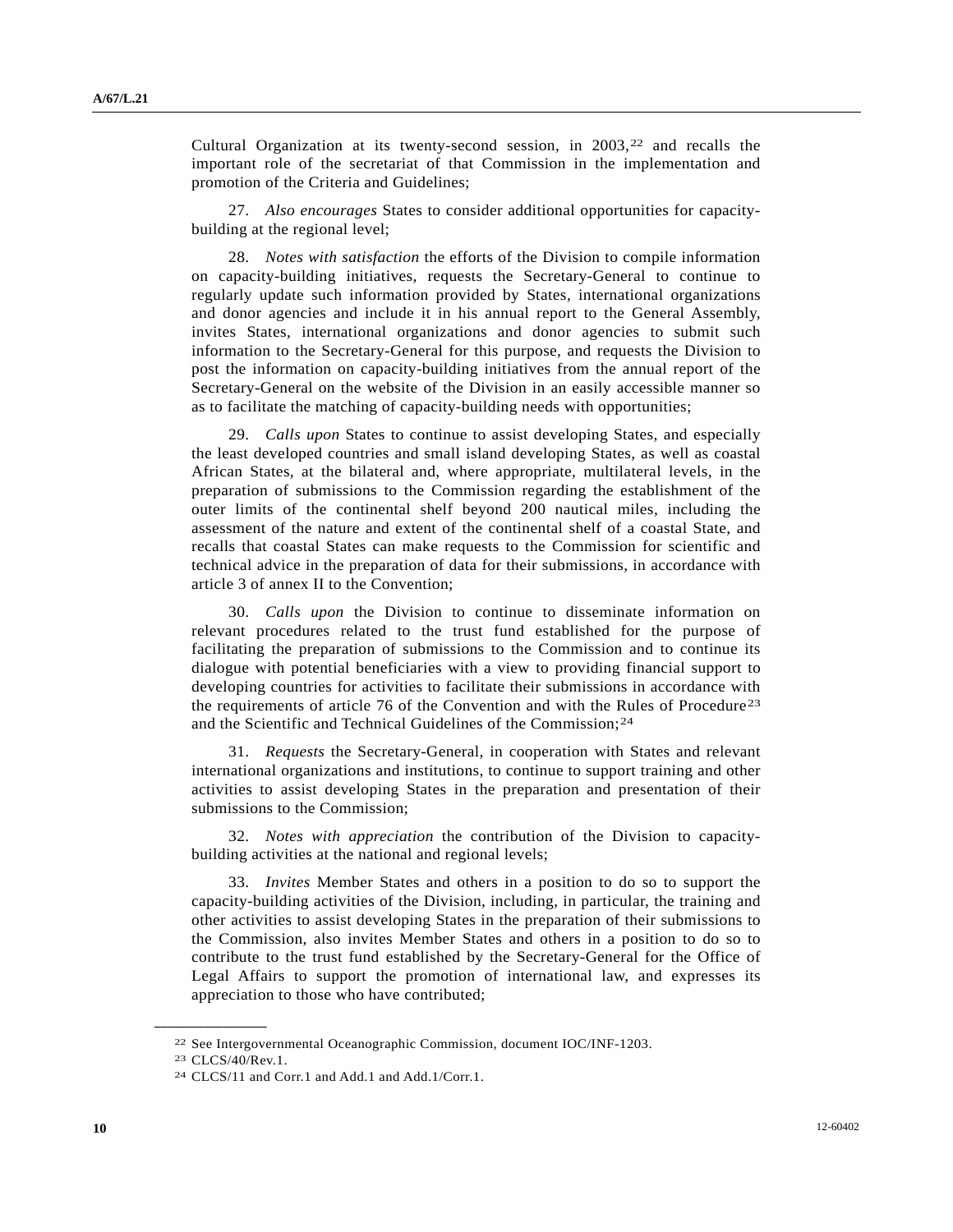34. *Recognizes with appreciation* the important contribution that the Hamilton Shirley Amerasinghe Memorial Fellowship on the Law of the Sea, which was established by the General Assembly in 1981 in honour of the first president of the Third United Nations Conference on the Law of the Sea, and which, relying on its network of 17 host institutions, has awarded to date twenty-eight fellowships to individuals from twenty-five Member States, has made to the capacity-building of developing countries and the promotion of the law of the sea, welcomes the fact that the twenty-fifth award, in 2012, was made possible thanks to the generous contributions of Member States, and urges Member States and others in a position to do so to contribute generously to the further development of the Fellowship to ensure that it is awarded every year;

 35. *Also recognizes with appreciation* the important contribution that the United Nations-Nippon Foundation of Japan Fellowship Programme, which, relying on its network of more than forty host institutions, has awarded ninety fellowships to individuals from fifty-eight Member States since 2004, has made to human resources development for developing Member States in the field of ocean affairs and the law of the sea and related disciplines and the promotion of holistic and cross-sectoral approaches, emphasizing the integration of physical and social sciences and promoting interlinkages among alumni and between their organizations;

 36. *Encourages* the competent international organizations, the United Nations Development Programme and international financial institutions and funds to consider expanding their programmes within their respective fields of competence for assistance to developing countries and to coordinate their efforts, and recognizes the funding set aside by the Global Environment Facility as well as other funds allocated for projects relating to oceans;

# **III**

### **Meeting of States Parties**

 37. *Welcomes* the report of the twenty-second Meeting of States Parties to the Convention,<sup>5</sup> also welcomes the election of twenty members to the Commission on the Limits on the Continental Shelf, $2<sup>5</sup>$  and further welcomes the decisions taken by the twenty-second meeting;

 38. *Recognizes* the work of the Informal Working Group facilitated by the Bureau of the Meeting of States Parties on the workload of the Commission, and welcomes the decision taken by the twenty-first Meeting of States Parties on this matter;

 39. *Requests* the Secretary-General to convene the twenty-third Meeting of States Parties to the Convention in New York from 10 to 14 June 2013 and to provide full conference services, including documentation, as required, and also requests the Secretary-General to convene a special meeting to elect one member of the Commission from the Group of Eastern European States on 19 December  $2012;^{25}$ 

<span id="page-10-0"></span><sup>25</sup> SPLOS/251, paras. 85 and 86.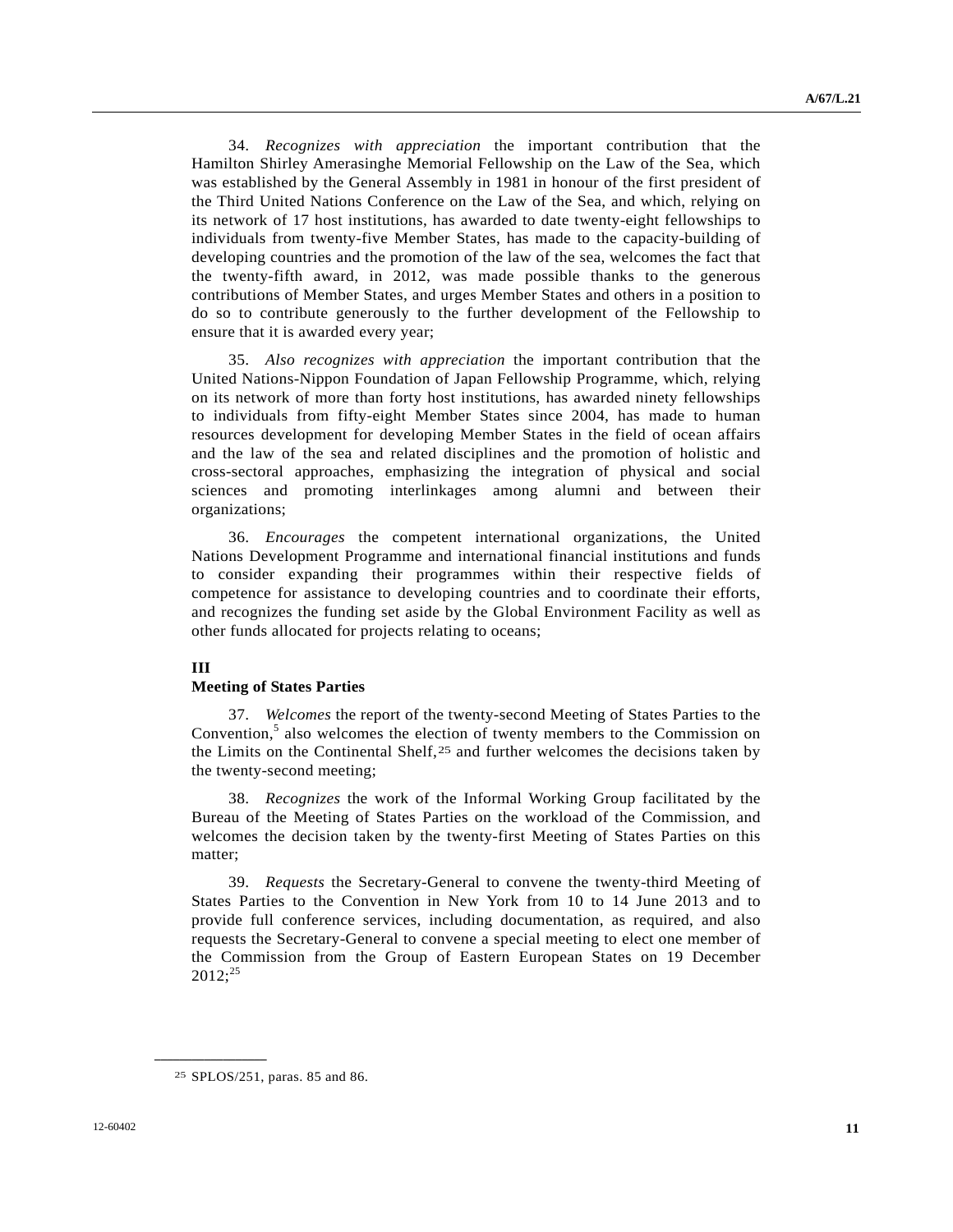# **IV**

# **Commemoration of the thirtieth anniversary of the opening for signature of the Convention**

 40. *Welcomes* the Declaration on the thirtieth anniversary of the opening for signature of the 1982 United Nations Convention on the Law of the Sea adopted by States Parties to the Convention at their twenty-second meeting;[26](#page-11-0)

 41. *Notes with appreciation* that a ceremony to commemorate the thirtieth anniversary of the opening for signature of the Convention was held by the Authority and the Government of Jamaica on 21 July 2012, at the site in Montego Bay, Jamaica, where the Convention was originally opened for signature;<sup>[2](#page-11-1)7</sup>

 42. *Takes note with appreciation* of the activities organized by States, in cooperation with the Division, to commemorate the thirtieth anniversary of the opening for signature of the United Nations Convention on the Law of the Sea, including the international conference co-sponsored by the Division and the Republic of Korea at the International Exposition Yeosu, Republic of Korea, in 2012, and national events organized by States to mark this occasion in Bangladesh, Belgium, China, Jamaica, Japan, Portugal and the United Kingdom of Great Britain and Northern Ireland;

 43. *Notes with appreciation* the activities organized by the Secretary-General to mark this occasion, in cooperation with States, United Nations agencies, funds and programmes, intergovernmental and non-governmental organizations and other relevant bodies;

### **V**

#### **Peaceful settlement of disputes**

 44. *Notes with satisfaction* the continued and significant contribution of the Tribunal to the settlement of disputes by peaceful means in accordance with Part XV of the Convention, and underlines the important role and authority of the Tribunal concerning the interpretation or application of the Convention and the Part XI Agreement;

 45. *Pays tribute* to the important and long-standing role of the International Court of Justice with regard to the peaceful settlement of disputes concerning the law of the sea;

 46. *Notes* that States parties to an international agreement related to the purposes of the Convention may submit to, inter alia, the Tribunal or the International Court of Justice any dispute concerning the interpretation or application of that agreement submitted in accordance with that agreement, and also notes the possibility, provided for in the Statutes of the Tribunal and the Court, to submit disputes to a chamber;

 47. *Encourages* States Parties to the Convention that have not yet done so to consider making a written declaration, choosing from the means set out in article 287 of the Convention for the settlement of disputes concerning the interpretation or application of the Convention and the Part XI Agreement, bearing in mind the

<span id="page-11-1"></span><span id="page-11-0"></span>**\_\_\_\_\_\_\_\_\_\_\_\_\_\_\_\_\_\_**  26 SPLOS/249.

<sup>27</sup> See ISBA/17/A/8.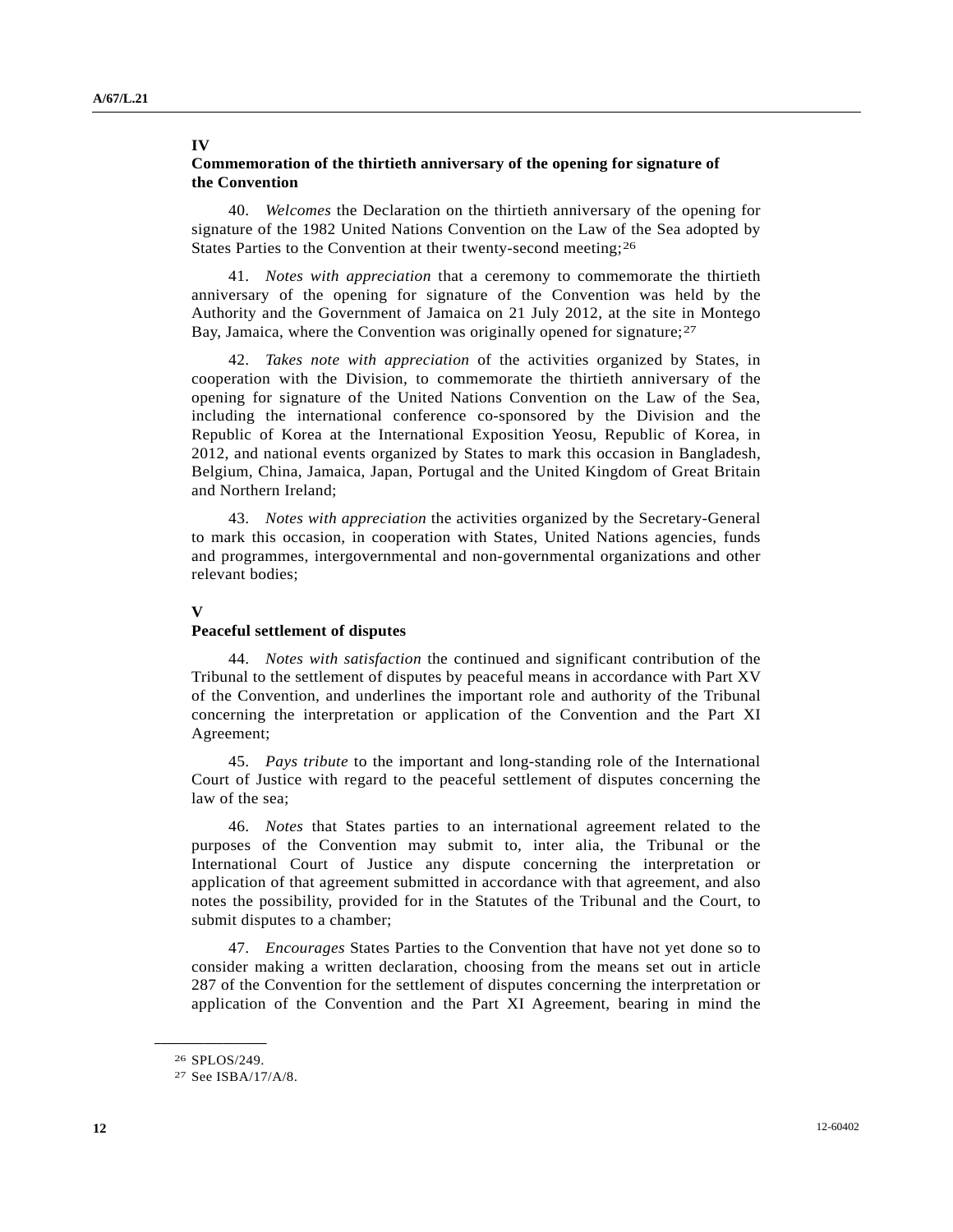comprehensive character of the dispute settlement mechanism provided for in Part XV of the Convention;

#### **VI The Area**

 48. *Welcomes* the adoption of the regulations for prospecting and exploration for cobalt-rich ferromanganese crusts in the Area[28](#page-12-0) and the adoption of a decision by the Council to establish an environmental management plan for the Clarion Clipperton Zone which includes the designation, on a provisional basis, of a network of areas of particular environmental interest and which also gives effect to the precautionary approach,[2](#page-12-1)9 and reiterates the importance of the ongoing elaboration by the Authority, pursuant to article 145 of the Convention, of rules, regulations and procedures to ensure the effective protection of the marine environment, for, inter alia, the protection and conservation of the natural resources of the Area, and for the prevention of damage to the flora and fauna of the marine environment from harmful effects that may arise from activities in the Area;

 49. *Notes* the increase in the number of contracts with the Authority for the exploration for polymetallic nodules and polymetallic sulphides, and also notes the attention being given by the Council to the drafting of a mining code;

 50. *Recalls* the relevance of the advisory opinion on the responsibilities and obligations of States sponsoring persons and entities with respect to activities in the Area, issued by the Seabed Disputes Chamber of the Tribunal on 1 February 2011;[3](#page-12-2)0

 51. *Notes* the importance of the responsibilities entrusted to the Authority by articles 143 and 145 of the Convention, which refer to marine scientific research and protection of the marine environment, respectively;

# **VII**

### **Effective functioning of the Authority and the Tribunal**

- 52. *Commends* the progress in the work of the Authority;
- 53. *Also commends* the work of the Tribunal since its establishment;

 54. *Appeals* to all States Parties to the Convention to pay their assessed contributions to the Authority and to the Tribunal in full and on time, and also appeals to States Parties in arrears with their contributions to fulfil their obligations without delay;

 55. *Urges* all States Parties to the Convention to attend the sessions of the Authority, and calls upon the Authority to continue to pursue all options, including making concrete recommendations on the issue of dates, in order to improve attendance in Kingston and to ensure global participation, and, to that effect, takes note with appreciation of the proposed new pattern of meetings;<sup>[31](#page-12-3)</sup>

<span id="page-12-3"></span><span id="page-12-2"></span><span id="page-12-1"></span><span id="page-12-0"></span>**\_\_\_\_\_\_\_\_\_\_\_\_\_\_\_\_\_\_**  28 ISBA/18/WP.1.

<sup>29</sup> ISBA/18/C/22.

<sup>30</sup> See ISBA/17/A/9.

<sup>31</sup> ISBA/18/A/12, para. 17, and ISBA/18/A/2.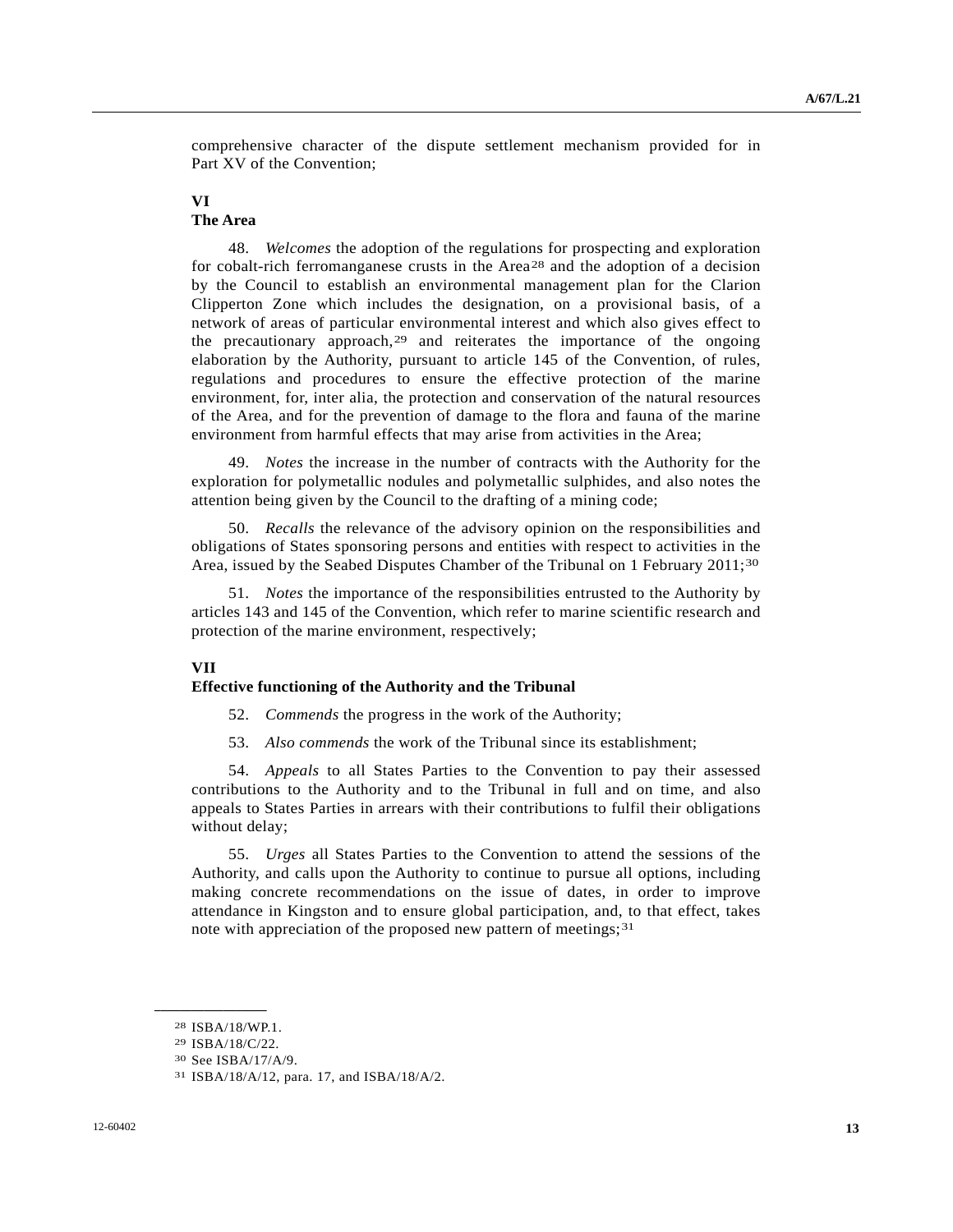56. *Calls upon* States that have not done so to consider ratifying or acceding to the Agreement on the Privileges and Immunities of the Tribunal[3](#page-13-0)2 and to the Protocol on the Privileges and Immunities of the Authority;<sup>[3](#page-13-1)3</sup>

 57. *Emphasizes* the importance of the Tribunal's rules and staff regulations in promoting the recruitment of a geographically representative staff in the Professional and higher categories, and welcomes the actions taken by the Tribunal in observance of those rules and regulations;

### **VIII**

#### **The continental shelf and the work of the Commission**

 58. *Recalls* that, in accordance with article 76, paragraph 8, of the Convention, information on the limits of the continental shelf beyond 200 nautical miles from the baselines from which the breadth of the territorial sea is measured shall be submitted by the coastal State to the Commission set up under annex II to the Convention on the basis of equitable geographical representation, that the Commission shall make recommendations to coastal States on matters related to the establishment of the outer limits of their continental shelf, and that the limits of the shelf established by a coastal State on the basis of these recommendations shall be final and binding;

 59. *Also recalls* that, in accordance with article 77, paragraph 3, of the Convention, the rights of the coastal State over the continental shelf do not depend on occupation, effective or notional, or on any express proclamation;

 60. *Notes with satisfaction* that a considerable number of States Parties to the Convention have submitted information to the Commission regarding the establishment of the outer limits of the continental shelf beyond 200 nautical miles, in conformity with article 76 of the Convention and article 4 of annex II to the Convention, taking into account the decision of the eleventh Meeting of States Parties to the Convention contained in SPLOS/72, paragraph (*a*);

 61. *Also notes with satisfaction* that a considerable number of States Parties to the Convention have submitted to the Secretary-General, pursuant to the decision of the eighteenth Meeting of States Parties to the Convention,<sup>[34](#page-13-2)</sup> preliminary information indicative of the outer limits of the continental shelf beyond 200 nautical miles and a description of the status of preparation and intended date of submission in accordance with the requirements of article 76 of the Convention and with the Rules of Procedure and the Scientific and Technical Guidelines of the Commission, and notes with satisfaction that seven submissions referred to in preliminary information have already been filed with the Commission;

 62. *Further notes with satisfaction* the progress in the work of the Commission<sup>[35](#page-13-3)</sup> and that it is giving current consideration to a number of submissions that have been made regarding the establishment of the outer limits of the continental shelf beyond 200 nautical miles, and welcomes the decision taken by the Commission to extend the duration of its sessions;

<span id="page-13-0"></span><sup>32</sup> United Nations, *Treaty Series*, vol. 2167, No. 37925. 33 Ibid., vol. 2214, No. 39357.

<span id="page-13-1"></span>

<span id="page-13-3"></span><span id="page-13-2"></span><sup>34</sup> SPLOS/183, para. 1 (*a*). 35 See CLCS/74 and CLCS/76.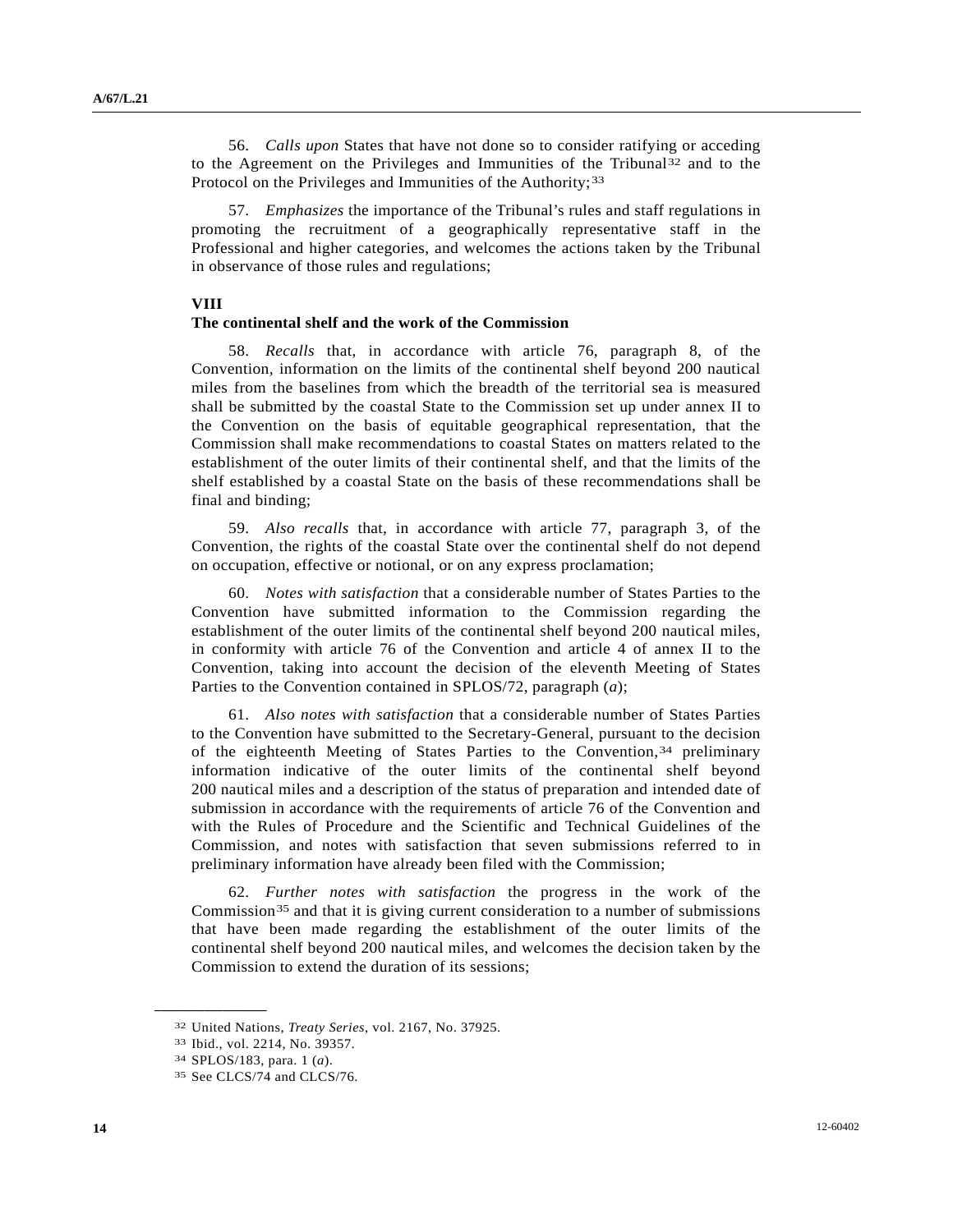63. *Notes with satisfaction* that the Commission, taking into account the decision of the eighteenth Meeting of States Parties to the Convention,[3](#page-14-0)6 has compiled lists of websites of organizations, data/information portals and data holders where general information and publicly available scientific and technical data can be accessed that may be relevant to the preparation of submissions, and has made this information available on its website;<sup>[37](#page-14-1)</sup>

 64. *Takes note* of the eighteen recommendations made by the Commission on the submissions of a number of coastal States, and welcomes the fact that summaries of recommendations are being made publicly available in accordance with paragraph 11.3 of part V of annex III to the Rules of Procedure of the Commission: $12$ 

 65. *Notes* that the consideration by the Commission of submissions by coastal States in accordance with article 76 of and annex II to the Convention is without prejudice to the application of other parts of the Convention by States Parties;

 66. *Notes* the considerable number of submissions yet to be considered by the Commission and the demands that this places on its members and the secretariat as provided by the Division, and emphasizes the need to ensure that the Commission can perform its functions expeditiously, efficiently and effectively and maintain its high level of quality and expertise;

 67. *Takes note with appreciation* of the decision of the Commission taken at its thirtieth session regarding the workload of the Commission, including extending the duration of its sessions for 2013 to three sessions of seven weeks each, including plenary meetings, and establishing four new subcommissions so that six subcommissions would actively consider submissions;

 68. *Reiterates* the duty of States under the Convention, whose experts are serving on the Commission, to defray the expenses of the experts they have nominated while in performance of Commission duties, and urges these States to do their utmost to ensure the full participation of those experts in the work of the Commission, including the meetings of subcommissions, in accordance with the Convention;

 69. *Requests* the Secretary-General to continue to take appropriate measures, within overall existing resource levels, to further strengthen the capacity of the Division, serving as the secretariat of the Commission, in order to ensure enhanced support and assistance to the Commission and its subcommissions in their consideration of submissions, as required by paragraph 9 of annex III to the Rules of Procedure of the Commission, in particular its human resources, taking into account the need for simultaneous work on several submissions;

 70. *Urges* the Secretary-General to continue to provide all necessary secretariat services to the Commission in accordance with article 2, paragraph 5, of annex II to the Convention;

 71. *Requests* the Secretary-General to take appropriate and timely measures to ensure secretariat services for the Commission and its subcommissions for the

<span id="page-14-0"></span><sup>36</sup> SPLOS/183, para. 3.

<span id="page-14-1"></span><sup>37</sup> www.un.org/depts/los/clcs\_new/clcs\_home.htm.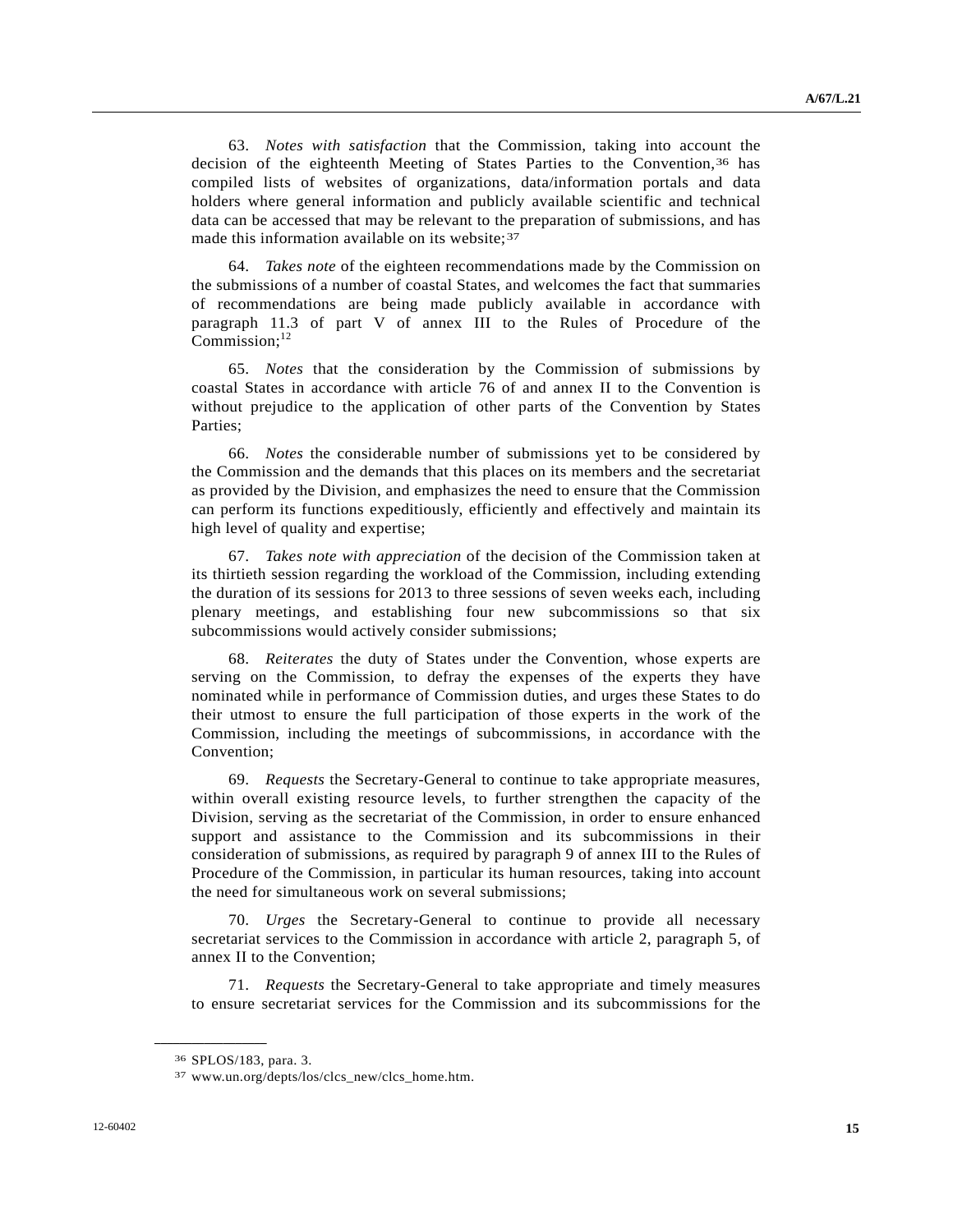extended duration of time requested in the decision of the twenty-first Meeting of States Parties to the Convention:<sup>14</sup>

 72. *Also requests* the Secretary-General, consequently, to continue to allocate appropriate and sufficient resources to the Division to provide adequate services and assistance to the Commission in view of the increase in the number of its working weeks;

 73. *Expresses its appreciation* to States that have made contributions to the voluntary trust fund established by resolution 55/7 for the purpose of facilitating the preparation of submissions to the Commission and to the voluntary trust fund also established by that resolution for the purpose of defraying the cost of participation of the members of the Commission from developing States in the meetings of the Commission, encourages States to make additional contributions to these funds, and authorizes the use, as appropriate, of the trust fund, and in accordance with the purpose of its terms of reference, to defray the cost of the participation of the Chair of the Commission who is a member of the Commission nominated by a developing country in the Meetings of States Parties, and to defray the cost of the participation of the current Chair of the Commission in the meeting of the General Assembly devoted to the commemoration of the thirtieth anniversary of the opening for signature of the Convention, convened on 10 December 2012 in accordance with resolution 67/5 of 14 November 2012;

 74. *Approves* the convening by the Secretary-General of the thirty-first, thirty-second and thirty-third sessions of the Commission, in New York from 21 January to 8 March 2013, from 15 July to 30 August 2013 and from 7 October to 22 November 2013, respectively, with full conference services, including documentation, for the plenary parts of these sessions,[38](#page-15-0) as well as any resumed sessions as may be required by the Commission, and requests the Secretary-General to make every effort to meet these requirements within overall existing resources;

 75. *Expresses its firm conviction* about the importance of the work of the Commission, carried out in accordance with the Convention, including with respect to the participation of coastal States in relevant proceedings concerning their submissions, and recognizes the continued need for active interaction between coastal States and the Commission;

 76. *Expresses its appreciation* to States that have exchanged views in order to increase understanding of issues, including expenditures involved, arising from the application of article 76 of the Convention, thus facilitating the preparation of submissions by States, in particular developing States, to the Commission, and encourages States to continue exchanging views;

 77. *Requests* the Secretary-General, in cooperation with Member States, to continue supporting workshops or symposiums on scientific and technical aspects of the establishment of the outer limits of the continental shelf beyond 200 nautical miles, taking into account the need to strengthen capacity-building for developing countries in preparing their submissions;

<span id="page-15-0"></span><sup>38</sup> From 28 January to 1 February, from 25 February to 1 March, from 12 to 16 August and from 26 to 30 August 2013.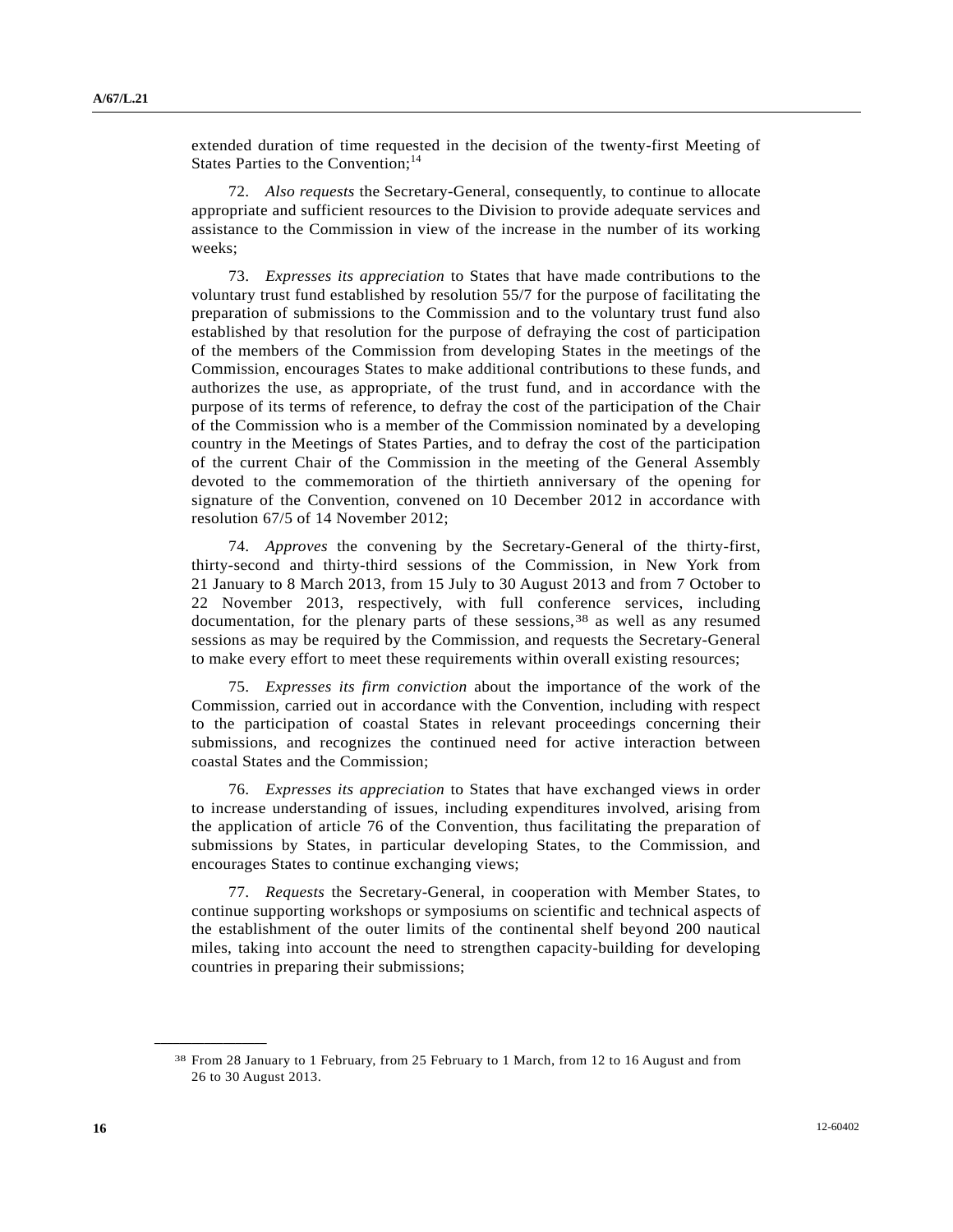# **Maritime safety and security and flag State implementation**

 **IX** 

 78. *Encourages* States to ratify or accede to international agreements addressing the safety and security of navigation, as well as maritime labour, and to adopt the necessary measures consistent with the Convention and other relevant international instruments aimed at implementing and enforcing the rules contained in those agreements, and emphasizes the need for capacity-building for and assistance to developing States;

 79. *Recognizes* that the legal regimes governing maritime safety and maritime security may have common and mutually reinforcing objectives that may be interrelated and could benefit from synergies, and encourages States to take this into account in their implementation;

 80. *Emphasizes* the need for further efforts to promote a culture of safety and security in the shipping industry and to address the shortage of adequately trained personnel, and urges the establishment of more centres to provide the required education and training;

 81. *Also emphasizes* that safety and security measures should be implemented with minimal negative effects on seafarers and fishers, especially in relation to their working conditions, and welcomes the ongoing cooperation between the Food and Agriculture Organization of the United Nations and the International Labour Organization on child labour in fisheries and aquaculture as well as the work that has been conducted on the issue of trafficking in persons and forced labour on fishing vessels by the United Nations Office on Drugs and Crime and the International Labour Organization;[3](#page-16-0)9

 82. *Welcomes* the entry into force of the amendments adopted in Manila on 25 June 2010, otherwise known as the Manila amendments, to the International Convention on Standards of Training, Certification and Watchkeeping for Seafarers, 1978,[40](#page-16-1) and the Standards of Training, Certification and Watchkeeping for Seafarers Code,[4](#page-16-2)1 on 1 January 2012, with a five-year transitional period until 1 January  $2017<sup>42</sup>$  $2017<sup>42</sup>$  $2017<sup>42</sup>$  and invites States that have not yet done so to ratify or accede to that Convention, as well as the International Convention on Standards of Training, Certification and Watchkeeping for Fishing Vessel Personnel, 1995;

 83. *Also welcomes* the fact that the conditions for the entry into force of the Maritime Labour Convention, 2006, have been met, invites States that have not yet done so to ratify or accede to that Convention, the Work in Fishing Convention, 2007 (No. 188) and the Seafarers' Identity Documents Convention (Revised), 2003 (No. 185),[4](#page-16-4)3 of the International Labour Organization and to effectively implement those Conventions, and emphasizes the need to provide to States, at their request, technical cooperation and assistance in that regard;

 84. *Further welcomes* ongoing cooperation between the Food and Agriculture Organization of the United Nations, the International Maritime

<span id="page-16-2"></span><span id="page-16-1"></span><span id="page-16-0"></span><sup>&</sup>lt;sup>39</sup> See ftp://ftp.fao.org/FI/DOCUMENT/child\_labour\_FAO-ILO/child\_labour\_FAO-ILO.pdf.<br><sup>40</sup> United Nations, *Treaty Series*, vol. 1361, No. 23001.<br><sup>41</sup> See International Maritime Organization, documents STCW/CONF.2/32-34.<br><sup></sup>

<span id="page-16-4"></span><span id="page-16-3"></span><sup>43</sup> United Nations, *Treaty Series*, vol. 2304, No. 41069.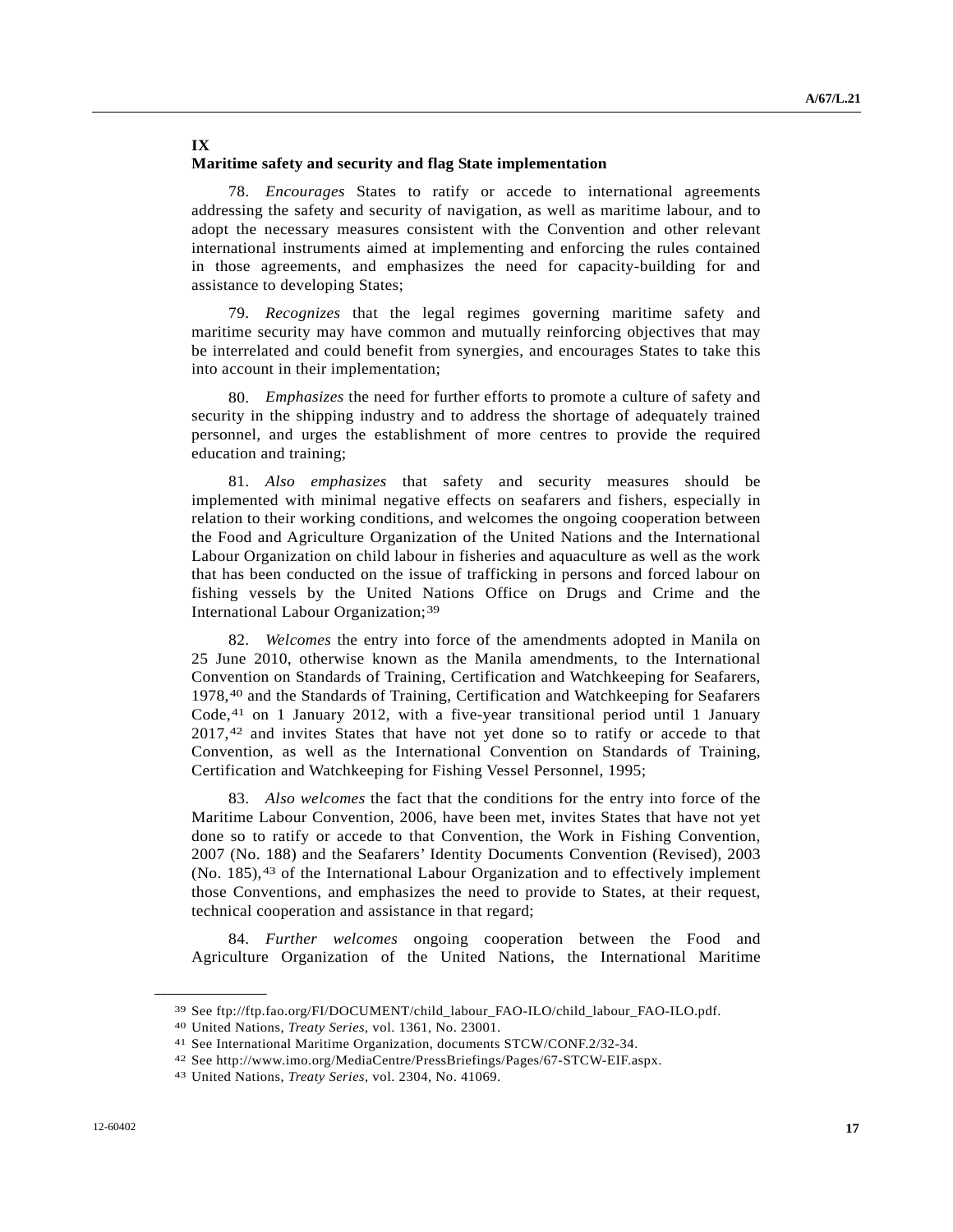Organization and the International Labour Organization relating to the safety of fishers and fishing vessels, underlines the urgent need for continued work in that area, and takes note of the approval by the three organizations of the Guidelines to Assist Competent Authorities in the Implementation of Part B of the Code of Safety for Fishermen and Fishing Vessels, the Voluntary Guidelines for the Design, Construction and Equipment of Small Fishing Vessels, and the Safety Recommendations for Decked Fishing Vessels of Less than Twelve Metres in Length and Undecked Fishing Vessels;<sup>[44](#page-17-0)</sup>

 85. *Encourages* continued cooperation between the parties to the Basel Convention on the Control of Transboundary Movements of Hazardous Wastes and Their Disposal[4](#page-17-1)5 and the International Maritime Organization on regulations on the prevention of pollution from ships;

 86. *Encourages* States to consider becoming parties to the 2010 Protocol to the 1996 International Convention on Liability and Compensation for Damage in Connection with the Carriage of Hazardous and Noxious Substances by Sea;<sup>[46](#page-17-2)</sup>

 87. *Recalls* that all actions taken to combat threats to maritime security must be in accordance with international law, including the principles embodied in the Charter and the Convention;

 88. *Recognizes* the crucial role of international cooperation at the global, regional, subregional and bilateral levels in combating, in accordance with international law, threats to maritime security, including piracy, armed robbery at sea, terrorist acts against shipping, offshore installations and other maritime interests, through bilateral and multilateral instruments and mechanisms aimed at monitoring, preventing and responding to such threats, the enhanced sharing of information among States relevant to the detection, prevention and suppression of such threats, and the prosecution of offenders with due regard to national legislation, and the need for sustained capacity-building to support such objectives;

 89. *Notes* that piracy and armed robbery at sea affect a wide range of vessels engaged in maritime activities;

 90. *Emphasizes* the importance of promptly reporting incidents to enable accurate information on the scope of the problem of piracy and armed robbery against ships and, in the case of armed robbery against ships, by affected vessels to the coastal State, underlines the importance of effective information-sharing with States potentially affected by incidents of piracy and armed robbery against ships, and takes note of the important role of the International Maritime Organization;

 91. *Notes with appreciation* in this regard the important contribution of the Information Sharing Centre of the Regional Cooperation Agreement on Combating Piracy and Armed Robbery against Ships in Asia;

 92. *Urges* all States, in cooperation with the International Maritime Organization, to actively combat piracy and armed robbery at sea by adopting measures, including those relating to assistance with capacity-building through

<span id="page-17-0"></span><sup>44</sup> See International Maritime Organization, document MSC 89/25/Add.1, annex 16; report of the thirtieth session of the Committee on Fisheries, Rome, 9-13 July 2012; International Labour Organization, document GB.316/POL/4(and Corr.), para. 14.

<span id="page-17-2"></span><span id="page-17-1"></span><sup>45</sup> United Nations, *Treaty Series*, vol. 1673, No. 28911. 46 International Maritime Organization, document LEG/CONF.17/10.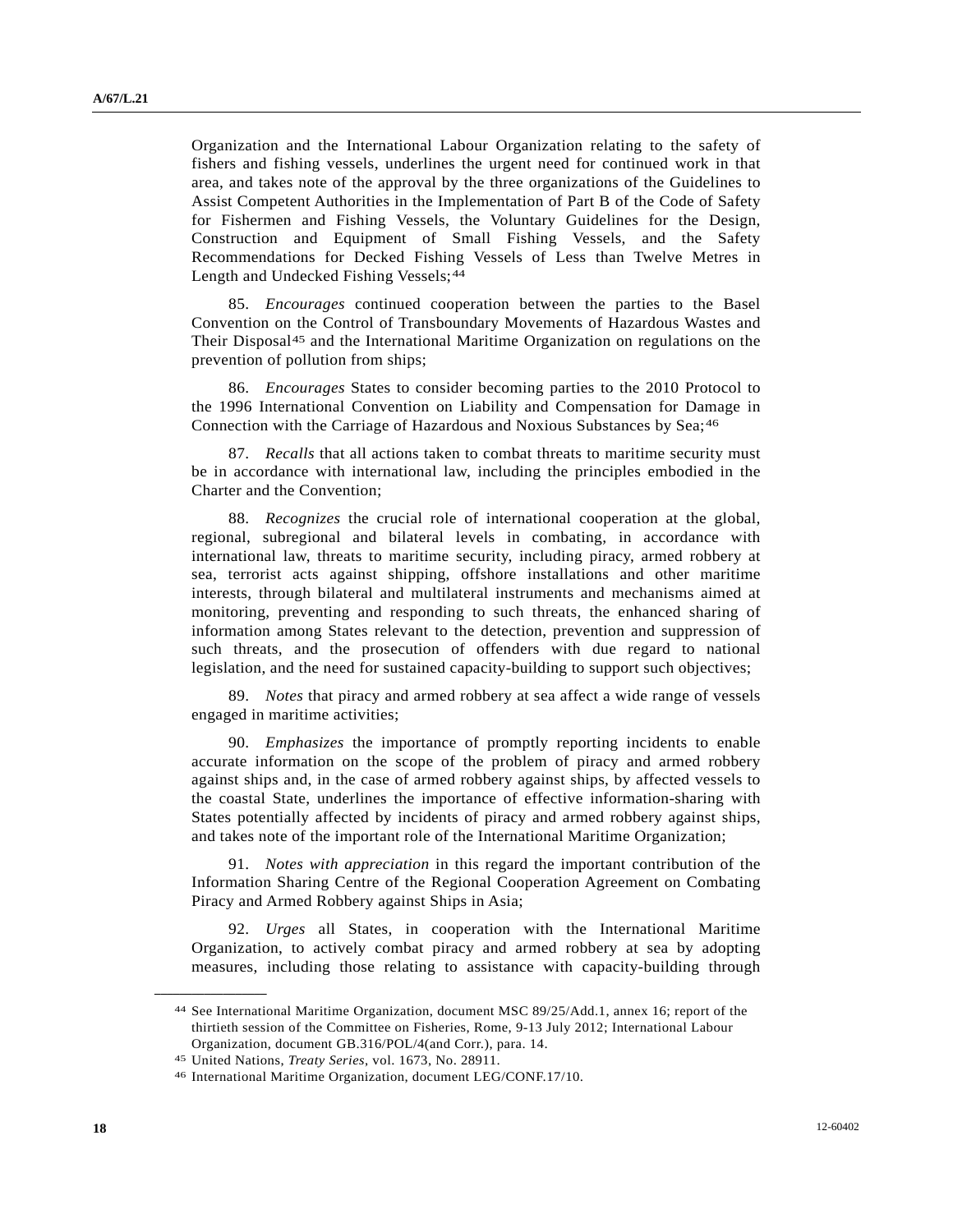training of seafarers, port staff and enforcement personnel in the prevention, reporting and investigation of incidents, bringing the alleged perpetrators to justice, in accordance with international law, and by adopting national legislation, as well as providing enforcement vessels and equipment and guarding against fraudulent ship registration;

 93. *Encourages* States to ensure effective implementation of international law applicable to combating piracy, as reflected in the Convention, calls upon States to take appropriate steps under their national law to facilitate, in accordance with international law, the apprehension and prosecution of those who are alleged to have committed acts of piracy, including the financing or facilitation of such acts, also taking into account other relevant instruments that are consistent with the Convention, and encourages States to cooperate, as appropriate, with a view to developing their national legislation in this regard;

 94. *Expresses grave concern* at the threats posed by piracy and armed robbery at sea to the safety and welfare of seafarers and other persons;

 95. *Invites* all States, the International Maritime Organization, the International Labour Organization and other relevant international organizations and agencies to adopt or recommend, as appropriate, measures to protect the interest and welfare of seafarers and fishers who are victims of pirates, after their release from captivity, including their post-incident care and reintegration into society;

 96. *Takes note* of the ongoing cooperation between the International Maritime Organization, the United Nations Office on Drugs and Crime and the Division with respect to the compilation of national legislation on piracy, and notes that copies of national legislation received by the Secretariat have been placed on the website of the Division; $^{12}$ 

 97. *Recognizes* continued national, bilateral and trilateral initiatives as well as regional cooperative mechanisms, in accordance with international law, to address piracy, including the financing or facilitation of acts of piracy, and armed robbery at sea in the Asian region, and calls upon other States to give immediate attention to adopting, concluding and implementing cooperation agreements at the regional level on combating piracy and armed robbery against ships;

 98. *Reiterates its serious concern* regarding continued incidents of piracy and armed robbery at sea off the coast of Somalia, expresses alarm in particular at the hijacking of vessels, supports the recent efforts to address this problem at the global and regional levels, notes the adoption by the Security Council of resolutions 1816 (2008) of 2 June 2008, 1838 (2008) of 7 October 2008, 1846 (2008) of 2 December 2008, 1851 (2008) of 16 December 2008, 1897 (2009) of 30 November 2009, 1918 (2010) of 27 April 2010, 1950 (2010) of 23 November 2010, 1976 (2011) of 11 April 2011, 2015 (2011) of 24 October 2011, 2020 (2011) of 22 November 2011 and 2036 (2012) of 22 February 2012, as well as the statement by the President of the Security Council of 25 August 2010,[47](#page-18-0) also notes that the authorization in resolution 1816 (2008) and the provisions in resolutions 1838 (2008), 1846 (2008), 1851 (2008), 1897 (2009), 1950 (2010) and 2020 (2011) apply only to the situation in Somalia and do not affect the rights, obligations or

<span id="page-18-0"></span><sup>47</sup> S/PRST/2010/16; see *Resolutions and Decisions of the Security Council, 1 August 2010- 31 July 2011*.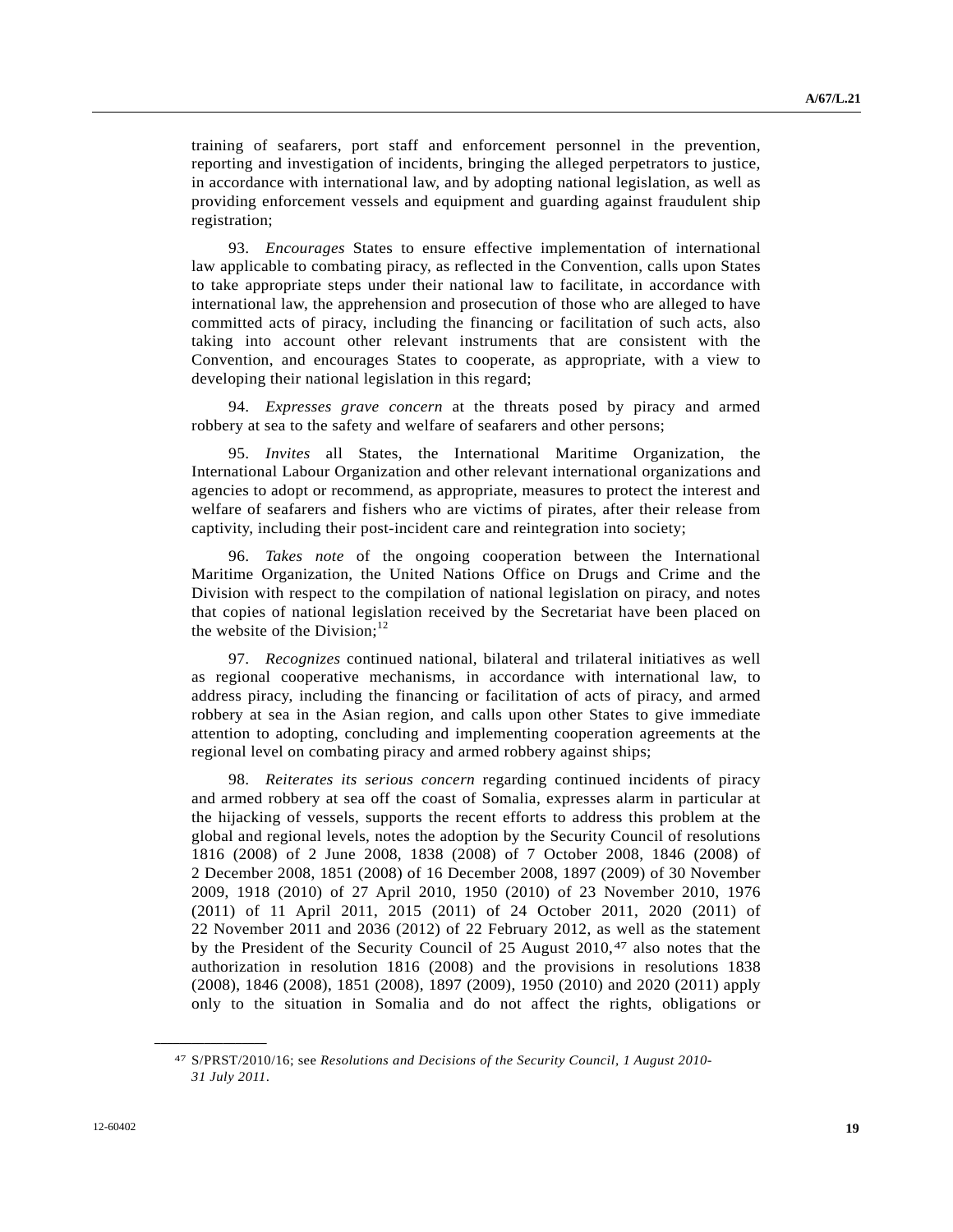responsibilities of Member States under international law, including any rights or obligations under the Convention, with respect to any other situation, and underscores, in particular, the fact that they are not to be considered as establishing customary international law;

 99. *Notes with appreciation* the report of the Secretary-General of 20 January 2012,[48](#page-19-0) prepared pursuant to the request of the Security Council in resolution 2015 (2011);

 100. *Notes*, in this regard, the compilation of information received from Member States on measures they have taken to criminalize piracy under their domestic law and to support the prosecution of individuals suspected of piracy off the coast of Somalia and imprisonment of convicted pirates, circulated by the Secretary-General to Member States pursuant to paragraph 11 of Security Council resolution 2015 (2011);[4](#page-19-1)9

 101. *Also notes* the continued efforts within the Contact Group on Piracy off the Coast of Somalia, following the adoption of Security Council resolution 1851 (2008), including the establishment under the Contact Group of Working Group 5 on the financial aspects of Somali piracy to focus on and coordinate efforts to disrupt the pirate enterprise ashore, and commends the contributions of all States in the efforts to fight piracy off the coast of Somalia;

 102. *Recognizes* the primary role of the Transitional Federal Government of the Somali Republic in combating piracy and armed robbery against ships, acknowledges the importance of a comprehensive and sustainable settlement of the situation in Somalia, and emphasizes the need to address the underlying causes of piracy and to assist Somalia and States in the region in strengthening institutional capacity to fight piracy, including the financing or facilitation of acts of piracy, and armed robbery against ships off the coast of Somalia and to bring to justice those involved in such acts;

 103. *Notes* the approval by the International Maritime Organization of the Guidelines to Assist in the Investigation of the Crimes of Piracy and Armed Robbery Against Ships,[50](#page-19-2) the Revised Interim Guidance to Shipowners, Ship Operators and Shipmasters on the Use of Privately Contracted Armed Security Personnel on Board Ships in the High Risk Area,  $51$  the Revised Interim Recommendations for Flag States regarding the Use of Privately Contracted Armed Security Personnel on Board Ships in the High Risk Area,[5](#page-19-4)2 the Revised Interim Recommendations for Port and Coastal States regarding the Use of Privately Contracted Armed Security Personnel on Board Ships in the High Risk Area,<sup>[5](#page-19-5)3</sup> the Interim Guidance to Private Maritime Security Companies Providing Privately Contracted Armed Security Personnel on Board Ships in the High Risk Area,[54](#page-19-6) and the Interim Guidance for Flag States on Measures to Prevent and Mitigate Somalia-based Piracy;[5](#page-19-7)5

<span id="page-19-3"></span><span id="page-19-2"></span><span id="page-19-1"></span><span id="page-19-0"></span>**\_\_\_\_\_\_\_\_\_\_\_\_\_\_\_\_\_\_**  48 S/2012/50.

<sup>49</sup> S/2012/177.

<span id="page-19-4"></span><sup>&</sup>lt;sup>50</sup> See International Maritime Organization, document MSC.1/Circ.1404.<br><sup>51</sup> See International Maritime Organization, document MSC.1/Circ.1405/Rev.2.<br><sup>52</sup> See International Maritime Organization, document MSC.1/Circ.1406/R

<span id="page-19-7"></span><span id="page-19-6"></span><span id="page-19-5"></span>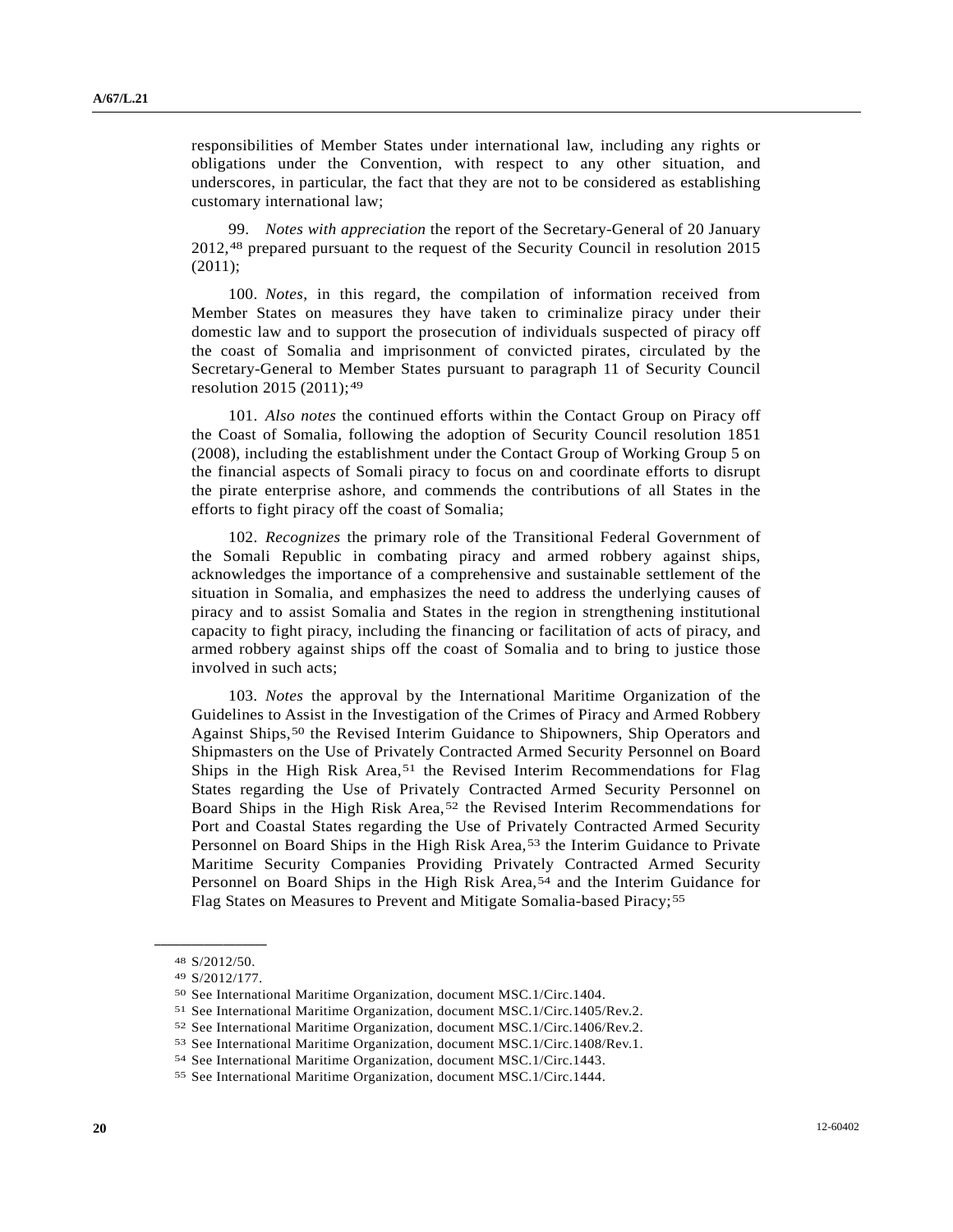104. *Also notes* the efforts made by the shipping industry to cooperate with the efforts by States regarding piracy off the coast of Somalia, in particular in assisting ships that navigate in that area, and further notes the adoption on 30 November 2011 by the International Maritime Organization of the resolution on piracy and armed robbery against ships in waters off the coast of Somalia;<sup>[5](#page-20-0)6</sup>

 105. *Recalls* the adoption on 29 January 2009 of the Code of Conduct concerning the Repression of Piracy and Armed Robbery against Ships in the Western Indian Ocean and the Gulf of Aden (Djibouti Code of Conduct)<sup>[5](#page-20-1)7</sup> under the auspices of the International Maritime Organization, the establishment of the International Maritime Organization Djibouti Code Trust Fund, a multi-donor trust fund initiated by Japan, and the ongoing activities for the implementation of the Code of Conduct;

 106. *Urges* States to ensure the full implementation of resolution A.1044(27), adopted on 30 November 2011 by the Assembly of the International Maritime Organization, on acts of piracy and armed robbery against ships in waters off the coast of Somalia;

 107. *Calls upon* States that have not yet done so to become parties to the Convention for the Suppression of Unlawful Acts against the Safety of Maritime Navigation and the Protocol for the Suppression of Unlawful Acts against the Safety of Fixed Platforms Located on the Continental Shelf,[58](#page-20-2) notes the entry into force on 28 July 2010 of the 2005 Protocol to the Convention for the Suppression of Unlawful Acts against the Safety of Maritime Navigation<sup>[59](#page-20-3)</sup> and of the 2005 Protocol to the 1988 Protocol for the Suppression of Unlawful Acts against the Safety of Fixed Platforms Located on the Continental Shelf,<sup>[6](#page-20-4)0</sup> invites States that have not yet done so to consider becoming parties to those Protocols, and urges States parties to take appropriate measures to ensure the effective implementation of those instruments through the adoption of legislation, where appropriate;

 108. *Calls upon* States to effectively implement the International Ship and Port Facility Security Code and the amendments to the International Convention for the Safety of Life at Sea, $61$  and to work with the International Maritime Organization to promote safe and secure shipping while ensuring freedom of navigation;

 109. *Urges* all States, in cooperation with the International Maritime Organization, to improve the protection of offshore installations by adopting measures related to the prevention, reporting and investigation of acts of violence against installations, in accordance with international law, and by implementing such measures through national legislation to ensure proper and adequate enforcement;

 110. *Emphasizes* the progress in regional cooperation, including the efforts of littoral States, on the enhancement of safety, security and environmental protection

<span id="page-20-5"></span><span id="page-20-4"></span><span id="page-20-3"></span>

<span id="page-20-2"></span><span id="page-20-1"></span><span id="page-20-0"></span><sup>&</sup>lt;sup>56</sup> International Maritime Organization, document A 27/Res.1044.<br><sup>57</sup> International Maritime Organization, document C 102/14, annex, attachment 1.<br><sup>58</sup> United Nations, *Treaty Series*, vol. 1678, No. 29004.<br><sup>59</sup> Internati resolution MSC.202(81) introducing the long-range identification and tracking of ships system.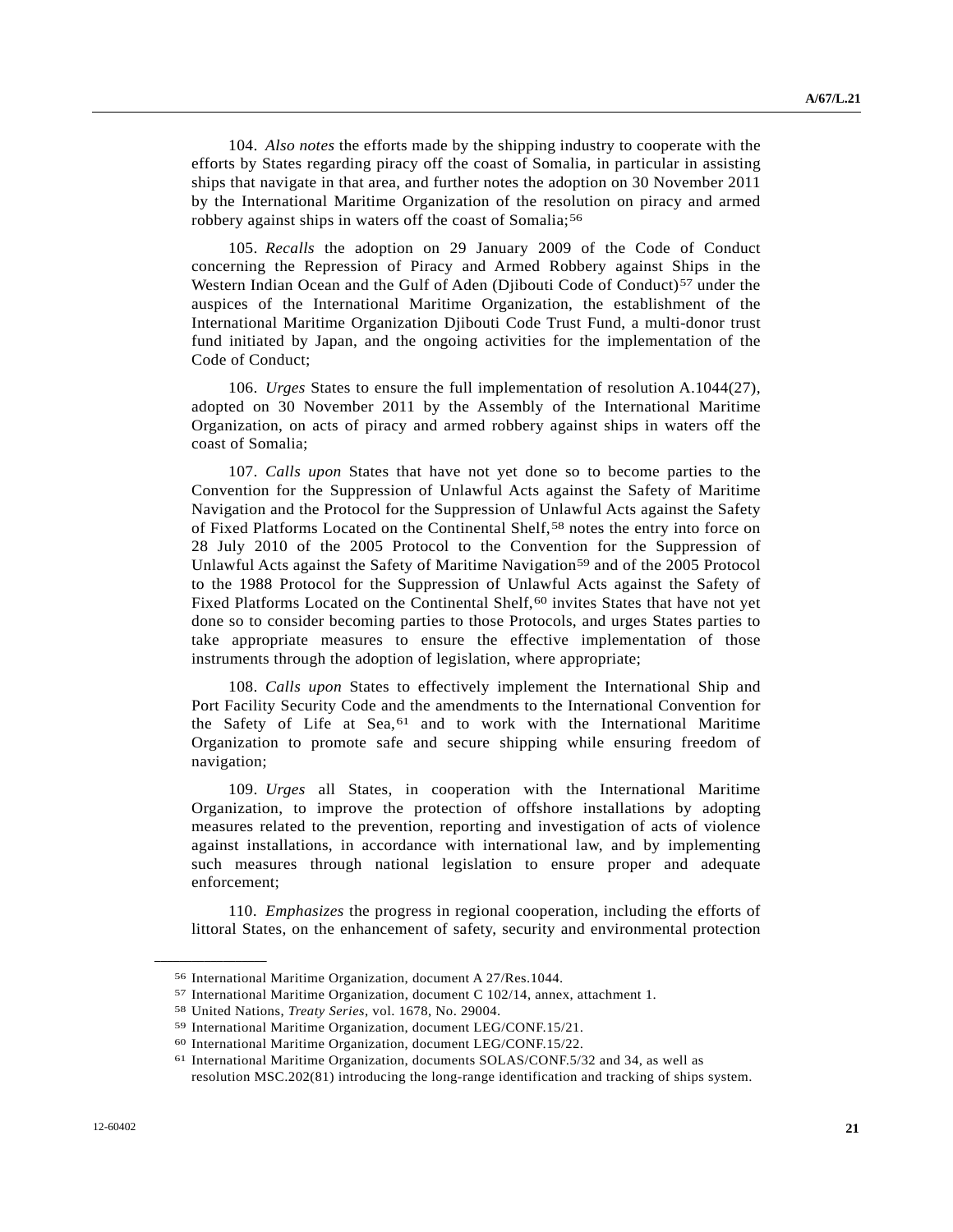in the Straits of Malacca and Singapore, and the effective functioning of the Cooperative Mechanism on Safety of Navigation and Environmental Protection in the Straits of Malacca and Singapore ("the Cooperative Mechanism") to promote dialogue and facilitate close cooperation between the littoral States, user States, shipping industry and other stakeholders in line with article 43 of the Convention, notes with appreciation the convening of the fifth Cooperation Forum, in Singapore on 24 and 25 September 2012, the fifth Project Coordination Committee Meeting, in Singapore on 28 September 2012, and the eighth and ninth Aids to Navigation Fund Committee Meetings, in Malaysia on 10 April 2012, and 13 and 14 December 2012, respectively, the events being key pillars of the Cooperative Mechanism, also notes with appreciation the important role of the Information Sharing Centre of the Regional Cooperation Agreement on Combating Piracy and Armed Robbery against Ships in Asia, based in Singapore, and calls upon States to give immediate attention to adopting, concluding and implementing cooperation agreements at the regional level;

 111. *Recognizes* that some transnational organized criminal activities threaten legitimate uses of the oceans and endanger the lives of people at sea;

 112. *Notes* that transnational organized criminal activities are diverse and may be interrelated in some cases and that criminal organizations are adaptive and take advantage of the vulnerabilities of States, in particular coastal and small island developing States in transit areas, and calls upon States and relevant intergovernmental organizations to increase cooperation and coordination at all levels to detect and suppress the smuggling of migrants, trafficking in persons and illicit trafficking in firearms, in accordance with international law;

 113. *Recognizes* the importance of enhancing international cooperation at all levels to fight transnational organized criminal activities, including illicit traffic in narcotic drugs and psychotropic substances, within the scope of the United Nations instruments against illicit drug trafficking, as well as the smuggling of migrants, and trafficking in persons and illicit trafficking in firearms and criminal activities at sea falling within the scope of the United Nations Convention against Transnational Organized Crime;[62](#page-21-0)

 114. *Calls upon* States that have not yet done so to consider becoming parties to the Protocol against the Smuggling of Migrants by Land, Sea and Air, supplementing the United Nations Convention against Transnational Organized Crime,[6](#page-21-1)3 the Protocol against the Illicit Manufacturing of and Trafficking in Firearms, Their Parts and Components and Ammunition, supplementing the United Nations Convention against Transnational Organized Crime,<sup>[64](#page-21-2)</sup> and the Protocol to Prevent, Suppress and Punish Trafficking in Persons, Especially Women and Children, supplementing the United Nations Convention against Transnational Organized Crime,[65](#page-21-3) and to take appropriate measures to ensure their effective implementation;

<span id="page-21-1"></span><span id="page-21-0"></span><sup>62</sup> United Nations, *Treaty Series*, vol. 2225, No. 39574. 63 Ibid., vol. 2241, No. 39574.

<span id="page-21-2"></span><sup>64</sup> Ibid., vol. 2326, No. 39574.

<span id="page-21-3"></span><sup>65</sup> Ibid., vol. 2237, No. 39574.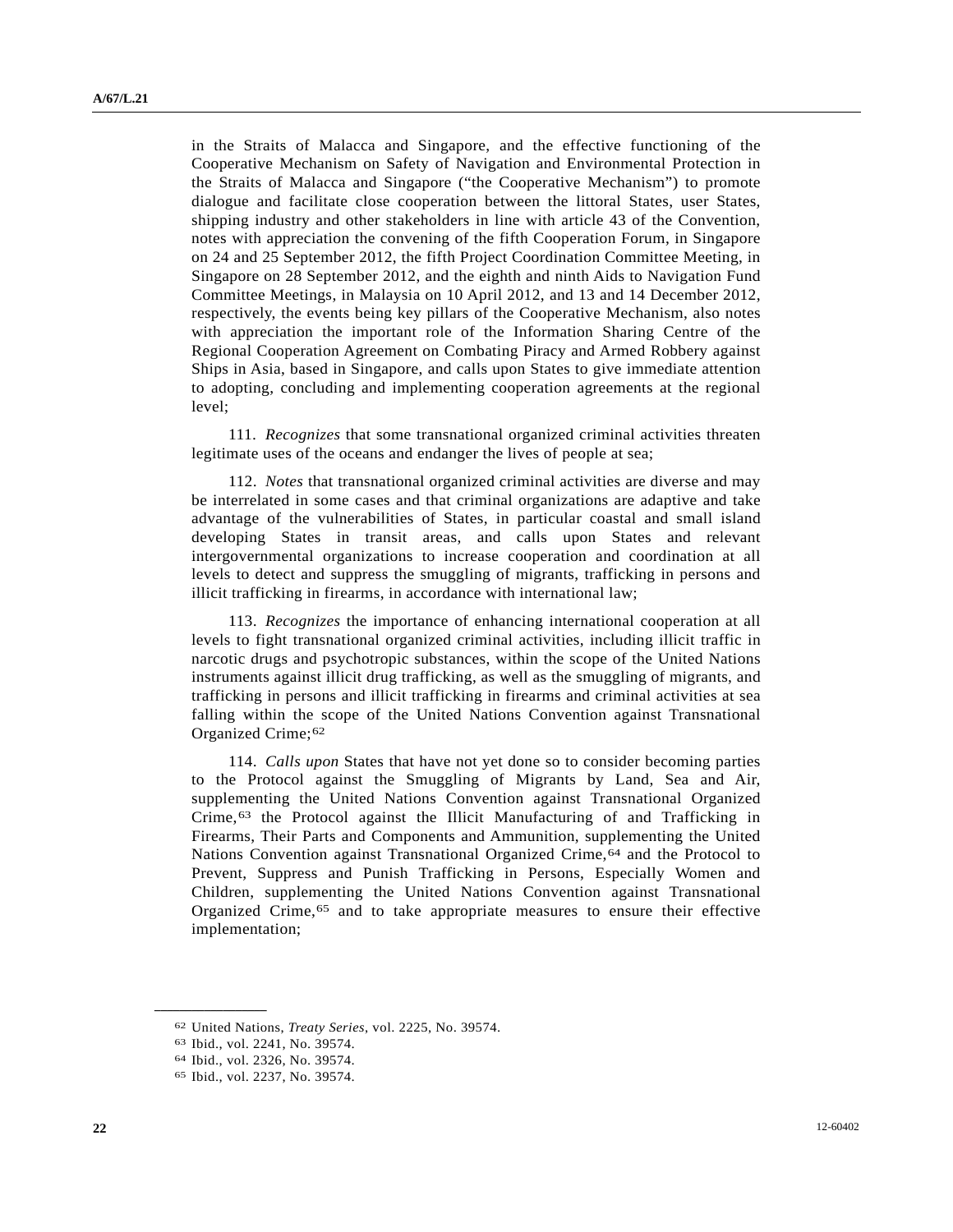115. *Calls upon* States to ensure freedom of navigation, the safety of navigation and the rights of transit passage, archipelagic sea lanes passage and innocent passage in accordance with international law, in particular the Convention;

 116. *Welcomes* the work of the International Maritime Organization relating to the protection of shipping lanes of strategic importance and significance, and in particular in enhancing safety, security and environmental protection in straits used for international navigation, and calls upon the International Maritime Organization, States bordering straits and user States to continue their cooperation to keep such straits safe, secure and environmentally protected and open to international navigation at all times, consistent with international law, in particular the Convention;

 117. *Calls upon* user States and States bordering straits used for international navigation to continue to cooperate by agreement on matters relating to navigational safety, including safety aids for navigation, and the prevention, reduction and control of pollution from ships, and welcomes developments in this regard;

 118. *Calls upon* States that have accepted the amendments to regulation XI-1/6 of the International Convention for the Safety of Life at Sea, 1974,[6](#page-22-0)6 to implement the Code of International Standards and Recommended Practices for a Safety Investigation into a Marine Casualty or Marine Incident, $67$  $67$  which took effect on 1 January 2010;

 119. *Calls upon* States that have not yet done so to consider becoming members of the International Hydrographic Organization, and urges all States to work with that Organization to increase the coverage of hydrographic information on a global basis to enhance capacity-building and technical assistance and to promote safe navigation, particularly through the production and use of accurate electronic navigational charts, especially in areas used for international navigation, in ports and where there are vulnerable or protected marine areas;

 120. *Encourages* States to continue their efforts in the implementation of all areas of the Action Plan for the Safety of Transport of Radioactive Material, approved by the Board of Governors of the International Atomic Energy Agency in March 2004;<sup>[68](#page-22-2)</sup>

 121. *Notes* that cessation of the transport of radioactive materials through the regions of small island developing States is an ultimate desired goal of small island developing States and some other countries, and recognizes the right of freedom of navigation in accordance with international law; that States should maintain dialogue and consultation, in particular under the auspices of the International Atomic Energy Agency and the International Maritime Organization, with the aim of improved mutual understanding, confidence-building and enhanced communication in relation to the safe maritime transport of radioactive materials; that States involved in the transport of such materials are urged to continue to engage in dialogue with small island developing States and other States to address their concerns; and that these concerns include the further development and

<span id="page-22-0"></span><sup>66</sup> International Maritime Organization, document MSC 84/24/Add.1, annex 3, resolution MSC.257(84).

<span id="page-22-1"></span><sup>67</sup> See International Maritime Organization, document MSC 84/24/Add.1, annex 1, resolution MSC.255(84).

<span id="page-22-2"></span><sup>68</sup> Available from www-ns.iaea.org/downloads/rw/action-plans/transport-action-plan.pdf.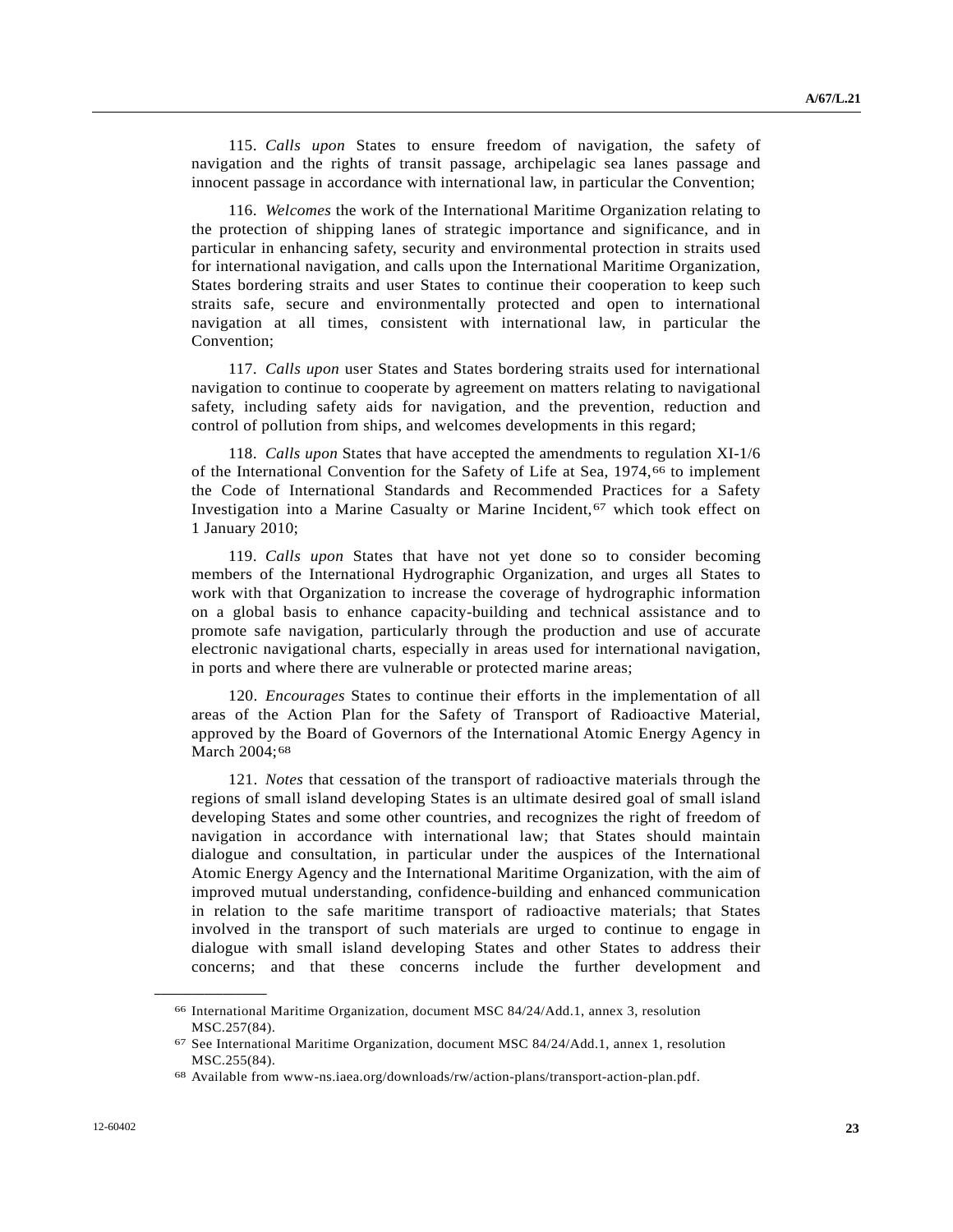strengthening, within the appropriate forums, of international regulatory regimes to enhance safety, disclosure, liability, security and compensation in relation to such transport;

 122. *Acknowledges*, in the context of paragraph 121 above, the potential environmental and economic impacts of maritime incidents and accidents on coastal States, in particular those related to the transport of radioactive materials, and emphasizes the importance of effective liability regimes in that regard;

 123. *Encourages* States to draw up plans and to establish procedures to implement the Guidelines on Places of Refuge for Ships in Need of Assistance adopted by the International Maritime Organization on 5 December 2003;<sup>[6](#page-23-0)9</sup>

 124. *Invites* States that have not yet done so to consider becoming parties to the Nairobi International Convention on the Removal of Wrecks, 2007;[70](#page-23-1)

 125. *Requests* States to take appropriate measures with regard to ships flying their flag or of their registry to address hazards that may be caused by wrecks and drifting or sunken cargo to navigation or the marine environment;

 126. *Calls upon* States to ensure that masters on ships flying their flag take the steps required by relevant instruments<sup>[7](#page-23-2)1</sup> to provide assistance to persons in distress at sea, and urges States to cooperate and to take all necessary measures to ensure the effective implementation of the amendments to the International Convention on Maritime Search and Rescue<sup>[7](#page-23-3)2</sup> and to the International Convention for the Safety of Life at Sea<sup>[73](#page-23-4)</sup> relating to the delivery of persons rescued at sea to a place of safety, as well as of the associated Guidelines on the Treatment of Persons Rescued at Sea;<sup>[74](#page-23-5)</sup>

 127. *Recognizes* that all States must fulfil their search and rescue responsibilities in accordance with international law, including the Convention, and the ongoing need for the International Maritime Organization and other relevant organizations to assist, in particular, developing States both to increase their search and rescue capabilities, including through the establishment of additional rescue coordination centres and regional sub-centres, and to take effective action to address, to the extent feasible, the issue of unseaworthy ships and small craft within their national jurisdiction, and emphasizes in this regard the importance of cooperation for these purposes, including within the framework of the International Convention on Maritime Search and Rescue, 1979;

 128. *Welcomes* the ongoing work of the International Maritime Organization in relation to disembarkation of persons rescued at sea, and notes in this regard the need to implement all relevant international instruments and the importance of cooperation among States as provided for in those instruments;

<span id="page-23-2"></span><span id="page-23-1"></span><span id="page-23-0"></span>

<sup>&</sup>lt;sup>69</sup> International Maritime Organization, Assembly resolution  $A.949(23)$ .<br><sup>70</sup> International Maritime Organization, document LEG/CONF.16/19.<br><sup>71</sup> The International Convention for the Safety of Life at Sea, 1974, the Inte on Maritime Search and Rescue, 1979, as amended, the United Nations Convention on the Law of the Sea, 1982, and the International Convention on Salvage, 1989.

<span id="page-23-3"></span><sup>72</sup> International Maritime Organization, document MSC 78/26/Add.1, annex 5, resolution MSC.155(78).

<span id="page-23-4"></span><sup>73</sup> International Maritime Organization, document MSC 78/26/Add.1, annex 3, resolution MSC.153(78).

<span id="page-23-5"></span><sup>74</sup> International Maritime Organization, document MSC 78/26/Add.2, annex 34, resolution MSC.167(78).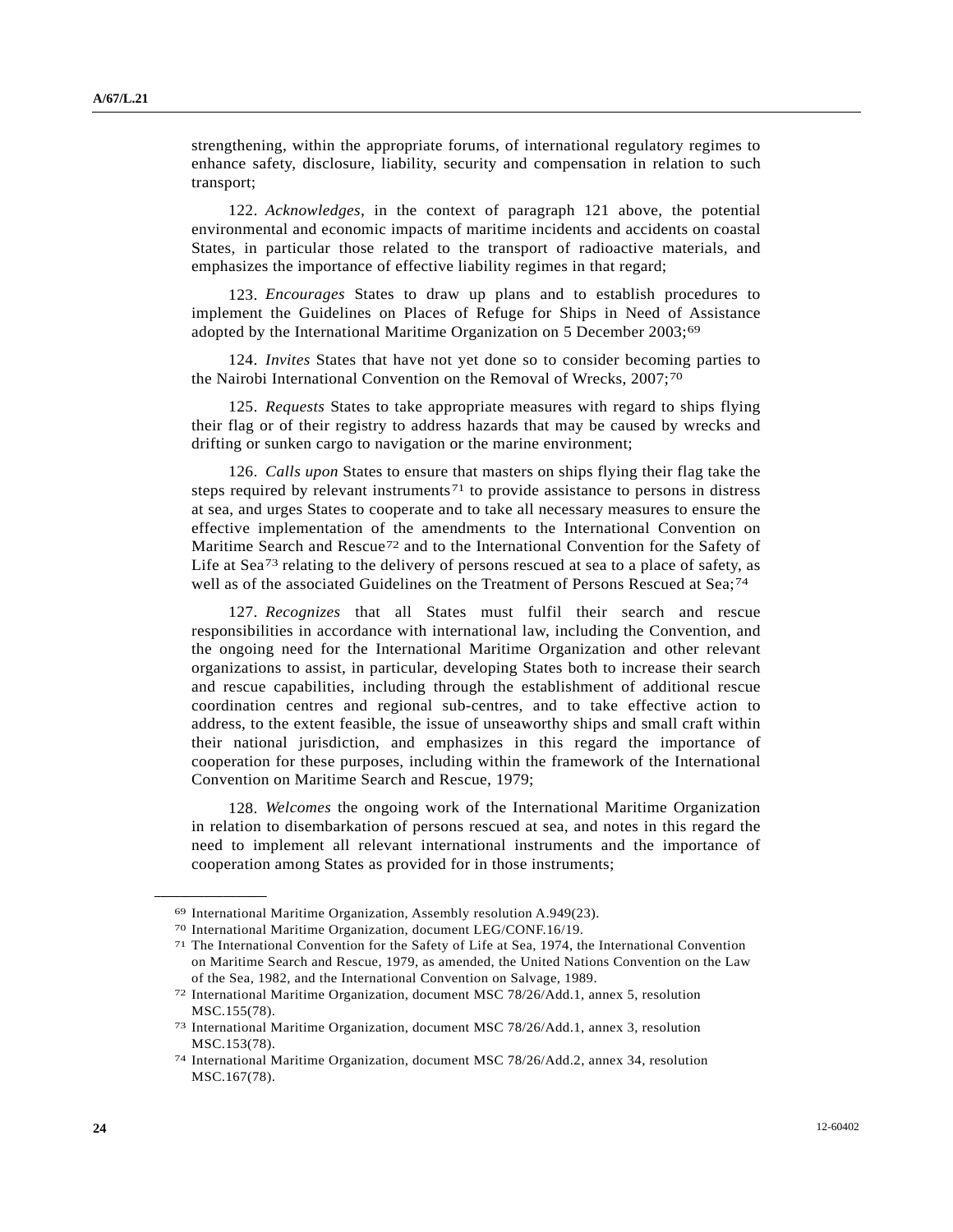129. *Invites* States to implement the Revised Guidelines on the Prevention of Access by Stowaways and the Allocation of Responsibilities to Seek the Successful Resolution of Stowaway Cases adopted by the International Maritime Organization on 2 December 2010;[7](#page-24-0)5

 130. *Calls upon* States to continue to cooperate in developing comprehensive approaches to international migration and development, including through dialogue on all their aspects;

 131. *Also calls upon* States to take measures to protect fibre-optic submarine cables and to fully address issues relating to these cables, in accordance with international law, as reflected in the Convention;

 132. *Encourages* greater dialogue and cooperation among States and the relevant regional and global organizations through workshops and seminars on the protection and maintenance of fibre-optic submarine cables to promote the security of such critical communications infrastructure;

 133. *Also encourages* the adoption by States of laws and regulations addressing the breaking or injury of submarine cables or pipelines beneath the high seas done wilfully or through culpable negligence by a ship flying its flag or by a person subject to its jurisdiction, in accordance with international law, as reflected in the Convention;

 134. *Affirms* the importance of maintenance, including the repair, of submarine cables, undertaken in conformity with international law, as reflected in the Convention;

 135. *Reaffirms* that flag, port and coastal States all bear responsibility for ensuring the effective implementation and enforcement of international instruments relating to maritime security and safety, in accordance with international law, in particular the Convention, and that flag States have primary responsibility that requires further strengthening, including through increased transparency of ownership of vessels;

 136. *Urges* flag States without an effective maritime administration and appropriate legal frameworks to establish or enhance the necessary infrastructure, legislative and enforcement capabilities to ensure effective compliance with, and implementation and enforcement of, their responsibilities under international law, in particular the Convention, and, until such action is taken, to consider declining the granting of the right to fly their flag to new vessels, suspending their registry or not opening a registry, and calls upon flag and port States to take all measures consistent with international law necessary to prevent the operation of substandard vessels;

 137. *Recognizes* that international shipping rules and standards adopted by the International Maritime Organization in respect of maritime safety, efficiency of navigation and the prevention and control of marine pollution, complemented by best practices of the shipping industry, have led to a significant reduction in maritime accidents and pollution incidents, encourages all States to participate in the voluntary International Maritime Organization Member State Audit Scheme,[76](#page-24-1)

<span id="page-24-0"></span><sup>75</sup> See International Maritime Organization, document MSC 88/26/Add.1, annex 6, resolution MSC.312(88).

<span id="page-24-1"></span><sup>76</sup> International Maritime Organization, Assembly resolution A.946(23).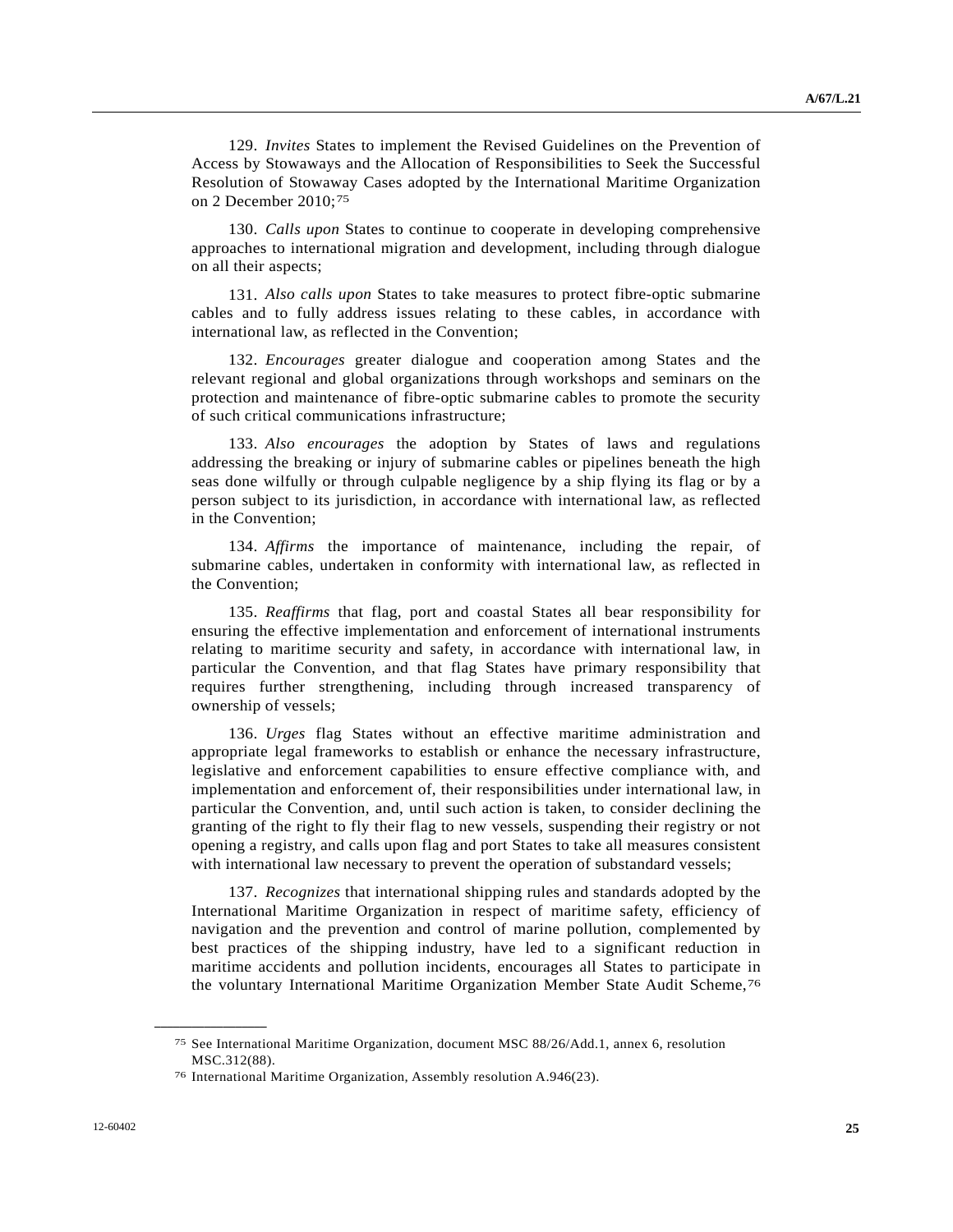and notes the decision of the International Maritime Organization on a phased-in introduction of the Audit Scheme as an institutionalized process;<sup>[77](#page-25-0)</sup>

 138. *Welcomes* the ongoing work of the International Maritime Organization to develop a mandatory code for ships operating in polar waters ("the Polar Code"), and encourages States and competent international organizations and bodies to support continued efforts to finalize the Polar Code within the agreed framework, with an entry into force as soon as possible;

 139. *Recognizes* that maritime safety can also be improved through effective port State control, the strengthening of regional arrangements and increased coordination and cooperation among them, and increased information-sharing, including among safety and security sectors;

 140. *Encourages* flag States to take appropriate measures sufficient to achieve or maintain recognition by intergovernmental arrangements that recognize satisfactory flag State performance, including, as appropriate, satisfactory port State control examination results on a sustained basis, with a view to improving quality shipping and furthering flag State implementation of relevant instruments under the International Maritime Organization as well as relevant goals and objectives of the present resolution;

### **X**

### **Marine environment and marine resources**

 141. *Emphasizes once again* the importance of the implementation of Part XII of the Convention in order to protect and preserve the marine environment and its living marine resources against pollution and physical degradation, and calls upon all States to cooperate and take measures consistent with the Convention, directly or through competent international organizations, for the protection and preservation of the marine environment;

 142. *Recalls* that in "The future we want" States noted with concern that the health of oceans and marine biodiversity are negatively affected by marine pollution, including marine debris, especially plastic, persistent organic pollutants, heavy metals and nitrogen-based compounds, from a number of marine and landbased sources, including shipping and land run-off, and that States committed to take action to reduce the incidence and impacts of such pollution on marine ecosystems, including through the effective implementation of relevant conventions adopted in the framework of the International Maritime Organization, and the follow-up of the relevant initiatives such as the Global Programme of Action for the Protection of the Marine Environment from Land-based Activities, as well as the adoption of coordinated strategies to this end, and that they further committed to take action, by 2025, based on collected scientific data, to achieve significant reductions in marine debris to prevent harm to the coastal and marine environment:<sup>[7](#page-25-1)8</sup>

 143. *Notes* the work of the Intergovernmental Panel on Climate Change, including its findings on the acidification of oceans, and in this regard encourages States and competent international organizations and other relevant institutions,

<span id="page-25-1"></span><span id="page-25-0"></span><sup>77</sup> International Maritime Organization, Assembly resolution A.1018(26). 78 See resolution 66/288, paragraph 163.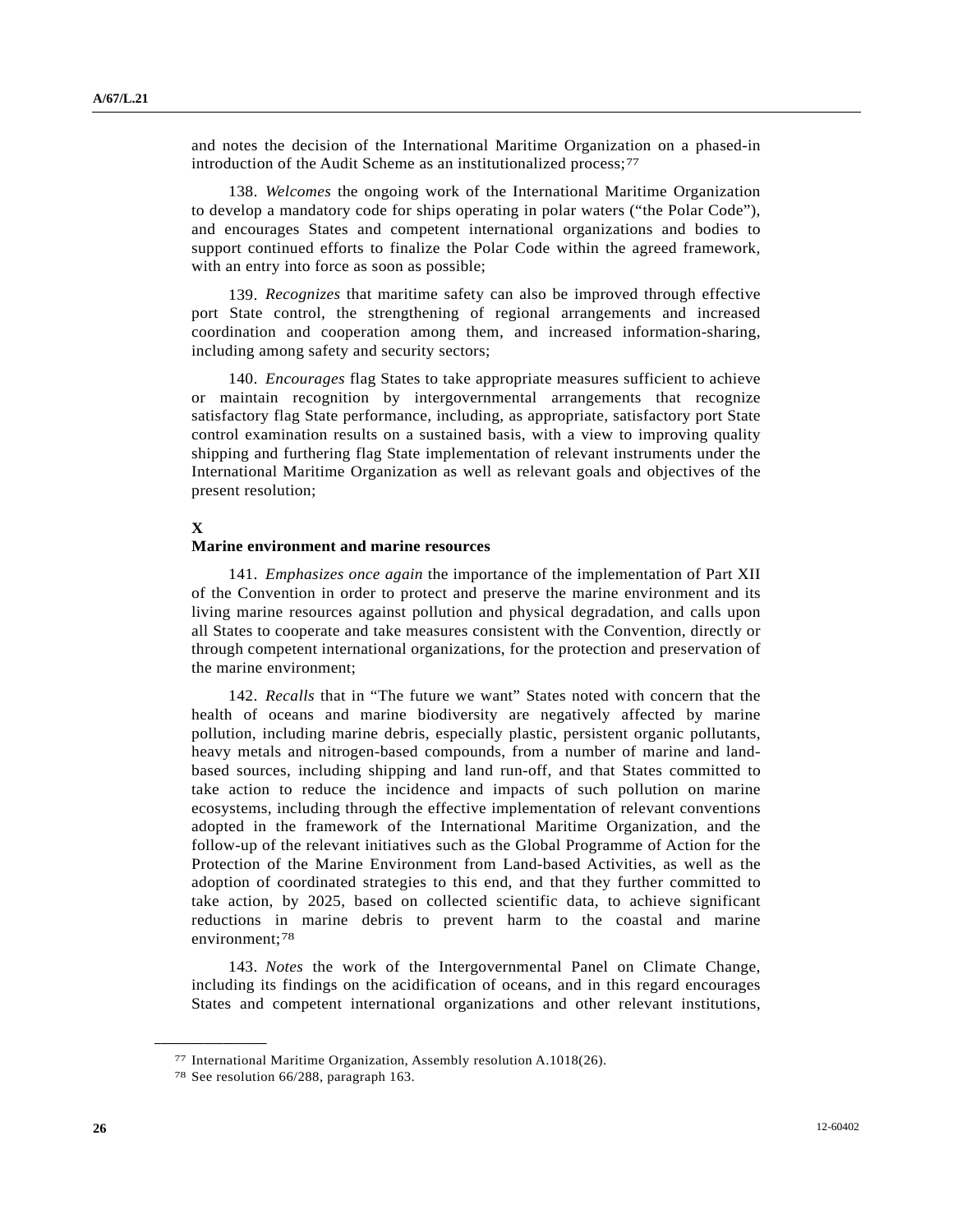individually and in cooperation, to urgently pursue further research on ocean acidification, especially programmes of observation and measurement, noting in particular paragraph 4 of decision IX/20 adopted at the ninth meeting of the Conference of the Parties to the Convention on Biological Diversity, held in Bonn, Germany, from 19 to 30 May 2008,[7](#page-26-0)9 and the continued work of the Convention on Biological Diversity, and to increase national, regional and global efforts to address levels of ocean acidity and the negative impact of such acidity on vulnerable marine ecosystems, particularly coral reefs;

 144. *Recalls* that in "The future we want" States called for support for initiatives that address ocean acidification and the impacts of climate change on marine and coastal ecosystems and resources and, in this regard, reiterated the need to work collectively to prevent further ocean acidification, as well as enhance the resilience of marine ecosystems and of the communities whose livelihoods depend on them, and to support marine scientific research, monitoring and observation of ocean acidification and particularly vulnerable ecosystems, including through enhanced international cooperation in this regard;

 145. *Welcomes* in this regard the establishment of the Ocean Acidification International Coordination Centre at the International Atomic Energy Agency Environment Laboratories in Monaco;

 146. *Encourages* States, individually or in collaboration with relevant international organizations and bodies, to enhance their scientific activity to better understand the effects of climate change on the marine environment and marine biodiversity and develop ways and means of adaptation, taking into account, as appropriate, the precautionary approach and ecosystem approaches;

 147. *Encourages* States that have not yet done so to become parties to international agreements addressing the protection and preservation of the marine environment and its living marine resources against the introduction of harmful aquatic organisms and pathogens and marine pollution from all sources, including the dumping of wastes and other matter, and other forms of physical degradation, as well as agreements that provide for preparedness for, response to and cooperation on pollution incidents and that include provisions on liability and compensation for damage resulting from marine pollution, and to adopt the necessary measures consistent with international law, including the Convention, aimed at implementing and enforcing the rules contained in those agreements;

 148. *Recalls* that in "The future we want" States noted the significant threat that alien invasive species pose to marine ecosystems and resources and committed to implement measures to prevent the introduction, and manage the adverse environmental impacts, of alien invasive species, including, as appropriate, those adopted in the framework of the International Maritime Organization;

 149. *Encourages* States, directly or through competent international organizations, to consider the further development and application, as appropriate and consistent with international law, including the Convention, of environmental impact assessment processes covering planned activities under their jurisdiction or control that may cause substantial pollution of or significant and harmful changes to the marine environment, and also encourages the communication of the reports of

<span id="page-26-0"></span><sup>79</sup> See United Nations Environment Programme, document UNEP/CBD/COP/9/29, annex I.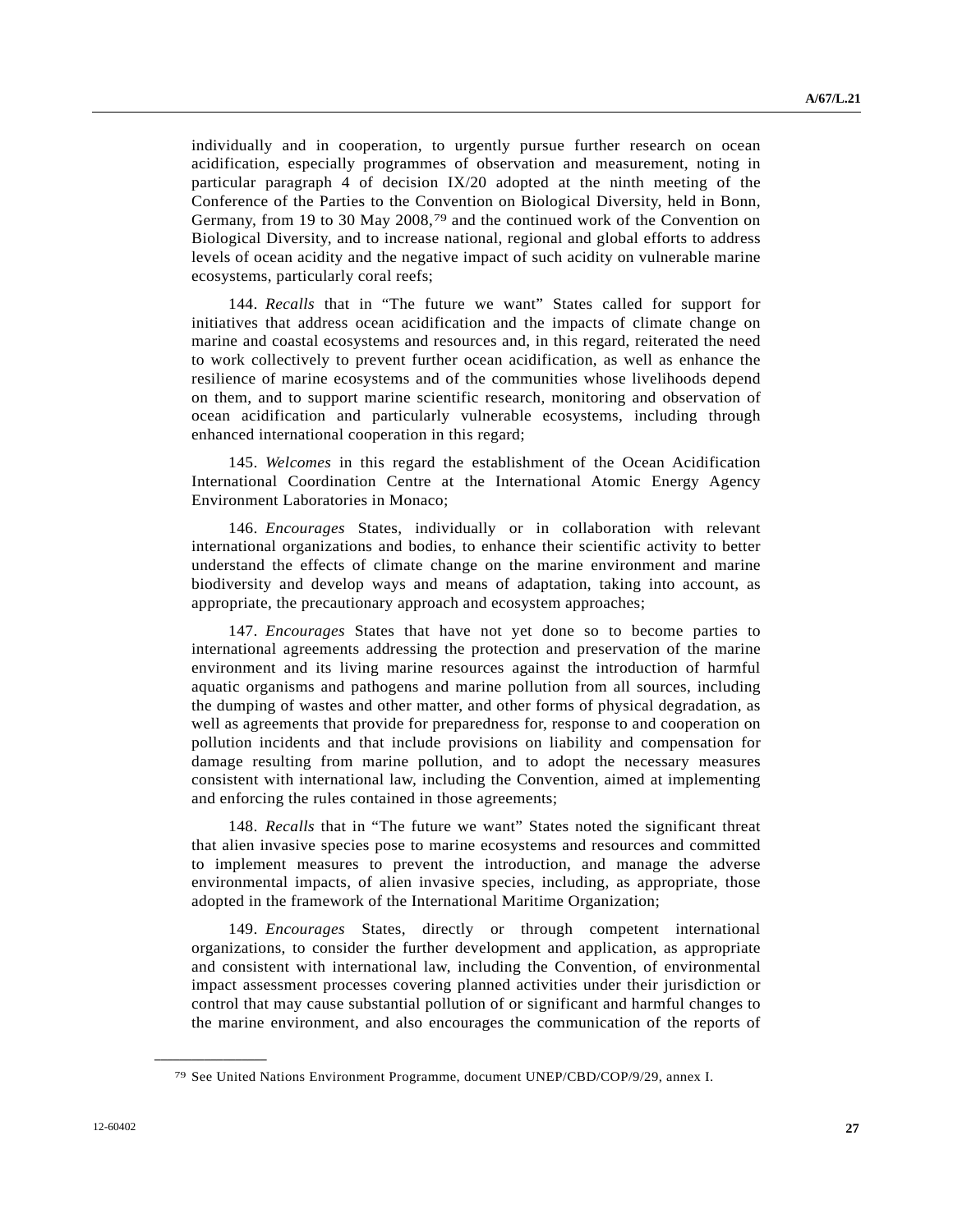the results of such assessments to the competent international organizations in accordance with the Convention;

 150. *Encourages* States that have not done so to become parties to regional seas conventions addressing the protection and preservation of the marine environment;

 151. *Encourages* States, in accordance with international law, including the Convention and other relevant instruments, either bilaterally or regionally, to jointly develop and promote contingency plans for responding to pollution incidents, as well as other incidents that are likely to have significant adverse effects on the marine environment and biodiversity;

 152. *Recognizes* the importance of improving understanding of the impact of climate change on oceans and seas, and recalls that in "The future we want" States noted that sea-level rise and coastal erosion are serious threats for many coastal regions and islands, particularly in developing countries and, in this regard, called up on the international community to enhance its efforts to address these challenges;

 153. *Welcomes* the activities of the United Nations Environment Programme relating to marine debris carried out in cooperation with relevant United Nations bodies and organizations, and encourages States to further develop partnerships with industry and civil society to raise awareness of the extent of the impact of marine debris on the health and productivity of the marine environment and consequent economic loss;

 154. *Urges* States to integrate the issue of marine debris into national and, as appropriate, regional strategies dealing with waste management in the coastal zone, ports and maritime industries, including recycling, reuse, reduction and disposal, and to encourage the development of appropriate economic incentives to address this issue, including the development of cost-recovery systems that provide an incentive to use port reception facilities and discourage ships from discharging marine debris at sea, and support for measures to prevent, reduce and control pollution from any source, including land-based sources, such as community-based coastal and waterway clean-up and monitoring activities, and encourages States to cooperate regionally and subregionally to identify potential sources and coastal and oceanic locations where marine debris aggregates and to develop and implement joint prevention and recovery programmes for marine debris;

 155. *Notes* the work of the International Maritime Organization to prevent pollution by garbage from ships, and welcomes the adoption of amendments to annex V to the International Convention for the Prevention of Pollution from Ships, 1973, as modified by the Protocol of 1978 relating thereto, on the prevention of pollution by garbage from ships, as well as related 2012 Guidelines for the Implementation of Annex  $V$ ;<sup>[80](#page-27-0)</sup>

 156. *Notes* the work of the International Maritime Organization to prevent pollution by sewage from ships, welcomes the adoption of amendments to Annex IV to the International Convention for the Prevention of Pollution from Ships, 1973, as modified by the Protocol of 1978 relating thereto, on the possible establishment of

<span id="page-27-0"></span><sup>80</sup> International Maritime Organization, document MEPC 62/24, annex 13, resolution MEPC.201(62) and International Maritime Organization, document MEPC 63/23, annex 24, resolution MEPC.219(63).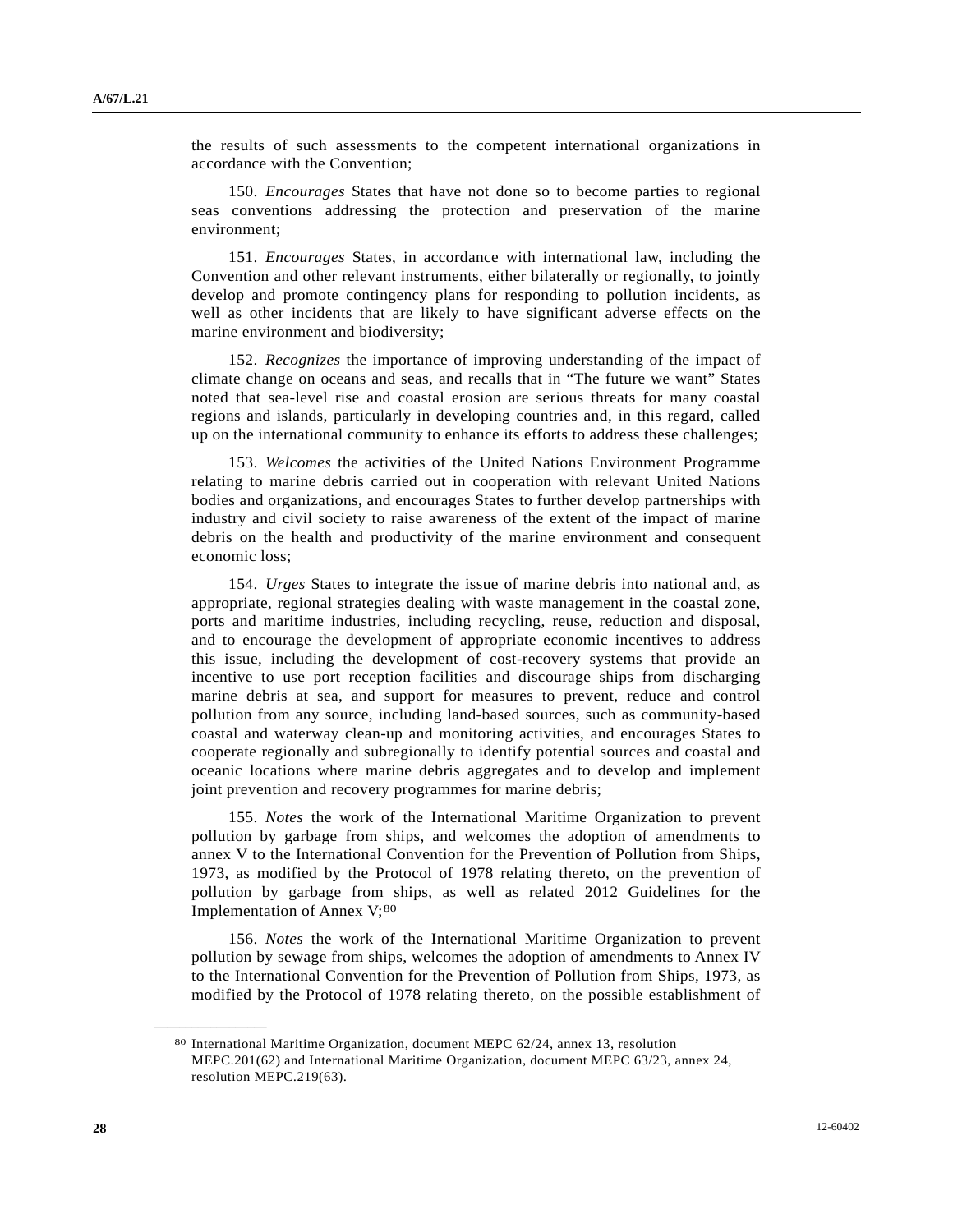special areas for the prevention of such pollution, and in this regard notes the designation of the Baltic Sea as the first Special Area under the Annex;<sup>[8](#page-28-0)1</sup>

 157. *Encourages* States that have not yet done so to become parties to the Protocol of 1997 (Annex VI-Regulations for the Prevention of Air Pollution from Ships) to the International Convention for the Prevention of Pollution from Ships, 1973, as modified by the Protocol of 197[8](#page-28-1) relating thereto;<sup>82</sup>

 158. *Also encourages* States that have not yet done so to become parties to the 1996 Protocol to the Convention on the Prevention of Marine Pollution by Dumping of Wastes and Other Matter, 1972 ("the London Protocol"), and furthermore to ratify or accede to the International Convention for the Control and Management of Ships' Ballast Water and Sediments, 2004, [8](#page-28-2)3 thereby facilitating its early entry into force;

 159. *Notes* the ongoing work of the International Maritime Organization and the resolution on International Maritime Organization policies and practices related to the reduction of greenhouse gas emissions from ships;<sup>[84](#page-28-3)</sup>

 160. *Urges* States to cooperate in correcting the shortfall in port waste reception facilities in accordance with the action plan to address the inadequacy of port waste reception facilities developed by the International Maritime Organization;[85](#page-28-4)

 161. *Notes*, in this regard, the adoption of amendments to Annexes I, II, IV, V and VI of the International Convention for the Prevention of Pollution from Ships, 1973, as amended by the Protocol of 1978 relating thereto, on regional arrangements for port reception facilities, as well as the 2012 Guidelines for the Development of a Regional Reception Facilities Plan;[8](#page-28-5)6

 162. *Recognizes* that most of the pollution load of the oceans emanates from land-based activities and affects the most productive areas of the marine environment, and calls upon States, as a matter of priority, to implement the Global Programme of Action for the Protection of the Marine Environment from Land-based Activities<sup>[8](#page-28-6)7</sup> and to take all appropriate measures to fulfil the commitments of the international community embodied in the Manila Declaration on Furthering the Implementation of the Global Programme of Action for the Protection of the Marine Environment from Land-based Activities;<sup>[88](#page-28-7)</sup>

 163. *Expresses its concern* regarding the spreading of hypoxic dead zones in oceans as a result of eutrophication fuelled by riverine run-off of fertilizers, sewage outfall and reactive nitrogen resulting from the burning of fossil fuels and resulting

<span id="page-28-0"></span><sup>81</sup> International Maritime Organization, document MEPC 62/24, annex 12, resolution MEPC.200(62).

<span id="page-28-1"></span><sup>82</sup> International Maritime Organization, document MEPC 62/24, annex 19, resolution MEPC.203(62) and International Maritime Organization, document MEPC 63/23, annex 8 (resolution MEPC.212(63)), annex 9 (resolution MEPC.213(63)), annex 10 (resolution MEPC.214(63)) and annex 11 (resolution MEPC.215 (63)).

<span id="page-28-4"></span>

<span id="page-28-3"></span><span id="page-28-2"></span><sup>&</sup>lt;sup>83</sup> International Maritime Organization, document BWM/CONF/36, annex.<br><sup>84</sup> International Maritime Organization, Assembly resolution A.963(23).<br><sup>85</sup> International Maritime Organization, document MEPC 53/9/1, annex 1.<br><sup>86</sup> MEPC.216(63), annex 21, resolution MEPC.217(63) and annex 26, resolution MEPC.221(63).

<span id="page-28-6"></span><span id="page-28-5"></span><sup>87</sup> See A/51/116, annex II.

<span id="page-28-7"></span><sup>88</sup> UNEP(DEPI)/GPA/IGR.3/6.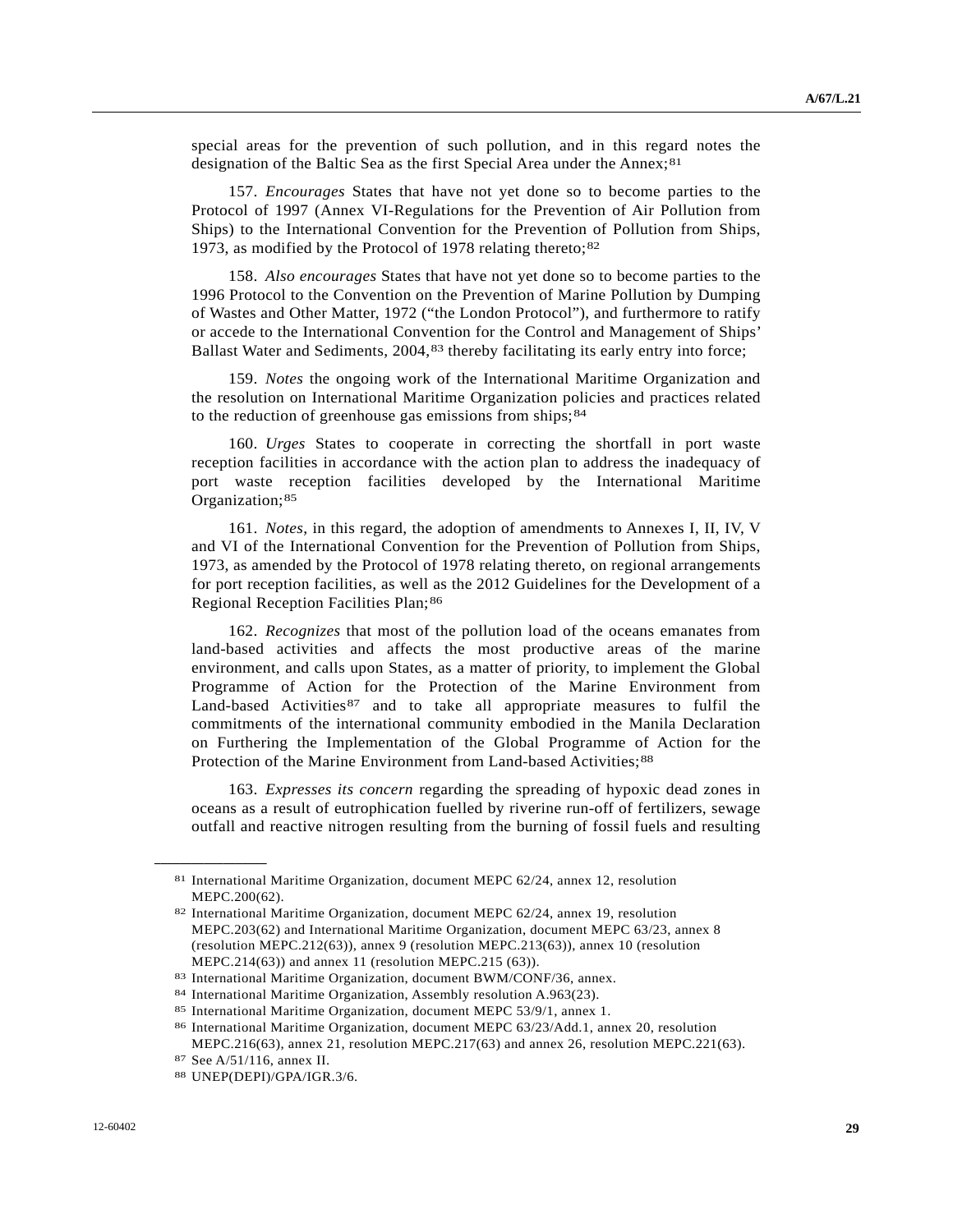in serious consequences for ecosystem functioning, and calls upon States to enhance their efforts to reduce eutrophication and, to this effect, to continue to cooperate within the framework of relevant international organizations, in particular the Global Programme of Action;

 164. *Calls upon* all States to ensure that urban and coastal development projects and related land-reclamation activities are carried out in a responsible manner that protects the marine habitat and environment and mitigates the negative consequences of such activities;

 165. *Notes* the fourth session of the Intergovernmental Negotiating Committee to prepare a global, legally binding instrument on mercury, held in Punta del Este, Uruguay, from 27 June to 2 July 2012, pursuant to the agreement of the twenty-fifth session of the United Nations Environment Programme Governing Council/Global Ministerial Environment Forum;[8](#page-29-0)9

 166. *Welcomes* the continued work of States, the United Nations Environment Programme and regional organizations in the implementation of the Global Programme of Action, and encourages increased emphasis on the link between freshwater, the coastal zone and marine resources in the implementation of international development goals, including those contained in the United Nations Millennium Declaration,<sup>8</sup> and of the time-bound targets in the Plan of Implementation of the World Summit on Sustainable Development ("Johannesburg Plan of Implementation"),<sup>16</sup> in particular the target on sanitation, and the Monterrey Consensus of the International Conference on Financing for Development;<sup>[90](#page-29-1)</sup>

 167. *Recalls* the resolution of the thirtieth Consultative Meeting of Contracting Parties to the Convention on the Prevention of Marine Pollution by Dumping of Wastes and Other Matter, 1972 ("the London Convention") and the third Meeting of Contracting Parties to the London Protocol, held from 27 to 31 October 2008, on the regulation of ocean fertilization,  $91$  in which the Contracting Parties agreed, inter alia, that the scope of the London Convention and Protocol includes ocean fertilization activities and that, given the present state of knowledge, ocean fertilization activities other than for legitimate scientific research should not be allowed, and that scientific research proposals should be assessed on a case-bycase basis using an assessment framework to be developed by the scientific groups under the London Convention and Protocol, and also agreed that, to this end, such other activities should be considered as contrary to the aims of the London Convention and Protocol and should not currently qualify for any exemption from the definition of dumping in article III, paragraph 1 (*b*), of the London Convention and article 1, paragraph 4.2, of the London Protocol;

 168. *Also recalls* the resolution of the thirty-second Consultative Meeting of Contracting Parties to the London Convention and the fifth Meeting of Contracting Parties to the London Protocol, held from 11 to 15 October 2010, on the Assessment Framework for Scientific Research Involving Ocean Fertilization;<sup>[9](#page-29-3)2</sup>

<span id="page-29-1"></span><span id="page-29-0"></span><sup>89</sup> See UNEP/GC.25/17, annex I, decision 25/5.

<sup>90</sup> *Report of the International Conference on Financing for Development, Monterrey, Mexico, 18-22 March 2002* (United Nations publication, Sales No. E.02.II.A.7), chap. I, resolution 1, annex.

<span id="page-29-2"></span><sup>91</sup> International Maritime Organization, document LC 30/16, annex 6, resolution LC-LP.1 (2008). 92 International Maritime Organization, document LC 32/15, annex 5, resolution LC-LP.2 (2010).

<span id="page-29-3"></span>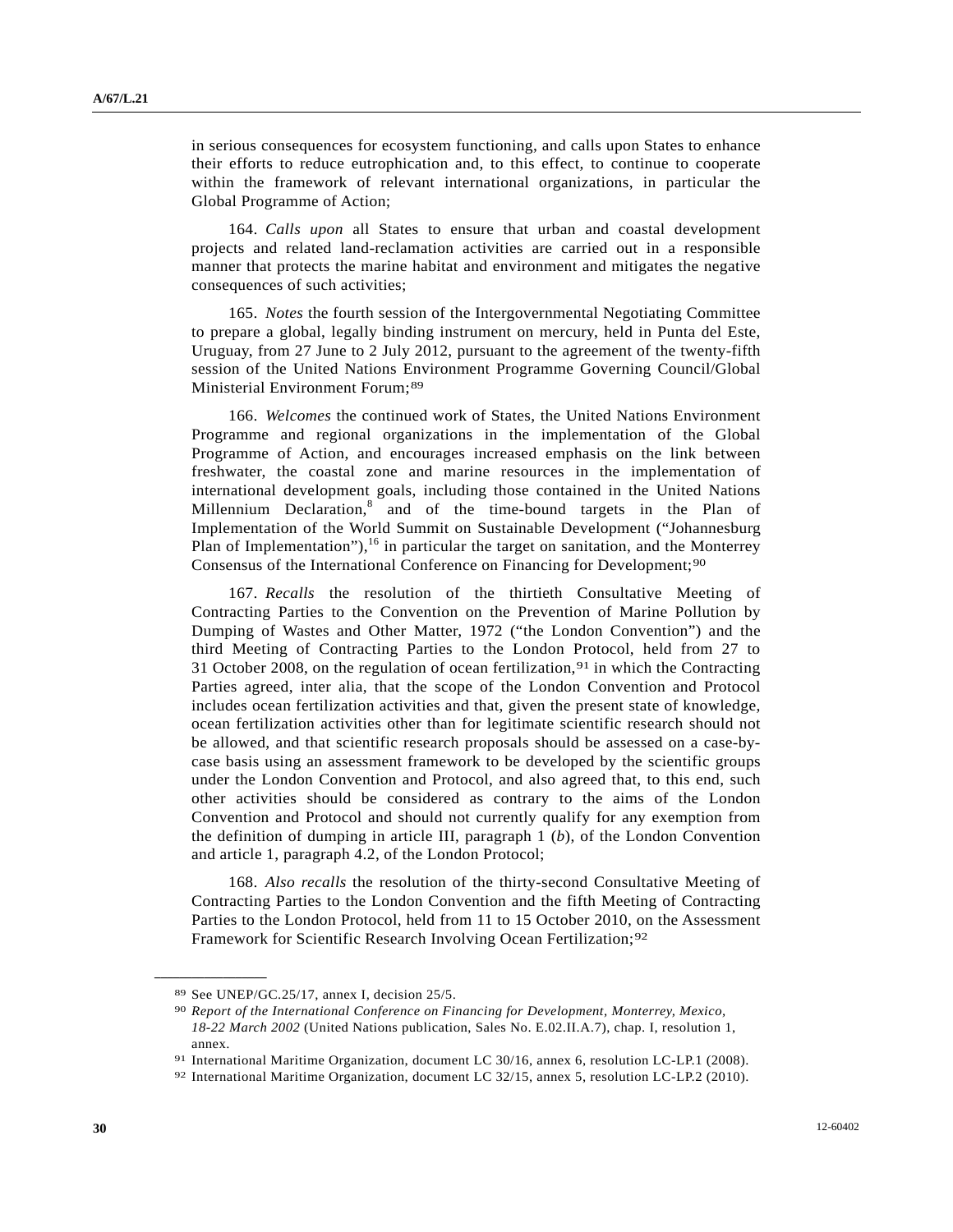169. *Further recalls* the thirty-fourth Consultative Meeting of Contracting Parties to the London Convention and the seventh Meeting of Contracting Parties to the London Protocol, held from 29 October to 2 November 2012, and the statement of Contracting Parties that they will continue to work towards a global transparent and effective control and regulatory mechanism for ocean fertilization and other activities that fall within the scope of the London Convention and the London Protocol and have the potential to cause harm to the marine environment;

 170. *Recalls* decision IX/16 C adopted at the ninth meeting of the Conference of the Parties to the Convention on Biological Diversity,79 in which the Conference of the Parties, inter alia, bearing in mind the ongoing scientific and legal analysis occurring under the auspices of the London Convention and Protocol requested parties and urged other Governments, in accordance with the precautionary approach, to ensure that ocean fertilization activities were not carried out until there was an adequate scientific basis on which to justify such activities, including an assessment of associated risks, and that a global, transparent and effective control and regulatory mechanism was in place for those activities, with the exception of small-scale scientific research studies within coastal waters, and stated that such studies should be authorized only if justified by the need to gather specific scientific data, should be subject to a thorough prior assessment of the potential impacts of the research studies on the marine environment, should be strictly controlled and should not be used for generating and selling carbon offsets or for any other commercial purposes, and takes note of decision X/29, adopted at the tenth meeting of the Conference of the Parties to the Convention on Biological Diversity, held in Nagoya, Japan, from 18 to 2[9](#page-30-0) October 2010,<sup>93</sup> in which the Conference of the Parties requested parties to implement decision IX/16 C;

 171. *Also recalls* that in "The future we want" States stressed their concern about the potential environmental impacts of ocean fertilization, recalled in this regard the decisions related to ocean fertilization adopted by the relevant intergovernmental bodies, and resolved to continue addressing with utmost caution ocean fertilization, consistent with the precautionary approach;

 172. *Reaffirms* paragraph 119 of resolution 61/222 of 20 December 2006 regarding ecosystem approaches and oceans, including the proposed elements of an ecosystem approach, means to achieve implementation of an ecosystem approach and requirements for improved application of an ecosystem approach, and in this regard:

 (a) Notes that continued environmental degradation in many parts of the world and increasing competing demands require an urgent response and the setting of priorities for management actions aimed at conserving ecosystem integrity;

 (b) Also notes that ecosystem approaches to ocean management should be focused on managing human activities in order to maintain and, where needed, restore ecosystem health to sustain goods and environmental services, provide social and economic benefits for food security, sustain livelihoods in support of international development goals, including those contained in the Millennium Declaration, and conserve marine biodiversity;

<span id="page-30-0"></span><sup>93</sup> See United Nations Environment Programme, document UNEP/CBD/COP/10/27, annex.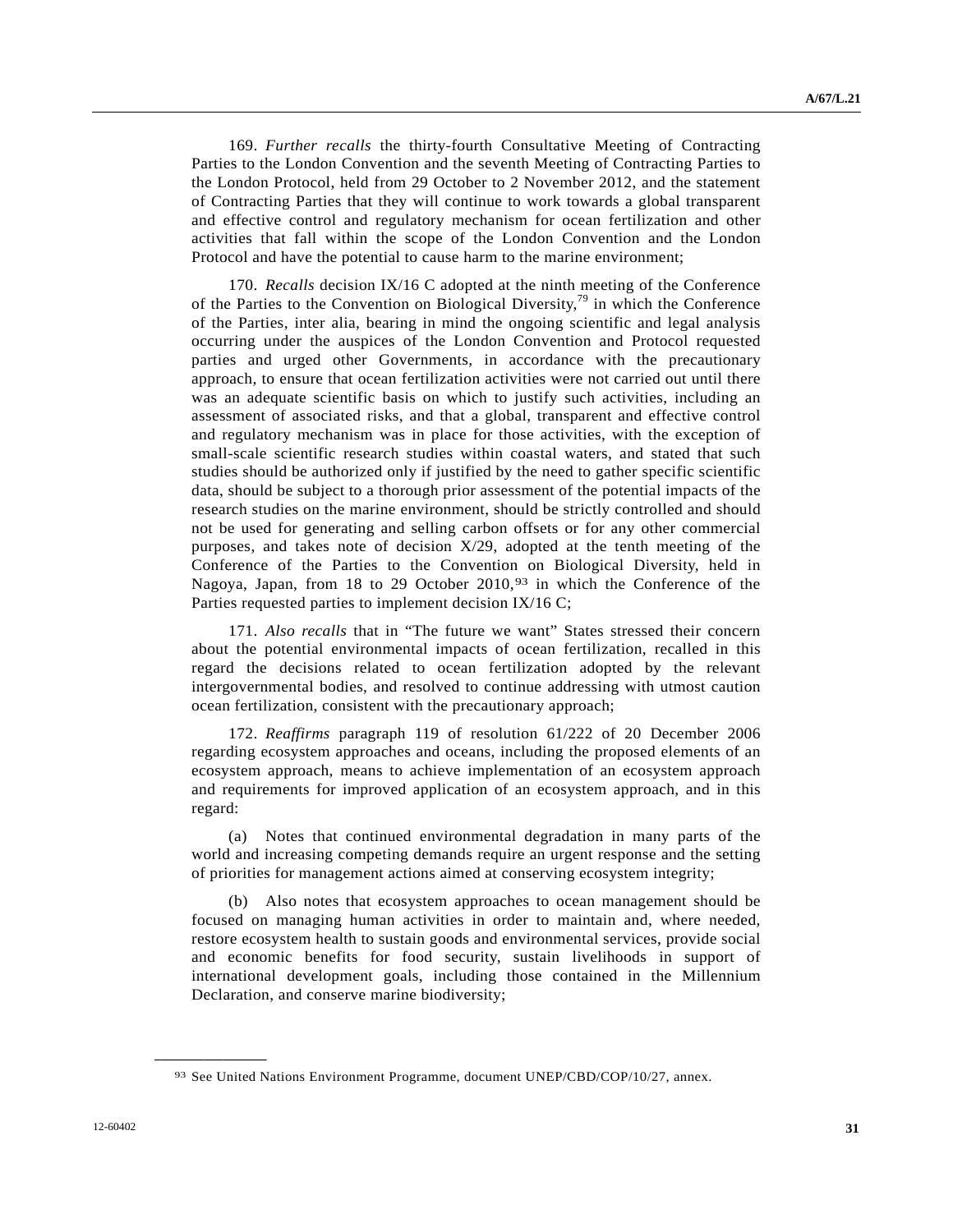(c) Recalls that States should be guided in the application of ecosystem approaches by a number of existing instruments, in particular the Convention, which sets out the legal framework for all activities in the oceans and seas, and its implementing Agreements, as well as other commitments, such as those contained in the Convention on Biological Diversity[9](#page-31-0)4 and the World Summit on Sustainable Development call for the application of an ecosystem approach by 2010, and in this context encourages States to enhance their efforts towards applying such an approach;

 (d) Encourages States to cooperate and coordinate their efforts and take, individually or jointly, as appropriate, all measures, in conformity with international law, including the Convention and other applicable instruments, to address impacts on marine ecosystems within and beyond areas of national jurisdiction, taking into account the integrity of the ecosystems concerned;

 173. *Recalls* that in "The future we want" States committed to protect, and restore, the health, productivity and resilience of oceans and marine ecosystems, to maintain their biodiversity, enabling their conservation and sustainable use for present and future generations, and to effectively apply an ecosystem approach and the precautionary approach in the management, in accordance with international law, of activities having an impact on the marine environment, to deliver on all three dimensions of sustainable development;<sup>[9](#page-31-1)5</sup>

 174. *Encourages* competent organizations and bodies that have not yet done so to incorporate an ecosystem approach into their mandates, as appropriate, in order to address impacts on marine ecosystems;

 175. *Invites* States, in particular those States with advanced technology and marine capabilities, to explore prospects for improving cooperation with, and assistance to, developing States, in particular least developed countries and small island developing States, as well as coastal African States, with a view to better integrating into national policies and programmes sustainable and effective development in the marine sector;

176. *Notes* the information compiled by the Secretariat<sup>[9](#page-31-2)6</sup> in relation to the assistance available to and measures that may be taken by developing States, in particular the least developed countries and small island developing States, as well as coastal African States, to realize the benefits of sustainable and effective development of marine resources and uses of the oceans, as provided by States and competent international organizations and global and regional funding agencies, and urges them to provide information for the annual report of the Secretary-General and for incorporation on the website of the Division;<sup>12</sup>

 177. *Encourages* States that have not yet done so to consider ratifying or acceding to the Hong Kong International Convention for the Safe and Environmentally Sound Recycling of Ships, 2009, to facilitate its early entry into force;[97](#page-31-3)

<sup>94</sup> United Nations, *Treaty Series*, vol. 1760, No. 30619. 95 See resolution 66/288, annex, para. 158.

<span id="page-31-2"></span><span id="page-31-1"></span><span id="page-31-0"></span>

<sup>96</sup> A/63/342.

<span id="page-31-3"></span><sup>97</sup> See International Maritime Organization, document SR/CONF/45.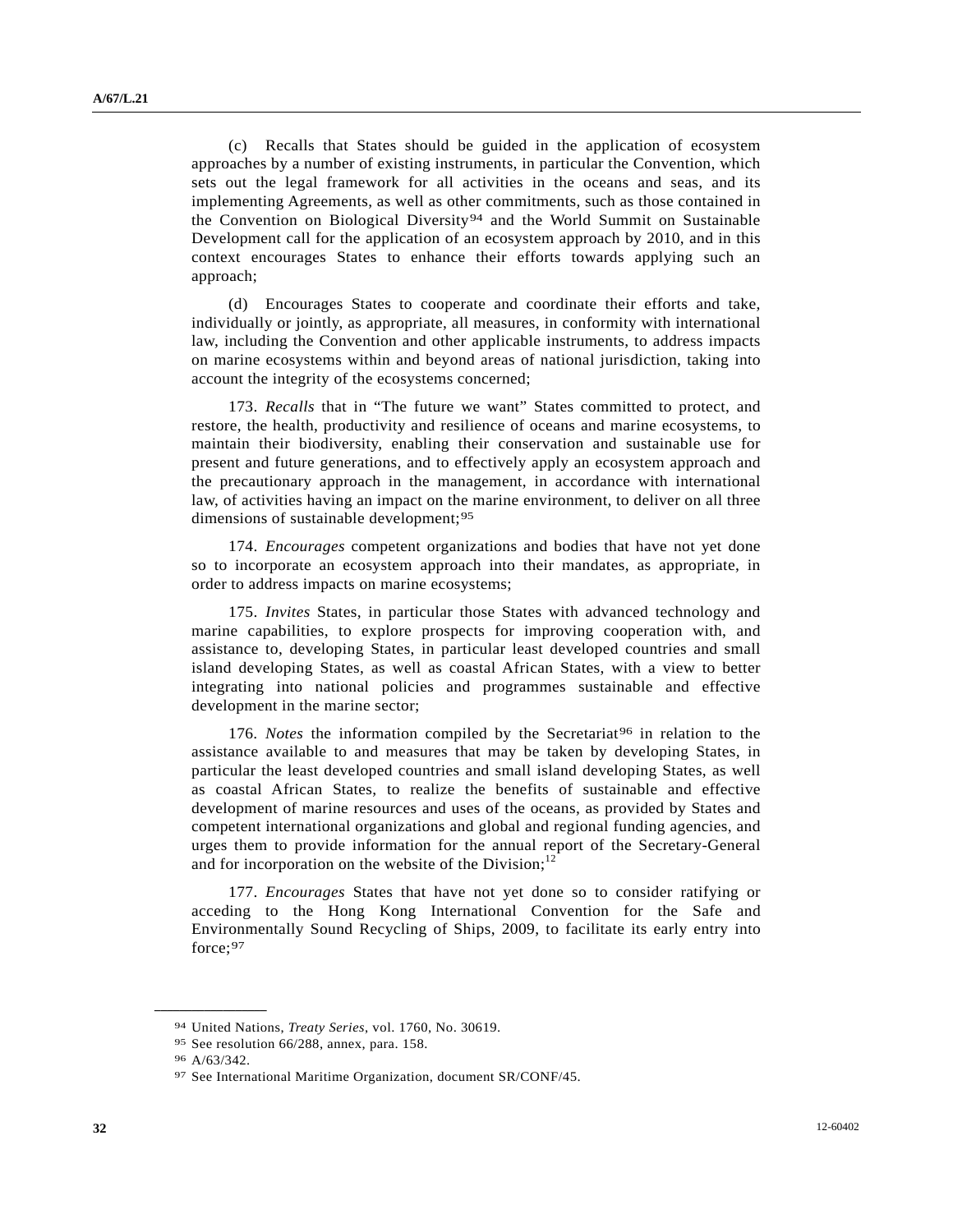178. *Takes note* of the role of the Basel Convention<sup>45</sup> in protecting the marine environment against the adverse effects which may result from such wastes;

 179. *Notes with concern* the potential for serious environmental consequences resulting from oil spill incidents, urges States, consistent with international law, to cooperate, directly or through competent international organizations, and share best practices, in the fields of protection of the marine environment, human health and safety, prevention, emergency response and mitigation, and in this regard encourages the undertaking of and collaboration on scientific research, including marine scientific research, to better understand the consequences of marine oil spills;

# **XI**

# **Marine biodiversity**

 180. *Reaffirms* its central role relating to the conservation and sustainable use of marine biological diversity beyond areas of national jurisdiction, notes the work of States and relevant intergovernmental organizations and bodies on those issues, and invites them to contribute to its consideration of these issues within the areas of their respective competence;

 181. *Welcomes* the first meeting of the Ad Hoc Open-ended Informal Working Group, convened in New York from 7 to 11 May 2012, in accordance with paragraph 168 of resolution 66/231, within the process initiated by the General Assembly in resolution 66/231, with a view to ensuring that the legal framework for the conservation and sustainable use of marine biodiversity in areas beyond national jurisdiction effectively addresses those issues by identifying gaps and ways forward, including through the implementation of existing instruments and the possible development of a multilateral agreement under the United Nations Convention on the Law of the Sea, takes note of the exchange of views at that meeting and endorses its recommendations, and recalls that in "The future we want" States committed to address, on an urgent basis, building on the work of the Ad Hoc Openended Informal Working Group and before the end of the sixty-ninth session of the General Assembly, the issue of the conservation and sustainable use of marine biological diversity of areas beyond national jurisdiction, including by taking a decision on the development of an international instrument under the United Nations Convention on the Law of the Sea;

 182. *Decides* that some of the aspects discussed at the meeting of the Ad Hoc Open-ended Informal Working Group, as reflected in the summary of discussions of the Co-Chairs, will be further addressed in intersessional workshops that will take place in 2013, and requests the Secretary-General to convene, within existing resources, two two-day intersessional workshops before the next meeting of the Working Group, on 2 and 3 and 6 and 7 May 2013, on the topics and in accordance with the modalities set out in the terms of reference as agreed by the Working Group and annexed to the present resolution, with a view to improving understanding of the issues and clarifying key questions as an input to the work of the Working Group;

 183. *Requests* the Ad Hoc Open-ended Informal Working Group, at its next meeting, to continue to consider, together and as a whole, all issues under its mandate, taking into account the discussions at its meeting in 2012, as well as the input of the intersessional workshops to its work, and provide recommendations to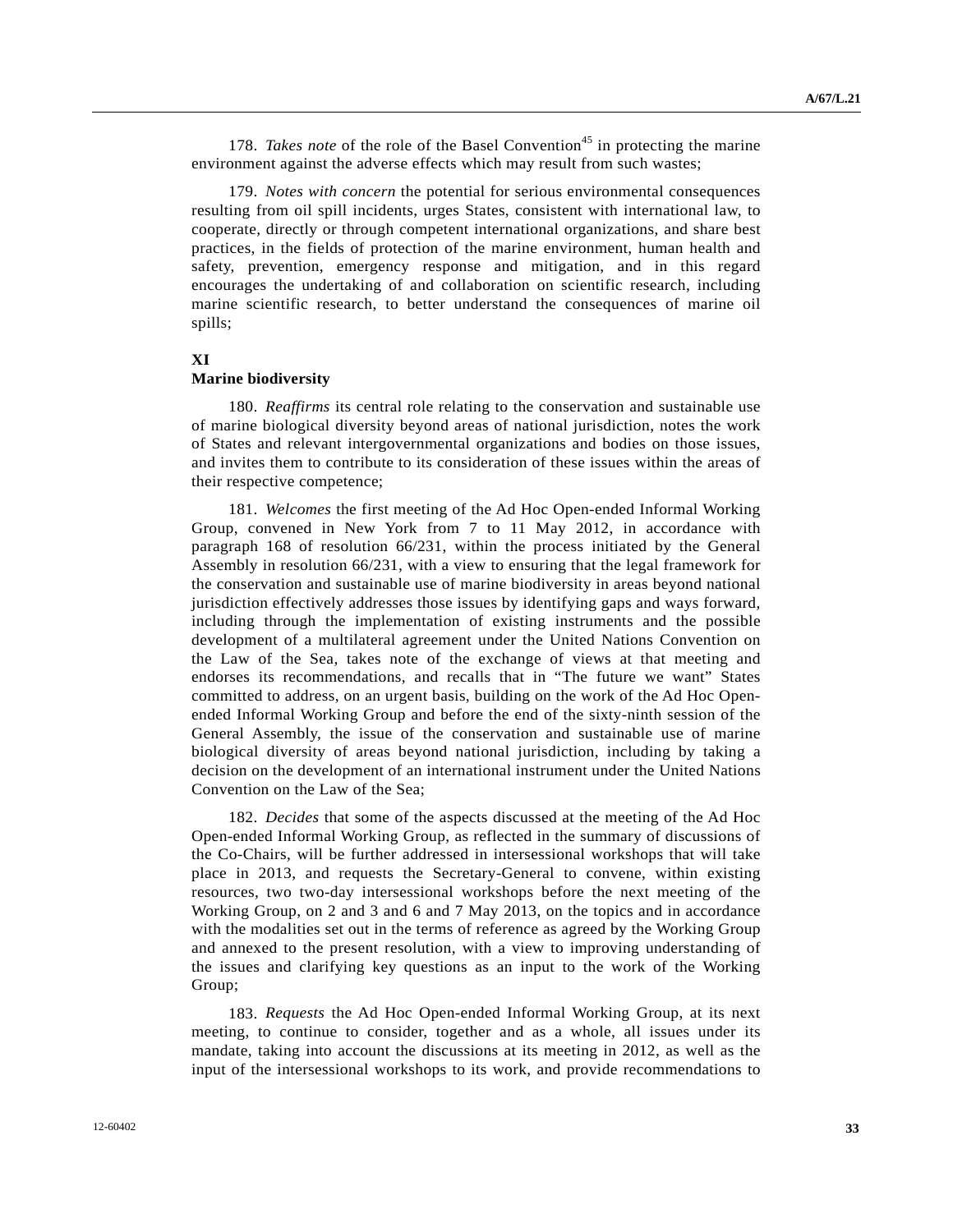the General Assembly at its sixty-eighth session to make progress on ways forward to fulfil the mandate provided for in paragraph 167 of resolution 66/231, in the light of paragraph 162 of "The future we want" and paragraph 181 of the present resolution;

 184. *Requests* the Secretary-General to convene, with full conference services, a meeting of the Ad Hoc Open-ended Informal Working Group, to take place from 19 to 23 August 2013, to provide recommendations to the General Assembly at its sixty-eighth session, and requests the Secretary-General to make every effort to meet the requirement for full conference services within existing resources;

 185. *Also requests* the Secretary-General to use existing trust funds through earmarked contributions to facilitate the participation of panellists and representatives from developing countries, in particular least developed countries, small island developing States and landlocked developing States, in the intersessional workshops, and invites Member States, international financial institutions, donor agencies, intergovernmental organizations, non-governmental organizations and natural and juridical persons to make financial contributions to these trust funds and to make other contributions to the intersessional workshops referred to in paragraph 182 of the present resolution;

 186. *Recognizes* the abundance and diversity of marine genetic resources and their value in terms of the benefits, goods and services they can provide;

 187. *Also recognizes* the importance of research on marine genetic resources for the purpose of enhancing the scientific understanding, potential use and application, and enhanced management of marine ecosystems;

 188. *Encourages* States and international organizations, including through bilateral, regional and global cooperation programmes and partnerships, to continue in a sustainable and comprehensive way to support, promote and strengthen capacity-building activities, in particular in developing countries, in the field of marine scientific research, taking into account, in particular, the need to create greater taxonomic capabilities;

 189. *Notes* the work under the Jakarta Mandate on Marine and Coastal Biological Diversity[9](#page-33-0)8 and the Convention on Biological Diversity elaborated programme of work on marine and coastal biological diversity,[9](#page-33-1)9 and, while reiterating the central role of the General Assembly relating to the conservation and sustainable use of marine biological diversity beyond areas of national jurisdiction, notes with appreciation the complementary technical and scientific work done by the Conference of the Parties to the Convention on Biological Diversity;

 190. *Reaffirms* the need for States, individually or through competent international organizations, to urgently consider ways to integrate and improve, based on the best available scientific information and the precautionary approach and in accordance with the Convention and related agreements and instruments, the management of risks to the marine biodiversity of seamounts, cold water corals, hydrothermal vents and certain other underwater features;

<span id="page-33-1"></span><span id="page-33-0"></span><sup>98</sup> See A/51/312, annex II, decision II/10.

<sup>99</sup> United Nations Environment Programme, document UNEP/CBD/COP/7/21, annex, decision VII/5, annex I.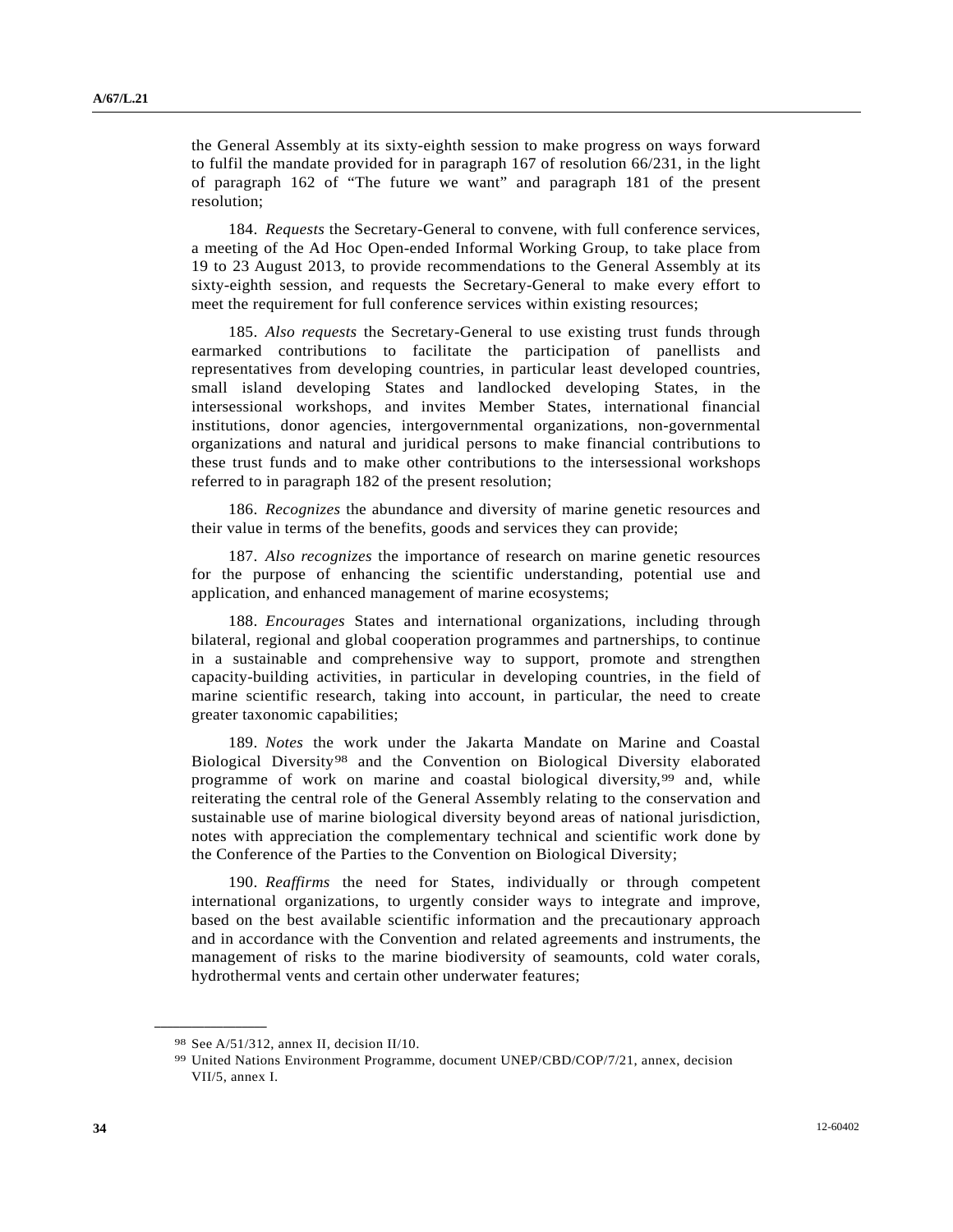191. *Calls upon* States and international organizations to urgently take further action to address, in accordance with international law, destructive practices that have adverse impacts on marine biodiversity and ecosystems, including seamounts, hydrothermal vents and cold water corals;

 192. *Calls upon* States to strengthen, in a manner consistent with international law, in particular the Convention, the conservation and management of marine biodiversity and ecosystems and national policies in relation to marine protected areas;

 193. *Recalls* that in "The future we want" States reaffirmed the importance of area-based conservation measures, including marine protected areas, consistent with international law and based on best available scientific information, as a tool for conservation of biological diversity and sustainable use of its components, and noted decision X/2 of the tenth Meeting of the Conference of the Parties to the Convention on Biological Diversity, held in Nagoya, Japan, from 18 to 29 October 2010, that by 2020, 10 per cent of coastal and marine areas, especially areas of particular importance for biodiversity and ecosystem services, are to be conserved through effectively and equitably managed, ecologically representative and wellconnected systems of protected areas and other effective area-based conservation measures;

 194. *Encourages* States, in this regard, to further progress towards the establishment of marine protected areas, including representative networks, and calls upon States to further consider options to identify and protect ecologically or biologically significant areas, consistent with international law and on the basis of the best available scientific information;

 195. *Reaffirms* the need for States to continue and intensify their efforts, directly and through competent international organizations, to develop and facilitate the use of diverse approaches and tools for conserving and managing vulnerable marine ecosystems, including the possible establishment of marine protected areas, consistent with international law, as reflected in the Convention, and based on the best scientific information available;

 196. *Notes* the work of States, relevant intergovernmental organizations and bodies, including the Convention on Biological Diversity, in the assessment of scientific information on and compilation of ecological criteria for the identification of marine areas that may require protection, in the light of the objective of the World Summit on Sustainable Development to develop and facilitate the use of diverse approaches and tools, such as ecosystem approaches and the establishment of marine protected areas consistent with international law, as reflected in the Convention, and based on scientific information, including representative networks; $^{16}$ 

 197. *Recalls* that the Conference of the Parties to the Convention on Biological Diversity, at its ninth meeting, adopted scientific criteria for identifying ecologically or biologically significant marine areas in need of protection in openocean waters and deep-sea habitats and scientific guidance for selecting areas to establish a representative network of marine protected areas, including in openocean waters and deep-sea habitats,[10](#page-34-0)0 takes note of the ongoing work of the

<span id="page-34-0"></span><sup>100</sup> See United Nations Environment Programme, document UNEP/CBD/COP/9/29, annex I, decision IX/20, annexes I and II.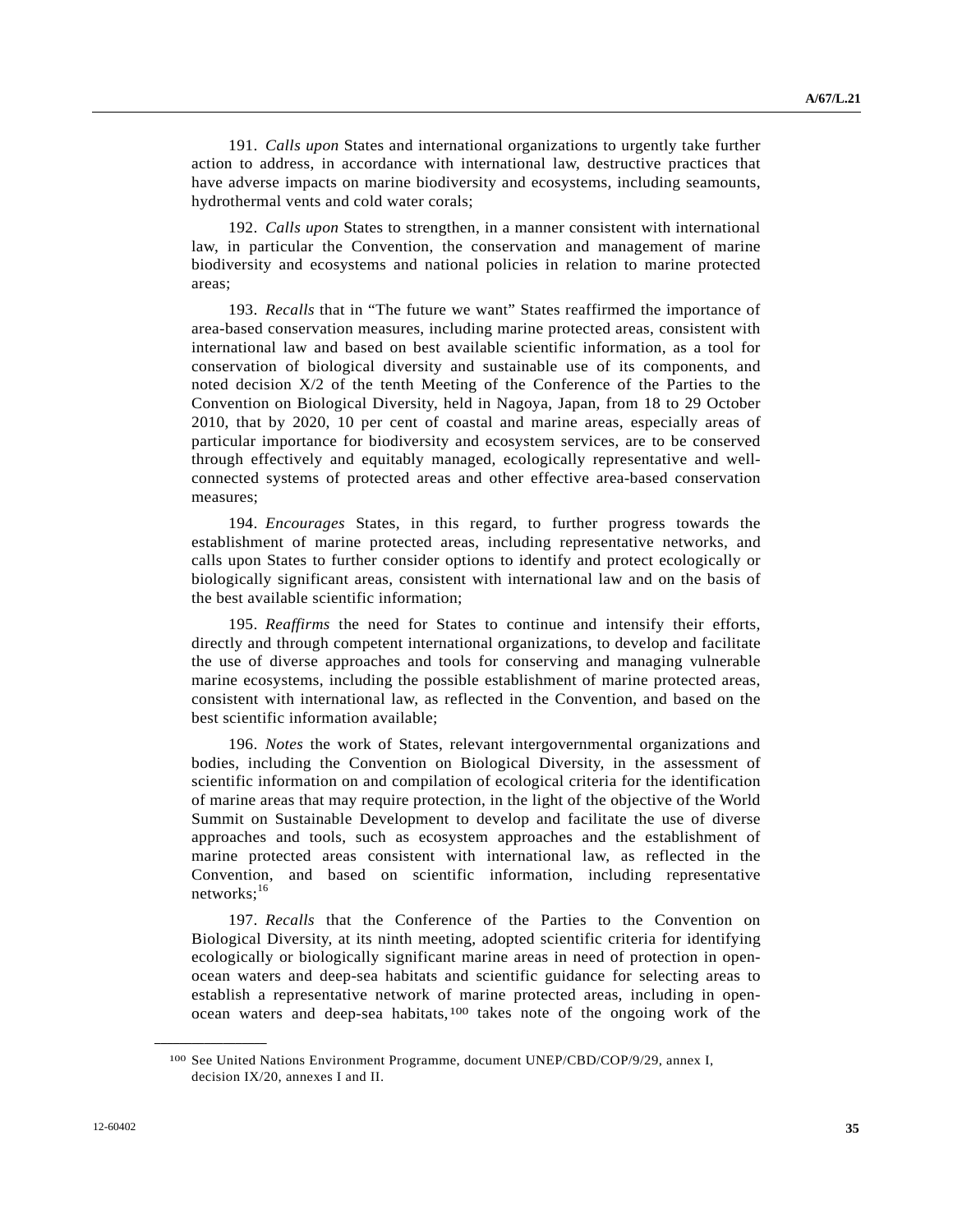Convention on Biological Diversity in this regard, and also recalls that the Food and Agriculture Organization of the United Nations has developed guidance for the identification of vulnerable marine ecosystems through the International Guidelines for the Management of Deep-sea Fisheries in the High Seas;<sup>[10](#page-35-0)1</sup>

 198. *Acknowledges* the Micronesia Challenge, the Eastern Tropical Pacific Seascape project, the Caribbean Challenge and the Coral Triangle Initiative, which in particular seek to create and link domestic marine protected areas to better facilitate ecosystem approaches, and reaffirms the need for further international cooperation, coordination and collaboration in support of such initiatives;

 199. *Takes note* of the efforts of the Sargasso Sea Alliance, led by the Government of Bermuda, to raise awareness of the ecological significance of the Sargasso Sea;

 200. *Reiterates its support* for the International Coral Reef Initiative, notes the International Coral Reef Initiative General Meeting, held in Cairns, Australia, from 16 to 19 July 2012, and supports the elaborated programme of work of the Convention on Biological Diversity on marine and coastal biological diversity related to coral reefs under the Jakarta Mandate on Marine and Coastal Biological Diversity;

 201. *Recalls* that in "The future we want" States recognized the significant economic, social and environmental contributions of coral reefs, in particular to islands and other coastal States, as well as the significant vulnerability of coral reefs and mangroves to impacts, including from climate change, ocean acidification, overfishing, destructive fishing practices and pollution, and supported international cooperation with a view to conserving coral reef and mangrove ecosystems and realizing their social, economic and environmental benefits, as well as facilitating technical collaboration and voluntary information-sharing;

 202. *Encourages* States and relevant international institutions to improve efforts to address coral bleaching by, inter alia, improving monitoring to predict and identify bleaching events, supporting and strengthening action taken during such events and improving strategies to manage reefs to support their natural resilience and enhance their ability to withstand other pressures, including ocean acidification;

 203. *Encourages* States to cooperate, directly or through competent international bodies, in exchanging information in the event of accidents involving vessels on coral reefs and in promoting the development of economic assessment techniques for both restoration and non-use values of coral reef systems;

 204. *Emphasizes* the need to mainstream sustainable coral reef management and integrated watershed management into national development strategies, as well as into the activities of relevant United Nations agencies and programmes, international financial institutions and the donor community;

 205. *Notes* that ocean noise is a potential threat to living marine resources, affirms the importance of sound scientific studies in addressing this matter, encourages further research, studies and consideration of the impacts of ocean noise

<span id="page-35-0"></span><sup>101</sup> Food and Agriculture Organization of the United Nations, *Report of the Technical Consultation on International Guidelines for the Management of Deep-sea Fisheries in the High Seas, Rome, 4-8 February and 25-29 August 2008*, FAO Fisheries and Aquaculture Report No. 881 (FIEP/R881 (Tri)), appendix F.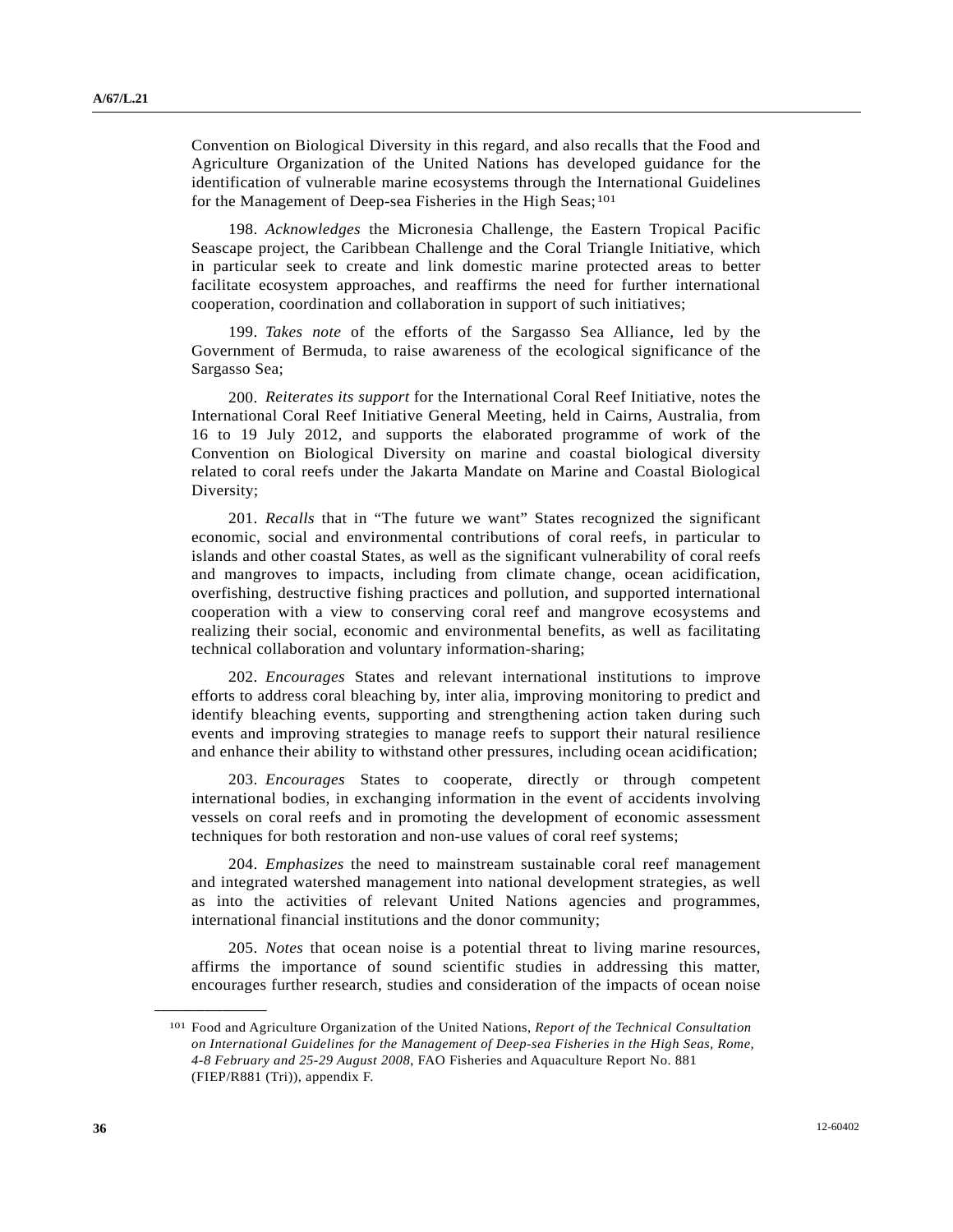on living marine resources, and requests the Division to continue to compile the peer-reviewed scientific studies it receives from Member States and intergovernmental organizations pursuant to paragraph 107 of resolution 61/222 and, as appropriate, to make them, or references and links to them, available on its website;

# **XII**

# **Marine science**

 206. *Calls upon* States, individually or in collaboration with each other or with competent international organizations and bodies, to continue to strive to improve understanding and knowledge of the oceans and the deep sea, including, in particular, the extent and vulnerability of deep sea biodiversity and ecosystems, by increasing their marine scientific research activities in accordance with the Convention;

 207. *Encourages* relevant international organizations and other donors, in that regard, to consider supporting the Endowment Fund of the International Seabed Authority in order to promote the conduct of collaborative marine scientific research in the international seabed area by supporting the participation of qualified scientists and technical personnel from developing countries in relevant programmes, initiatives and activities;

 208. *Invites* all relevant organizations, funds, programmes and bodies within the United Nations system, in consultation with interested States, to coordinate relevant activities with regional and national marine scientific and technological centres in small island developing States, as appropriate, to ensure the more effective achievement of their objectives in accordance with relevant United Nations small island developing States development programmes and strategies;

 209. *Takes note with appreciation* of the work of the Intergovernmental Oceanographic Commission, with the advice of the Advisory Body of Experts on the Law of the Sea, on the development of procedures for the implementation of Parts XIII and XIV of the Convention;

 210. *Notes with appreciation* the work of the Advisory Body of Experts, including its work in cooperation with the Division, on the practice of member States related to marine scientific research and transfer of marine technology within the framework of the Convention, and welcomes the decision by the forty-fifth session of the Executive Council of the Intergovernmental Oceanographic Commission, held in Paris from 26 to 28 June 2012, that the Advisory Body will continue its work focused on priorities as tasked by Intergovernmental Oceanographic Commission governing bodies in line with the terms of reference, mobilizing extrabudgetary resources when necessary;

 211. *Recalls* the issuance of the revised publication entitled *Marine Scientific Research: A guide to the implementation of the relevant provisions of the United Nations Convention on the Law of the Sea* in December 2010,[10](#page-36-0)2 and requests the Secretariat to continue to make efforts to publish the guide in all official languages of the United Nations;

<span id="page-36-0"></span><sup>102</sup> United Nations publication, Sales No. E.10.V.12.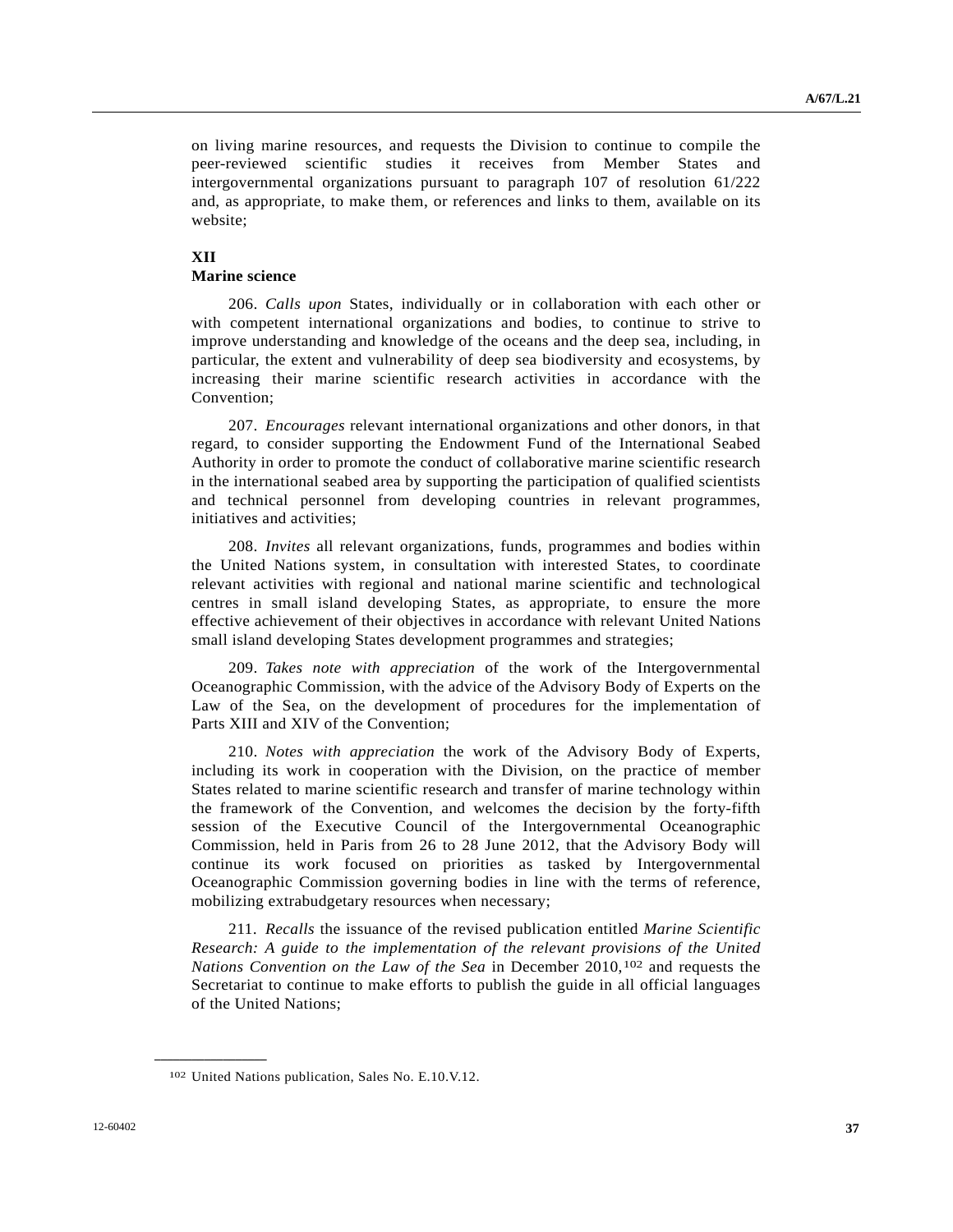212. *Notes* the contribution of the Census of Marine Life to marine biodiversity research, including through its report entitled "First Census of Marine Life 2010: Highlights of a Decade of Discovery";

 213. *Welcomes* the increasing attention being focused on oceans as a potential source of renewable energy, and notes in this regard the summary of discussions of the Informal Consultative Process at its thirteenth meeting;

 214. *Stresses* the importance of increasing the scientific understanding of the oceans-atmosphere interface, including through participation in ocean observing programmes and geographic information systems, such as the Global Ocean Observing System, sponsored by the Intergovernmental Oceanographic Commission, the United Nations Environment Programme, the World Meteorological Organization and the International Council for Science, particularly considering their role in monitoring and forecasting climate change and variability and in the establishment and operation of tsunami warning systems;

 215. *Takes note with appreciation* of the progress made by the Intergovernmental Oceanographic Commission and Member States towards the establishment of regional and national tsunami warning and mitigation systems, welcomes the continued collaboration of the United Nations and other intergovernmental organizations in this effort, and encourages Member States to establish and sustain their national warning and mitigation systems, within a global, ocean-related multi-hazard approach, as necessary, to reduce loss of life and damage to national economies and strengthen the resilience of coastal communities to natural disasters;

 216. *Stresses* the need for continued efforts in developing mitigation and preparedness measures for natural disasters, particularly following tsunami events caused by earthquakes, such as the 11 March 2011 event in Japan;

 217. *Urges* States to take necessary action and to cooperate in relevant organizations, including the Food and Agriculture Organization of the United Nations, the Intergovernmental Oceanographic Commission and the World Meteorological Organization, to address damage to ocean data buoys deployed and operated in accordance with international law, including through education and outreach about the importance and purpose of these buoys, and by strengthening these buoys against such damage, and increasing reporting of such damage;

#### **XIII**

# **Regular Process for Global Reporting and Assessment of the State of the Marine Environment, including Socioeconomic Aspects**

 218. *Reiterates* the need to strengthen the regular scientific assessment of the state of the marine environment in order to enhance the scientific basis for policymaking;

 219. *Welcomes* the third meeting of the Ad Hoc Working Group of the Whole on the Regular Process for Global Reporting and Assessment of the State of the Marine Environment, including Socioeconomic Aspects, convened in New York from 23 to 27 April 2012, in accordance with paragraph 208 of resolution 66/231;

 220. *Endorses* the recommendations adopted by the Ad Hoc Working Group of the Whole at its third meeting;<sup>6</sup>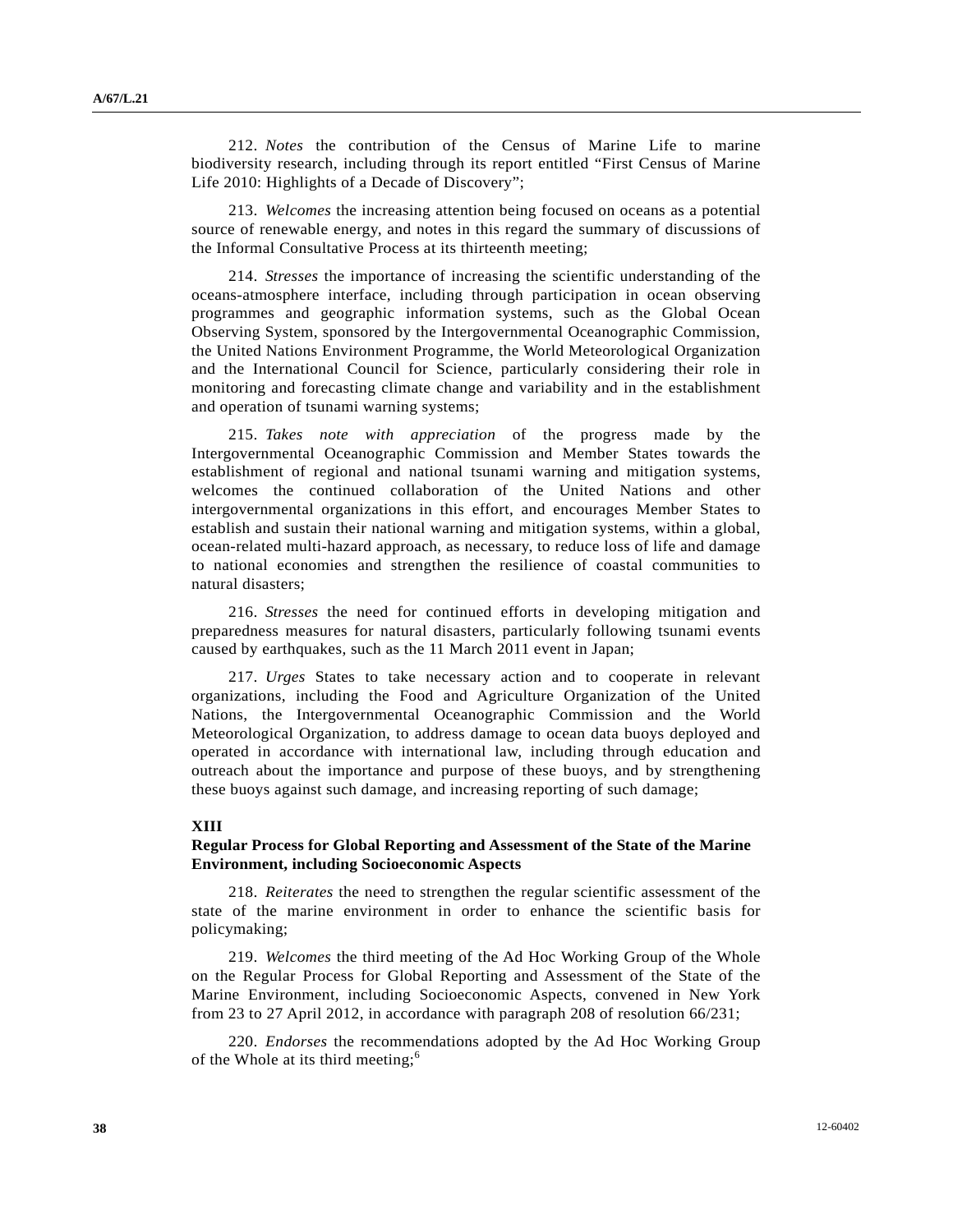221. *Reaffirms* the principles guiding the Regular Process and the objective and scope of its first cycle (2010-2014) as agreed upon at the first meeting of the Ad Hoc Working Group of the Whole in 2009;<sup>[1](#page-38-0)03</sup>

 222. *Adopts* the outline for the first global integrated marine assessment of the Regular Process for Global Reporting and Assessment of the State of the Marine Environment, including Socioeconomic Aspects, and the terms of reference and working methods for the Group of Experts of the Regular Process;

 223. *Urges* the Group of Experts to finalize the guidance for contributors as soon as possible and, subject to the approval of the Ad Hoc Working Group of the Whole or its Bureau, to enable the pool of experts to start work on the preparation of the first global integrated marine assessment as soon as possible;

 224. *Requests* the members of the Group of Experts, who have served in the Group of Experts during the first phase of the first assessment cycle pursuant to paragraph 209 of General Assembly resolution 65/37 A, to continue serving in the Group of Experts for the second phase of the first assessment cycle;

 225. *Welcomes* the development and operation of the website of the Regular Process, under the auspices of the United Nations, addressing the communication requirements of the Regular Process and facilitating the use of appropriate data handling and information schemes for the work of the Group of Experts and the pool of experts;

 226. *Takes note* of the revised draft timetable for the first global integrated marine assessment, the summaries of the workshops held in Santiago from 13 to 15 September 2011, in Sanya, China, from 21 to 23 February 2012, and in Brussels, from 27 to 29 June 2012, and the report on the preliminary inventory of capacitybuilding for assessments;<sup>6</sup>

 227. *Requests* the Secretary-General to bring the preliminary inventory of capacity-building for assessments to the attention of Member States, heads of the specialized agencies, funds and programmes of the United Nations and other relevant intergovernmental organizations engaged in activities relating to capacitybuilding for assessment of the state of the marine environment, including socioeconomic aspects, as well as funding institutions, and invite their contribution to the preliminary inventory on existing opportunities and arrangements for capacity-building for assessments;

 228. *Takes note* of the need to identify capacity-building in the context of the Regular Process, and recommends that the Ad Hoc Working Group of the Whole further consider an approach on how to contribute to the promotion and facilitation of capacity-building through international cooperation, making full use of existing opportunities and arrangements for capacity-building;

 229. *Welcomes* the appointment of the members of the Bureau of the Ad Hoc Working Group of the Whole: Argentina, Bulgaria, Chile, China, Ecuador, Estonia, Ghana, Greece, Kenya, the Republic of Korea, Spain, Sri Lanka, Ukraine, the United Republic of Tanzania and the United States of America;

 230. *Recommends* that workshops be organized at the earliest possible opportunity in order to inform the first cycle of the Regular Process, welcomes the

<span id="page-38-0"></span><sup>103</sup> See A/64/347, annex.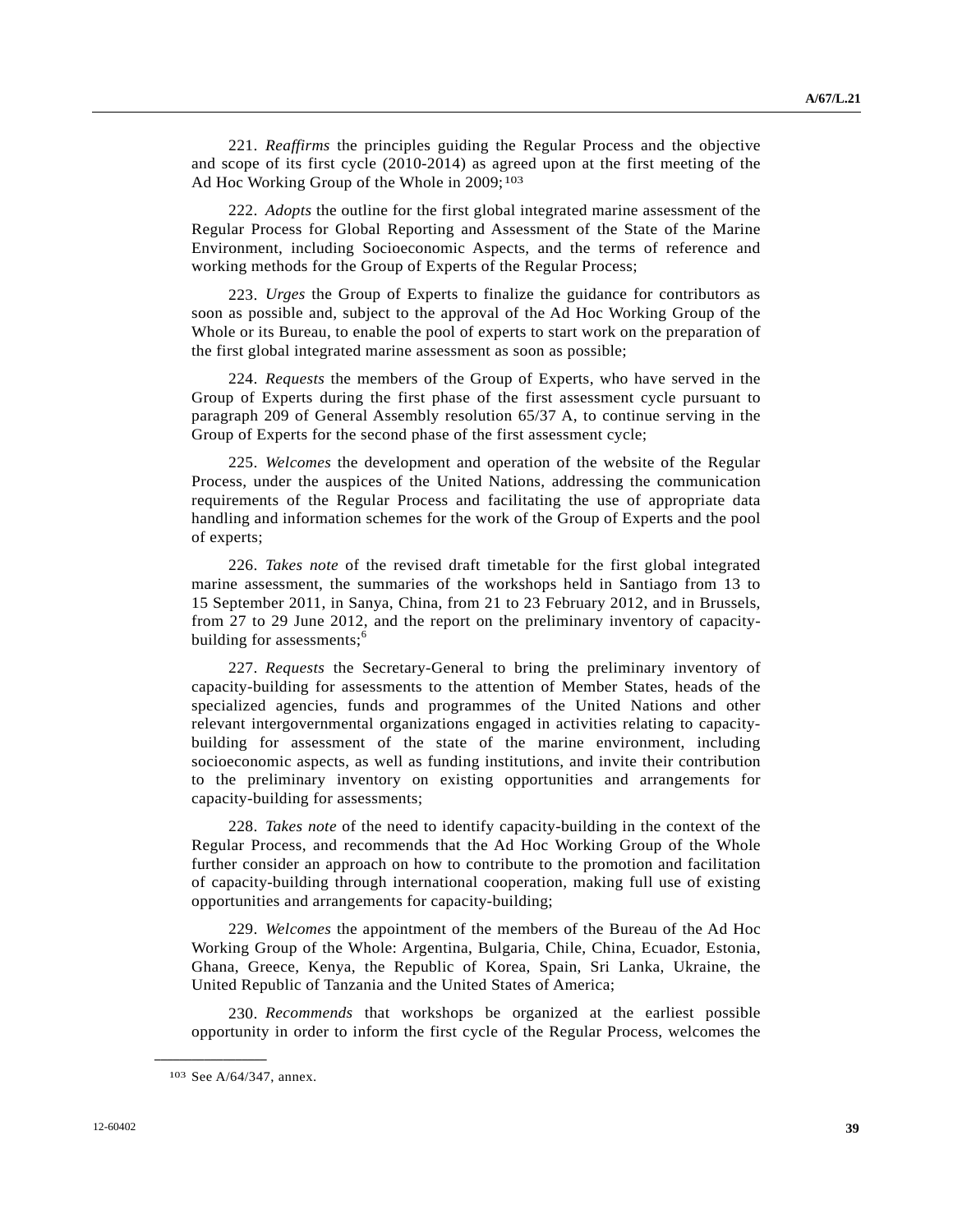workshops held in Sanya, China, from 21 to 23 February 2012, in Brussels, from 27 to 29 June 2012, and in Miami, United States of America, from 13 to 15 November 2012, invites other States to host such workshops, and in this regard notes with appreciation the offer made by Mozambique to host a workshop for the Western Indian Ocean on 6 and 7 December 2012, and the offer made by Australia to host a workshop for the South-West Pacific from 25 to 27 February 2013;

 231. *Requests* the Secretary-General to convene the fourth meeting of the Ad Hoc Working Group of the Whole from 22 to 26 April 2013 with a view to enabling the first cycle of the first global integrated marine assessment to proceed, and to provide recommendations to the General Assembly at its sixty-eighth session;

 232. *Recalls* that the Regular Process, as established under the United Nations, is accountable to the General Assembly and is an intergovernmental process guided by international law, including the Convention and other applicable international instruments, and takes into account relevant Assembly resolutions;

 233. *Emphasizes* that the second phase of the first cycle of the Regular Process will start on 1 January 2013 and that the deadline for the first integrated assessment is 2014;

 234. *Recalls* that in "The future we want" States expressed their support for the Regular Process, looked forward to the completion of its first global integrated assessment of the state of the marine environment by 2014 and its subsequent consideration by the General Assembly, and encouraged consideration by States of the assessment findings at appropriate levels;  $104$  $104$ 

 235. *Requests* the secretariat of the Regular Process to send the first draft of the first global integrated marine assessment to Member States for comments from June to August 2014, and decides that the Group of Experts will revise the assessment in the light of the comments received and that, once revised, the draft will be presented to the Bureau of the Ad Hoc Working Group of the Whole, together with the comments received, and that, with the approval of the Bureau, the assessment will be transmitted for consideration by the Working Group and for final approval by the General Assembly in 2015;

 236. *Notes with appreciation* the nominations received to date, urges States to continue to appoint individuals to the pool of experts of the Regular Process, through the regional groups, in accordance with the criteria for the appointment of experts to support the work of the Group of Experts in the preparation of the first global integrated marine assessment, requests the secretariat, in consultation with the Bureau, to send invitations to Member States to appoint experts, and requests the members of the Bureau of the Regular Process to engage States in their regional groups and encourage the nomination of individuals to the pool of experts as soon as possible;

 237. *Invites* the Intergovernmental Oceanographic Commission, the United Nations Environment Programme, the International Maritime Organization, the Food and Agriculture Organization of the United Nations and other competent United Nations specialized agencies, as appropriate, to continue to provide technical and scientific support to the Regular Process;

<span id="page-39-0"></span><sup>104</sup> See resolution 66/288, annex, para. 161.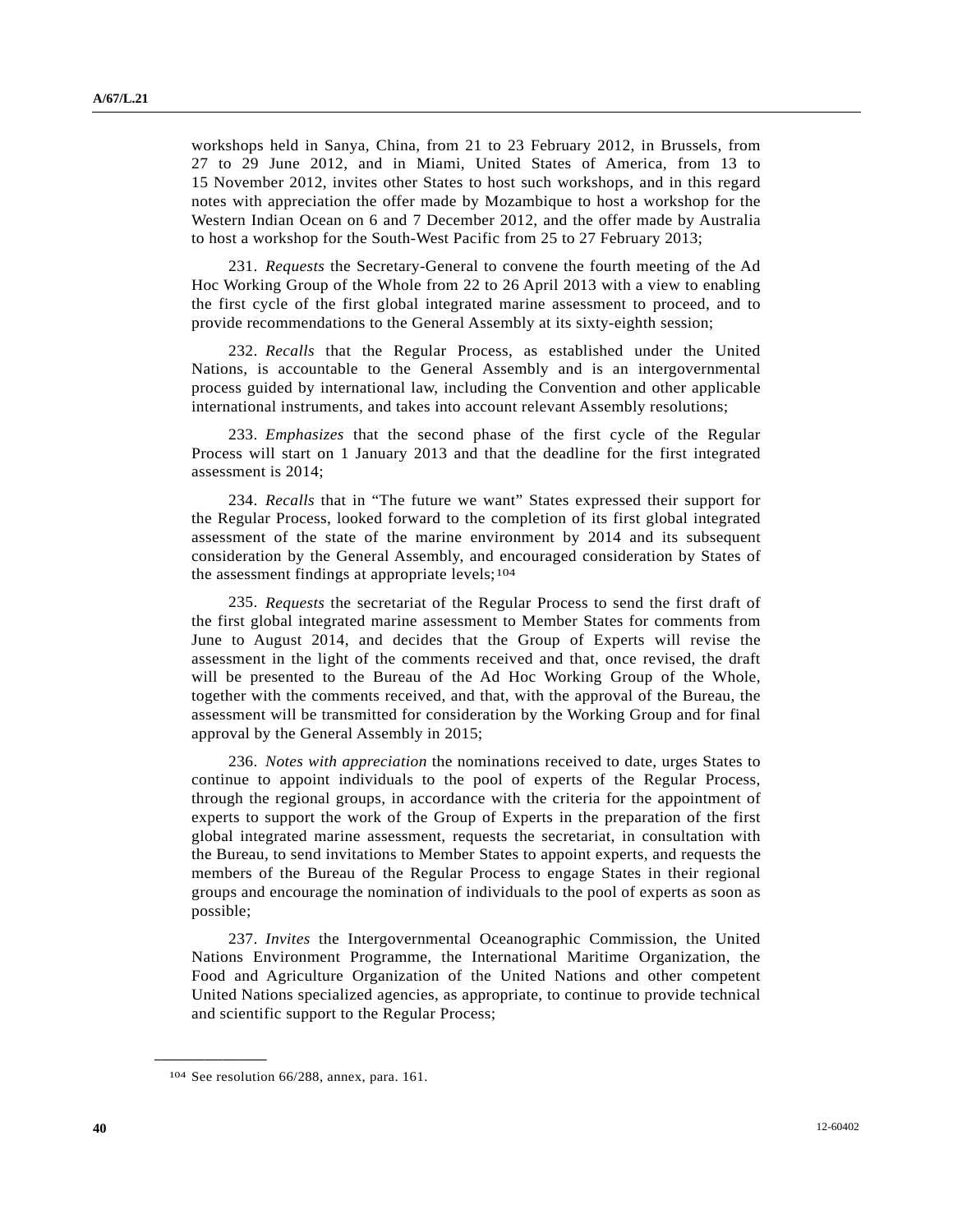238. *Requests* the secretariat of the Regular Process to convene meetings of the Group of Experts in accordance with the revised draft timetable for the first global integrated marine assessment, subject to the availability of resources;

 239. *Notes with appreciation* the support provided by the Division to the Regular Process, and also notes with appreciation the technical and logistical support of the United Nations Environment Programme and the Intergovernmental Oceanographic Commission;

 240. *Notes* the recommendation made by the Ad Hoc Working Group of the Whole, and decides to continue its consideration of any need to strengthen the capacity of the Division, as the secretariat of the Regular Process;

 241. *Notes with appreciation* the contribution made to the voluntary trust fund for the purpose of supporting the operations of the first five-year cycle of the Regular Process, expresses its serious concern regarding the limited resources available in the trust fund, and urges Member States, international financial institutions, donor agencies, intergovernmental organizations, non-governmental organizations and natural and juridical persons to make financial contributions to the fund established pursuant to paragraph 183 of resolution 64/71 and to make other contributions to the Regular Process;

 242. *Invites* States and the agencies referred to in paragraph 213 of General Assembly resolution 66/231 to make every effort to respond promptly to communications from the secretariat of the Regular Process and the Group of Experts;

#### **XIV**

### **Regional cooperation**

 243. *Notes* that there have been a number of initiatives at the regional level, in various regions, to further the implementation of the Convention, also notes in that context the Caribbean-focused Assistance Fund, which is intended to facilitate, mainly through technical assistance, the voluntary undertaking of maritime delimitation negotiations between Caribbean States, notes once again the Fund for Peace: Peaceful Settlement of Territorial Disputes, established by the General Assembly of the Organization of American States in 2000 as a primary mechanism, given its broader regional scope, for the prevention and resolution of pending territorial, land border and maritime boundary disputes, and calls upon States and others in a position to do so to contribute to these funds;

 244. *Notes with appreciation* efforts at the regional level to further the implementation of the Convention and respond, including through capacitybuilding, to issues related to maritime safety and security, the conservation and sustainable use of living marine resources, the protection and preservation of the marine environment and the conservation and sustainable use of marine biodiversity;

 245. *Notes* the convening in 2014 of the Third International Conference on Small Island Developing States, and recognizes the importance of coordinated, balanced and integrated actions to address the sustainable development challenges facing small island developing States, including challenges relating to the conservation and sustainable use of marine resources and the preservation of the marine environment;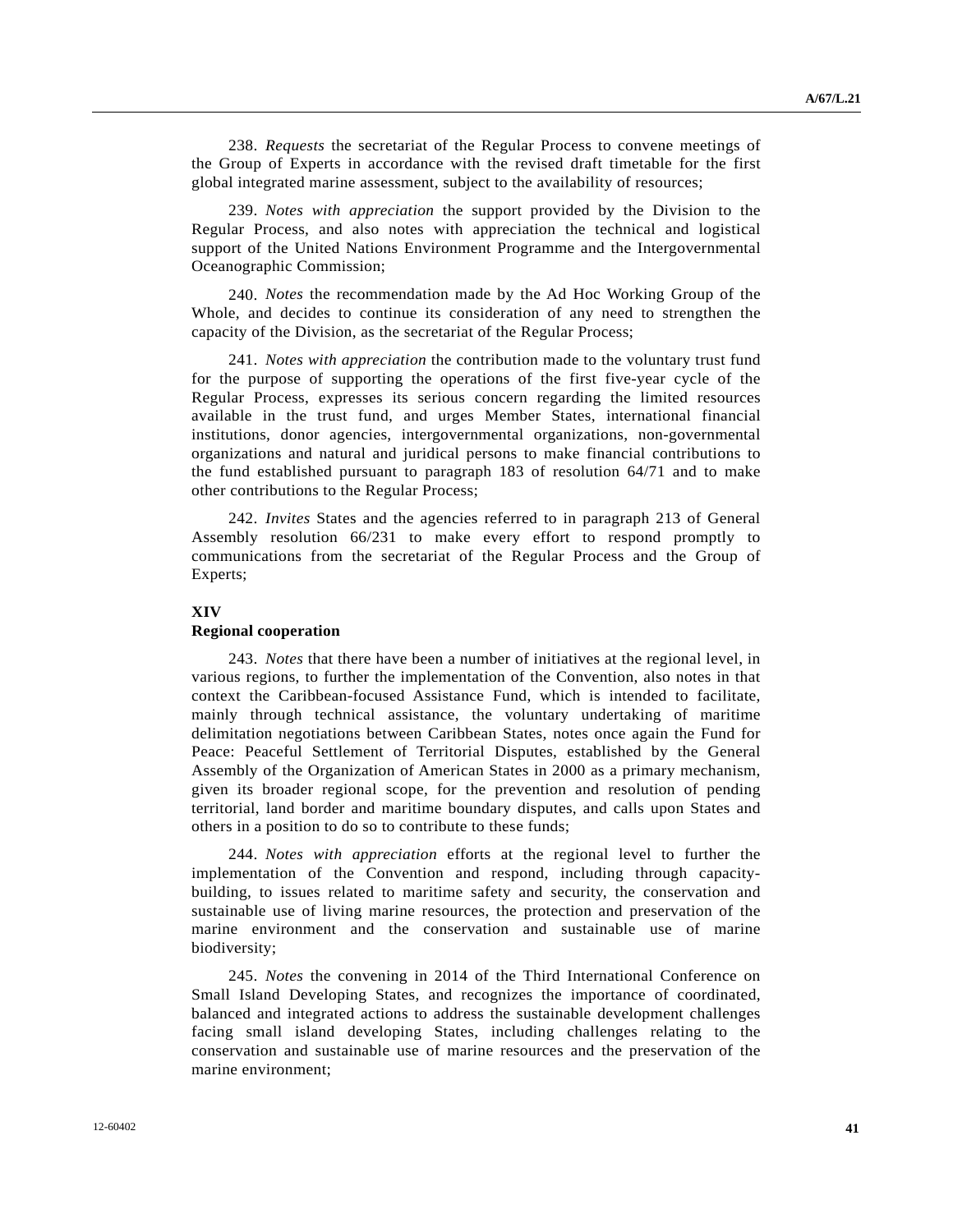246. *Invites* States and international organizations to enhance their cooperation to better protect the marine environment, and in this respect welcomes the memorandum of understanding for enhanced cooperation, concluded between the Commission for the Protection of the Marine Environment of the North-East Atlantic, the North East Atlantic Fisheries Commission, the International Seabed Authority and the International Maritime Organization;

 247. *Recognizes* the results of the International Polar Year, 2007-2008, with particular emphasis on new knowledge about the linkages between environmental change in the polar regions and global climate systems, encourages States and scientific communities to strengthen their cooperation in this respect, and notes the International Polar Year "From Knowledge to Action" Conference, held in Montreal, Canada, from 22 to 27 April 2012;

 248. *Welcomes* regional cooperation, and in this regard notes the Pacific Oceanscape Framework as an initiative to enhance cooperation among coastal States in the Pacific island region to foster marine conservation and sustainable development;

 249. *Notes with appreciation* the various cooperative efforts displayed by States at the regional and subregional levels, and in this regard welcomes initiatives such as the Integrated Assessment and Management of the Gulf of Mexico Large Marine Ecosystem;

 250. *Acknowledges* relevant cooperation among the members of the Zone of Peace and Cooperation of the South Atlantic;

 251. *Acknowledges* the adoption of the "Galapagos commitment for the twenty-first century", on the occasion of the sixtieth anniversary of the establishment of the Permanent Commission of the South Pacific, as a renewed commitment of regional cooperation among its member States, to respond to their common new and emerging challenges related to oceans and the law of the sea;

#### **XV**

#### **Open-ended Informal Consultative Process on Oceans and the Law of the Sea**

 252. *Welcomes* the report of the Co-Chairs on the work of the Informal Consultative Process at its thirteenth meeting, which focused on marine renewable energies;<sup>4</sup>

 253. *Recognizes* the role of the Informal Consultative Process as a unique forum for comprehensive discussions on issues related to oceans and the law of the sea, consistent with the framework provided by the Convention and chapter 17 of Agenda 21, and that the perspective of the three pillars of sustainable development should be further enhanced in the examination of the selected topics;

 254. *Welcomes* the work of the Informal Consultative Process and its contribution to improving coordination and cooperation between States and strengthening the annual debate of the General Assembly on oceans and the law of the sea by effectively drawing attention to key issues and current trends;

 255. *Also welcomes* efforts to improve and focus the work of the Informal Consultative Process, and in that respect recognizes the primary role of the Informal Consultative Process in integrating knowledge, the exchange of opinions among multiple stakeholders and coordination among competent agencies, and enhancing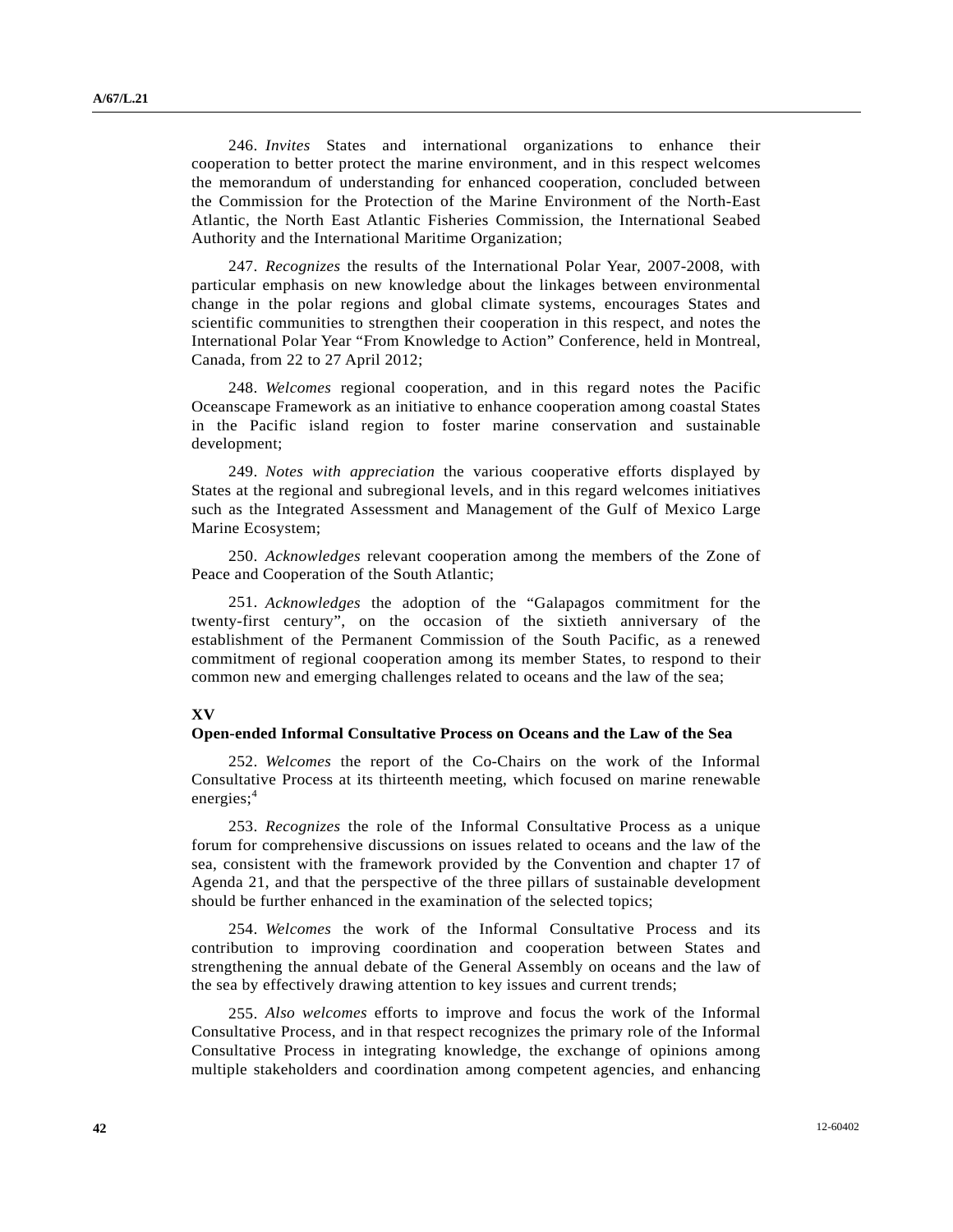awareness of topics, including emerging issues, while promoting the three pillars of sustainable development, and recommends that the Informal Consultative Process devise a transparent, objective and inclusive process for the selection of topics and panellists so as to facilitate the work of the General Assembly during informal consultations concerning the annual resolution on oceans and the law of the sea;

 256. *Recalls* the need to strengthen and improve the efficiency of the Informal Consultative Process, and encourages States, intergovernmental organizations and programmes to provide guidance to the Co-Chairs to this effect, particularly before and during the preparatory meeting for the Informal Consultative Process;

 257. *Decides* to continue the Informal Consultative Process for the next two years, in accordance with resolution 54/33, with a further review of its effectiveness and utility by the General Assembly at its sixty-ninth session;

 258. *Requests* the Secretary-General to convene, in accordance with paragraphs 2 and 3 of resolution 54/33, the fourteenth meeting of the Informal Consultative Process, in New York from 17 to 20 June 2013, to provide it with the necessary facilities for the performance of its work and to arrange for support to be provided by the Division, in cooperation with other relevant parts of the Secretariat, as appropriate;

 259. *Expresses its continued serious concern* regarding the lack of resources available in the voluntary trust fund established by resolution 55/7 for the purpose of assisting developing countries, in particular least developed countries, small island developing States and landlocked developing States, in attending the meetings of the Informal Consultative Process, and urges States to make additional contributions to the trust fund;

 260. *Decides* that those representatives from developing countries who are invited by the Co-Chairs, in consultation with Governments, to make presentations during the meetings of the Informal Consultative Process shall receive priority consideration in the disbursement of funds from the voluntary trust fund established by resolution 55/7 in order to cover the costs of their travel, and shall also be eligible to receive daily subsistence allowance subject to the availability of funds after the travel costs of all other eligible representatives from those countries mentioned in paragraph 259 above have been covered;

 261. *Also decides* that, in its deliberations on the report of the Secretary-General on oceans and the law of the sea, the Informal Consultative Process will focus its discussions at its fourteenth meeting on the impacts of ocean acidification on the marine environment;

# **XVI**

#### **Coordination and cooperation**

 262. *Encourages* States to work closely with and through international organizations, funds and programmes, as well as the specialized agencies of the United Nations system and relevant international conventions, to identify emerging areas of focus for improved coordination and cooperation and how best to address these issues;

 263. *Encourages* bodies established by the Convention to strengthen coordination and cooperation, as appropriate, in fulfilling their respective mandates;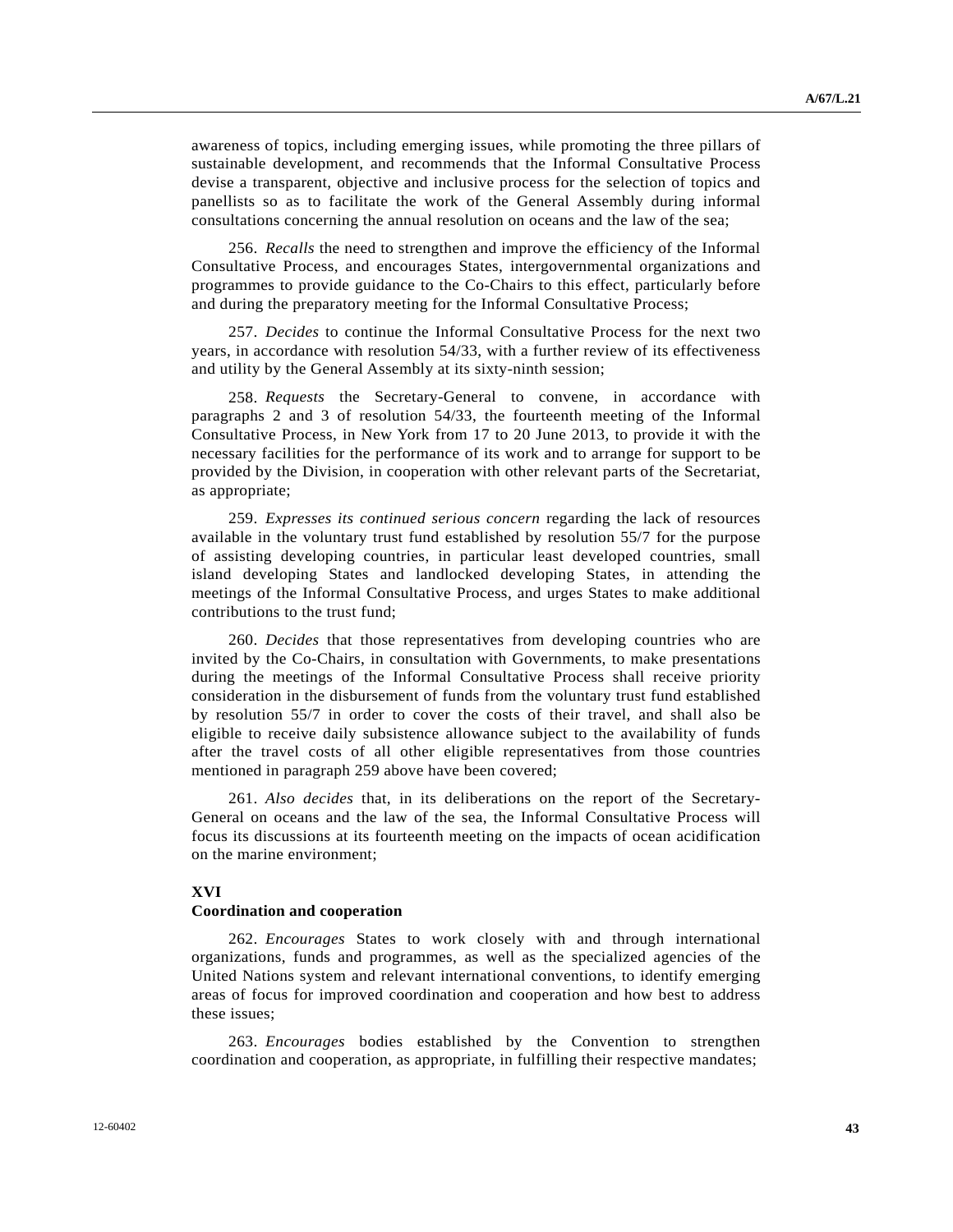264. *Requests* the Secretary-General to bring the present resolution to the attention of heads of intergovernmental organizations, the specialized agencies, funds and programmes of the United Nations engaged in activities relating to ocean affairs and the law of the sea, as well as funding institutions, and underlines the importance of their constructive and timely input for the report of the Secretary-General on oceans and the law of the sea and of their participation in relevant meetings and processes;

 265. *Welcomes* the work done by the secretariats of relevant United Nations specialized agencies, programmes, funds and bodies and the secretariats of related organizations and conventions to enhance inter-agency coordination and cooperation on ocean issues, including, where appropriate, through UN-Oceans, the inter-agency coordination mechanism on ocean and coastal issues within the United Nations system;

 266. *Notes* the initiative of the Secretary-General, "Oceans Compact — Healthy Oceans for Prosperity", and requests the Secretary-General to undertake open and regular consultations with Member States on all aspects of that initiative;

 267. *Notes* the review of UN-Oceans made by the Joint Inspection Unit,[10](#page-43-0)5 decides that the draft terms of reference for its work submitted by UN-Oceans to the General Assembly will be considered by the Assembly at its sixty-eighth session with a view to reviewing the mandate of UN-Oceans and approving the terms of reference, taking into account the need to strengthen the central role of the Division and the need to enhance transparency and reporting of the activities of UN-Oceans to Member States, requests the Secretary-General, to that end, to bring the comments submitted by Member States to the attention of UN-Oceans, and requests UN-Oceans to draft revised draft terms of reference for its work for the consideration and approval by the Assembly at its sixty-eighth session;

# **XVII**

# **Activities of the Division for Ocean Affairs and the Law of the Sea**

 268. *Expresses its appreciation* to the Secretary-General for the annual report on oceans and the law of the sea, prepared by the Division, as well as for the other activities of the Division, which reflect the high standard of assistance provided to Member States by the Division;

 269. *Notes with satisfaction* the fourth observance by the United Nations of World Oceans Day on 8 June 2012, recognizes with appreciation the efforts deployed by the Division in organizing its celebration, and invites the Division to continue to promote and facilitate international cooperation on the law of the sea and ocean affairs in the context of the future observance of World Oceans Day, as well as through its participation in other events;

 270. *Requests* the Secretary-General to continue to carry out the responsibilities and functions entrusted to him in the Convention and by the related resolutions of the General Assembly, including resolutions 49/28 and 52/26, and to ensure the allocation of appropriate resources to the Division for the performance of its activities under the approved budget for the Organization;

<span id="page-43-0"></span>**\_\_\_\_\_\_\_\_\_\_\_\_\_\_\_\_\_\_**  105 See A/67/400.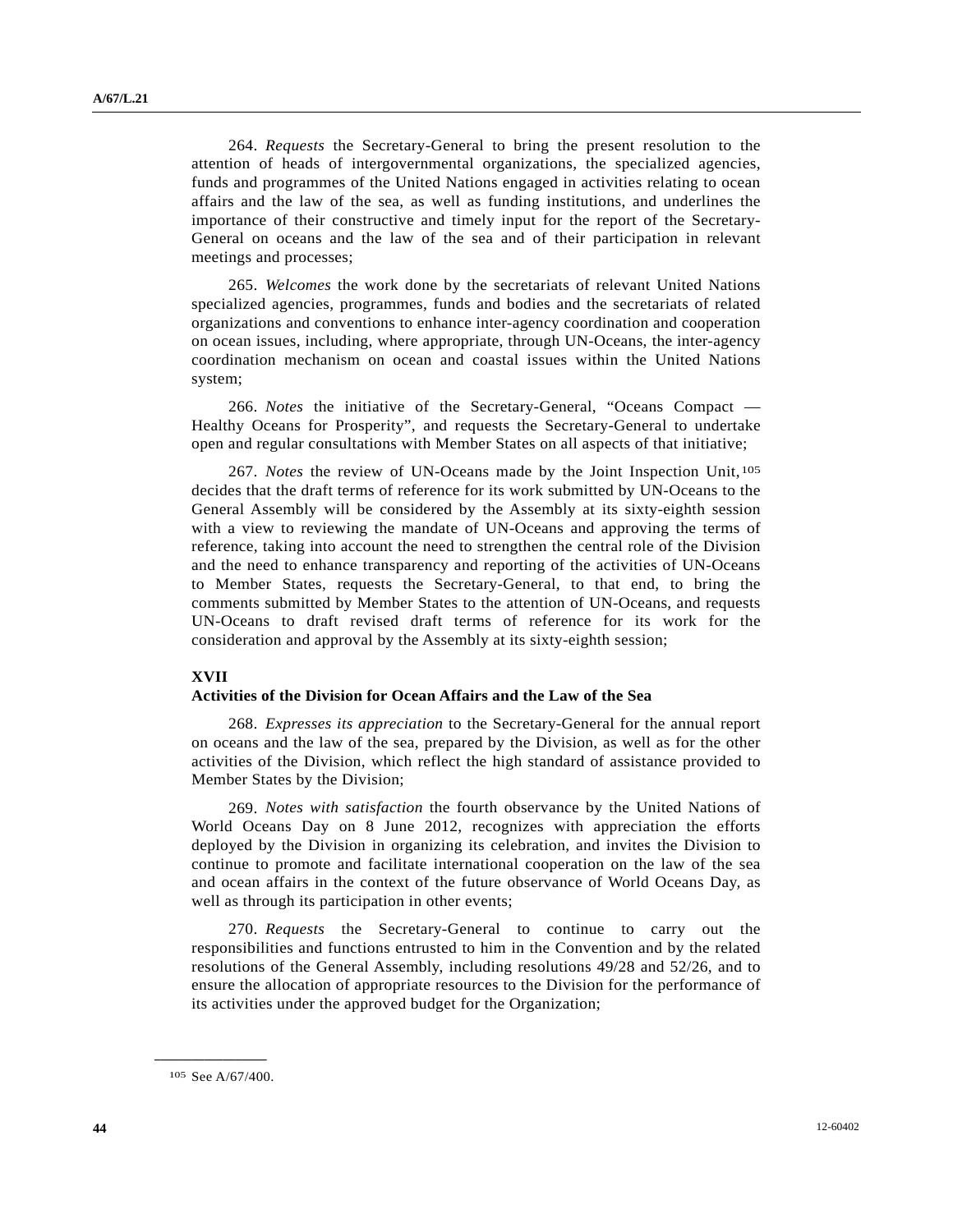271. *Also requests* the Secretary-General to continue the publication activities of the Division, in particular through the publication of *The Law of the Sea: A Select Bibliography* and the *Law of the Sea Bulletin*;

# **XVIII**

#### **Sixty-eighth session of the General Assembly**

 272. *Requests* the Secretary-General to prepare a report for consideration by the General Assembly at its sixty-eighth session on developments and issues relating to ocean affairs and the law of the sea, including the implementation of the present resolution, in accordance with resolutions 49/28, 52/26 and 54/33, and to make the section of the report related to the topic that is the focus of the fourteenth meeting of the Informal Consultative Process available at least six weeks in advance of the meeting of the Informal Consultative Process;

 273. *Emphasizes* the critical role of the annual report of the Secretary-General, which integrates information on developments relating to the implementation of the Convention and the work of the Organization, its specialized agencies and other institutions in the field of ocean affairs and the law of the sea at the global and regional levels, and as a result constitutes the basis for the annual consideration and review of developments relating to ocean affairs and the law of the sea by the General Assembly as the global institution having the competence to undertake such a review;

 274. *Notes* that the report referred to in paragraph 272 above will also be submitted to States Parties pursuant to article 319 of the Convention regarding issues of a general nature that have arisen with respect to the Convention;

 275. *Also notes* the desire to further improve the efficiency of and effective participation of delegations in the informal consultations concerning the annual General Assembly resolution on oceans and the law of the sea, decides that the period of the informal consultations on that resolution should not exceed a maximum of two weeks in total and that the consultations should be scheduled in such a way that the Division has sufficient time to produce the report referred to in paragraph 272 above, and invites States to submit text proposals for inclusion in the resolution to the Coordinator of the informal consultations at the earliest possible date;

 276. *Decides* to include in the provisional agenda of its sixty-eighth session the item entitled "Oceans and the law of the sea".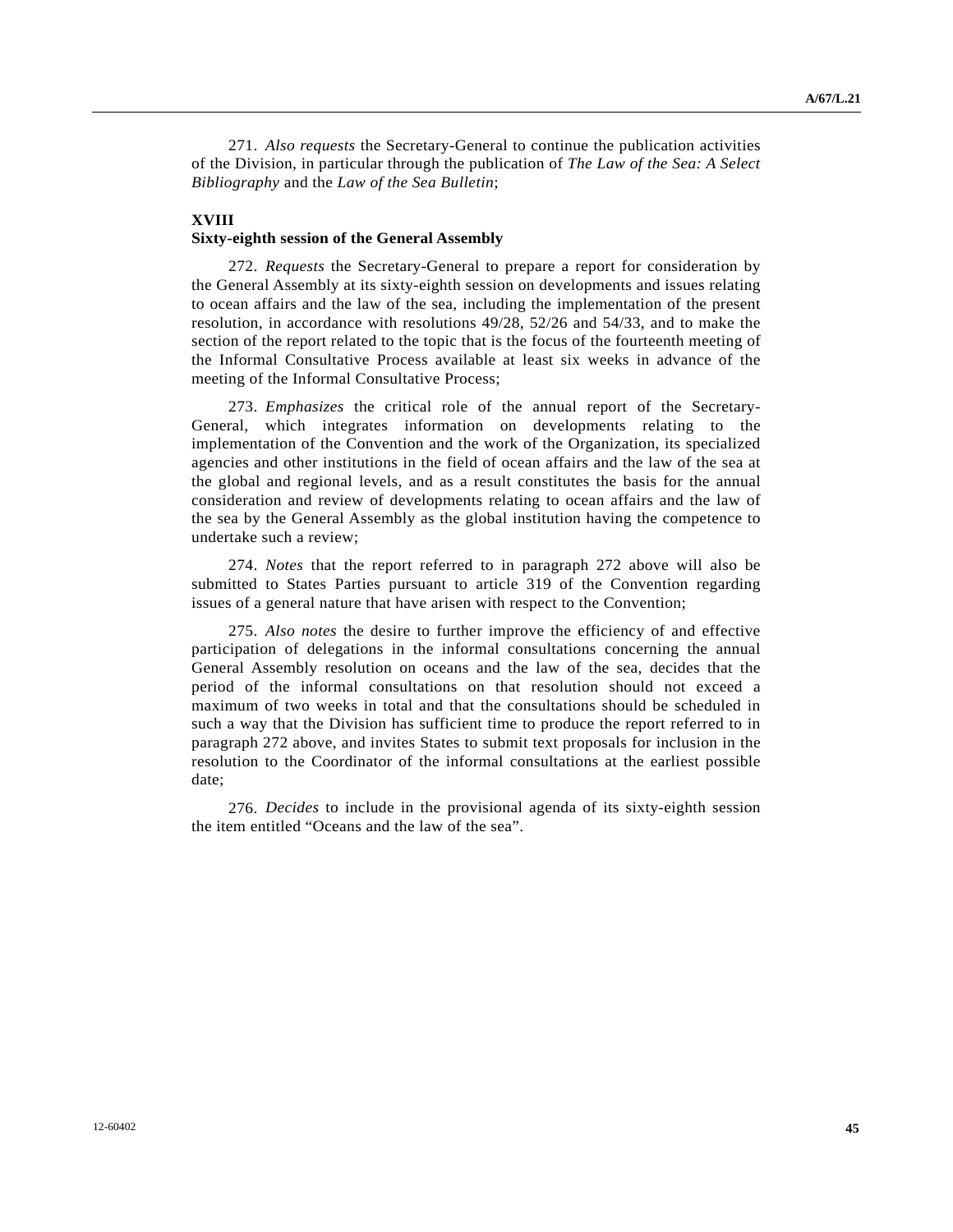# **Annex**

# **Terms of reference for the intersessional workshops**

# **Purpose**

1. As decided by the General Assembly in paragraph 167 of its resolution 66/231, an intersessional workshop process will be initiated aimed at improving understanding of the issues related to the conservation and sustainable use of marine biodiversity in areas beyond national jurisdiction and clarifying key questions as an input to the work of the Ad Hoc Open-ended Informal Working Group to study issues relating to the conservation and sustainable use of marine biological diversity beyond areas of national jurisdiction.

2. Pursuant to that decision, two two-day workshops will be convened by the Secretary-General at United Nations Headquarters in the first half of 2013, from within existing resources.

3. These terms of reference are intended to clarify how the intersessional workshops will be organized.

# **Chairs**

4. The two workshops will be chaired by the Co-Chairs of the Working Group.

# **Participation**

5. The workshops will be open to all States Members of the United Nations, States members of the specialized agencies, all parties to the United Nations Convention on the Law of the Sea, entities that have received a standing invitation to participate as observers in the work of the General Assembly pursuant to its relevant resolutions, competent specialized agencies, funds and programmes of the United Nations, other competent intergovernmental organizations, and relevant non-governmental organizations and other stakeholders, in accordance with the established practice of the United Nations.

# **Format**

6. The workshops will be organized in panels focusing on the relevant aspects of the selected topics outlined below.

7. Panel presentations will be delivered by experts recognized in their field, who shall serve in their personal expert capacities. Experts will be selected having due regard to the need to ensure equitable geographical representation as well as a balanced representation of all relevant areas of expertise to cover the subjects of the workshops. The selection of the panellists will be conducted by the Co-Chairs, in consultation with Member States.

# **Topics**

8. The workshops will address the following topics for the conservation and sustainable use of marine biodiversity beyond areas of national jurisdiction:

- (a) Marine genetic resources, including:
- Meaning and scope